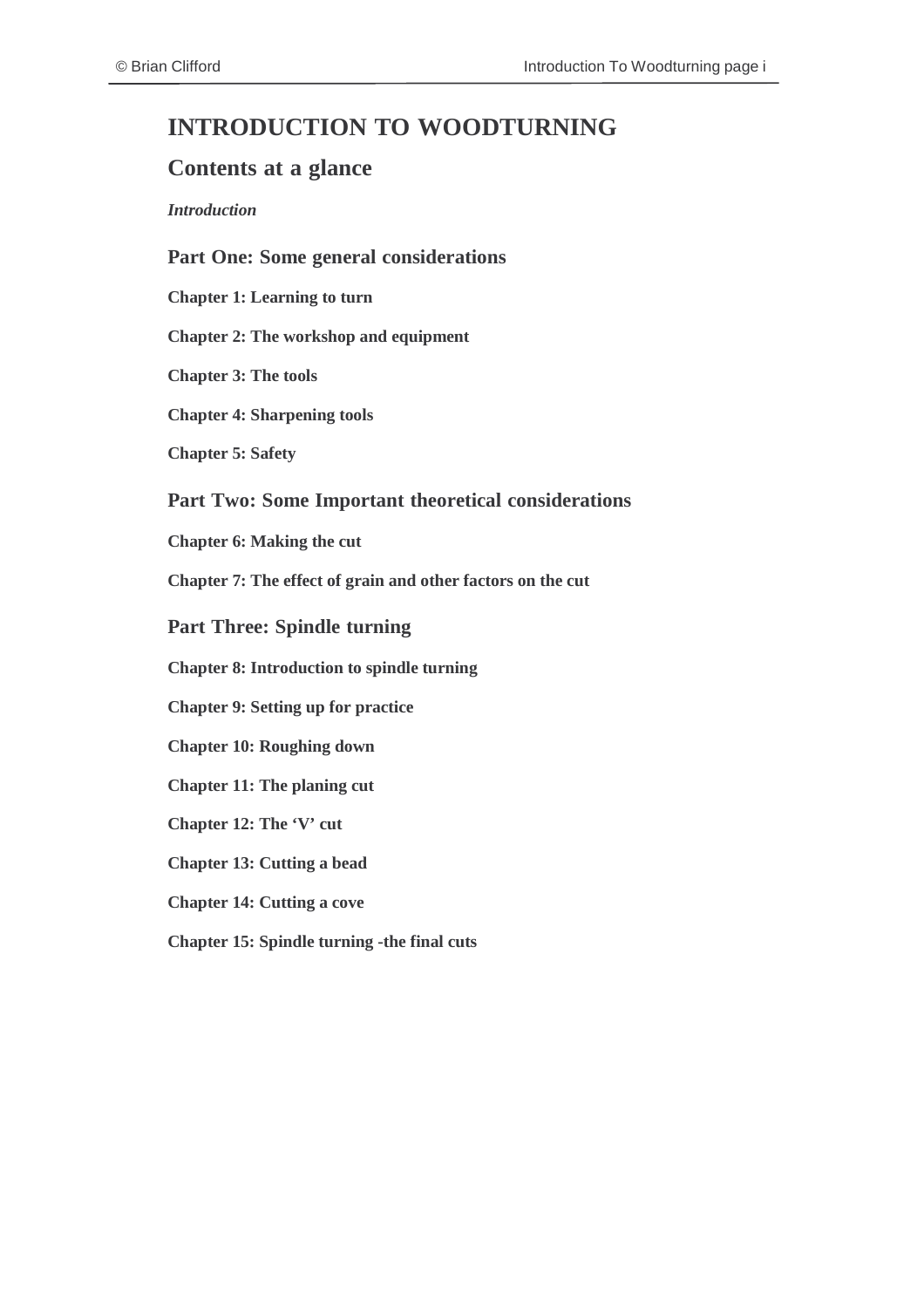# **Contents in detail**

#### *Introduction*

#### **Part One: Some general considerations**

#### **Chapter 1: Learning to turn**

- 1.1 The art of woodturning
- 1.2 The learning curve
- 1.3 Developing skills
- 1.4 The basic principles
- 1.5 The pleasure of woodturning

#### **Chapter 2: The workshop and equipment**

- 2.1 The workshop
- 2.2 Moving equipment
- 2.3 A separate workshop
- 2.4 The electricity supply
- 2.5 The equipment

#### **Chapter 3: The tools**

- 3.1 Introduction
- 3.2 Scrapers
- 3.3 Chisels
- 3.4 Parting tools
- 3.5 Bowl gouges
- 3.6 Spindle gouges
- 3.7 Roughing-out gouges
- 3.8 Inter-changeability of gouges
- 3.9 The different types of steel
- 3.10 The form of the bevel
- 3.11 The minimum kit of tools

#### **Chapter 4: Sharpening tools**

4.1 The grinder 4.2 The type of wheel 4.3 Dressing the wheel 4.4 Using the grinder 4.5 Overheating the tool 4.6 To hone or not to hone 4.7 Safety

#### **Chapter 5: Safety**

- 5.1 Introduction 5.2 Clothing 5.3 Hair 5.4 Eyes 5.5 Wood dust and toxicity 5.6 Noise 5.7 Physical fitness 5.8 Guards 5.9 Turning speeds 5.10 Checking the work-piece 5.11 Adjustment of the tool rest 5.12 Polishing
- 5.13 Precautions against a dig-in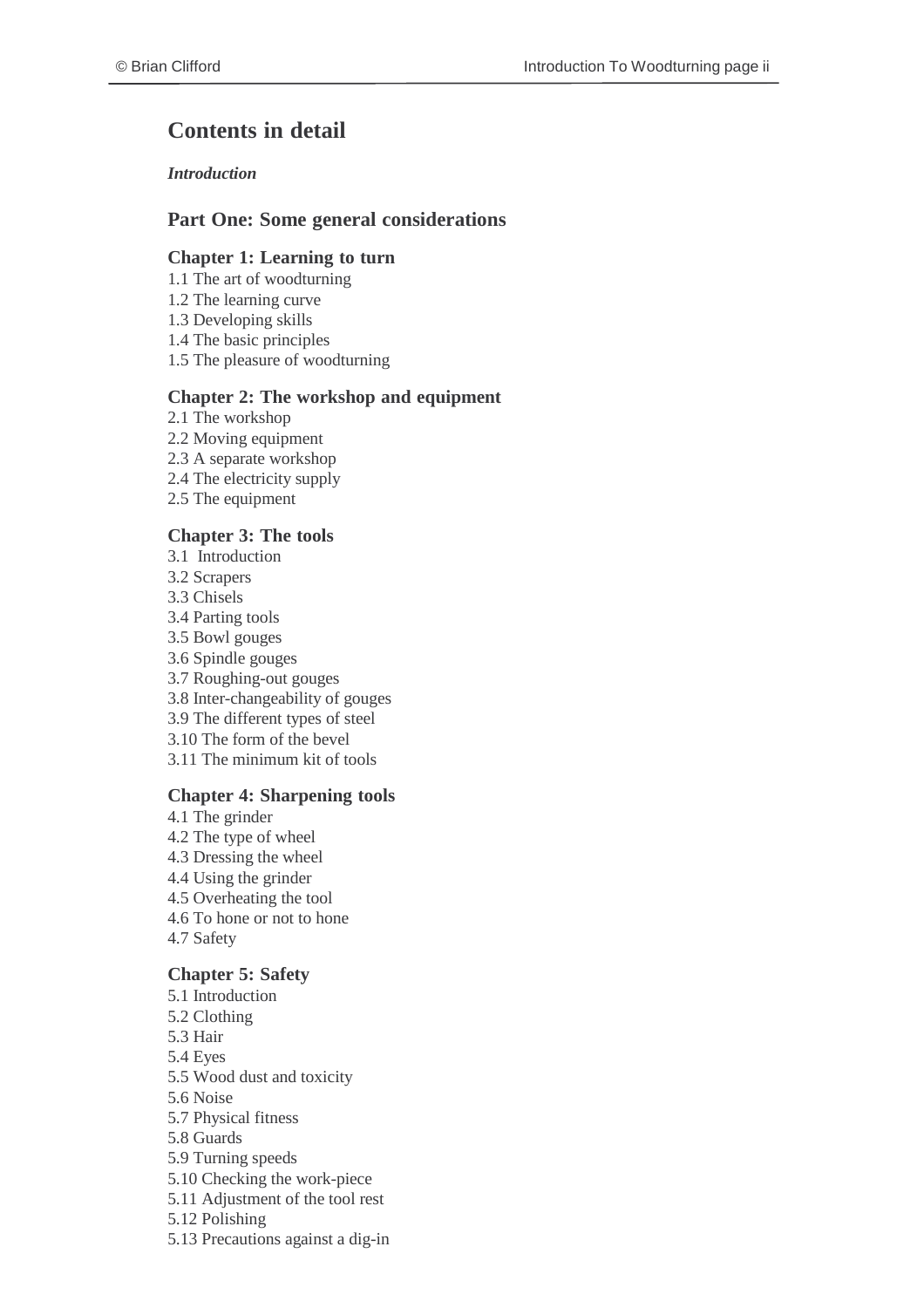5.14 Use of the correct tools 5.15 The use of other machinery 5.16 A clear floor space 5.17 Fire 5.18 Conclusion

#### **Part Two: Some important theoretical considerations**

#### **Chapter 6: Making the cut**

- 6.1 General introduction
- 6.2The correct stance
- 6.3 The grip
- 6.4 Controlling the cut
- 6.5 Problems caused by a badly sharpened tool
- 6.6 The concept of the rubbing bevel

#### **Chapter 7: Grain and other factors relating to the cut**

- 7.1 Introduction
- 7.2 The concept of grain
- 7.3 Cutting along the grain
- 7.4 Cutting end grain
- 7.5 Cutting across the grain
- 7.6: The way the work is held on the lathe and the terminology
- 7.7 The implications of rotation
- 7.8 The slicing cut

#### **Part Three: Spindle turning**

#### **Chapter 8: Introduction to spindle turning**

8.1 The basic cuts 8.2 Roughing down 8.3 The planing cut 8.4 The 'V' cut 8.5 The bead 8.6 The cove 8.7 Blending beads and coves 8.8 Squaring the end 8.9 Rounding the end 8.10 The pummel

#### **Chapter 9: Setting up for practice**

9.1 The blank 9.2 Mounting the blank 9.3 The rest 9.4 Turning speeds

#### **Chapter 10: Roughing down**

10.1 Setting up 10.2 Preliminary exercise 10.3 Making the cut 10.4 Repeating the cut 10.5 The sequence of operations 10.6 The direction of the cut

#### **Chapter 11: The planing cut**

11.1 Introduction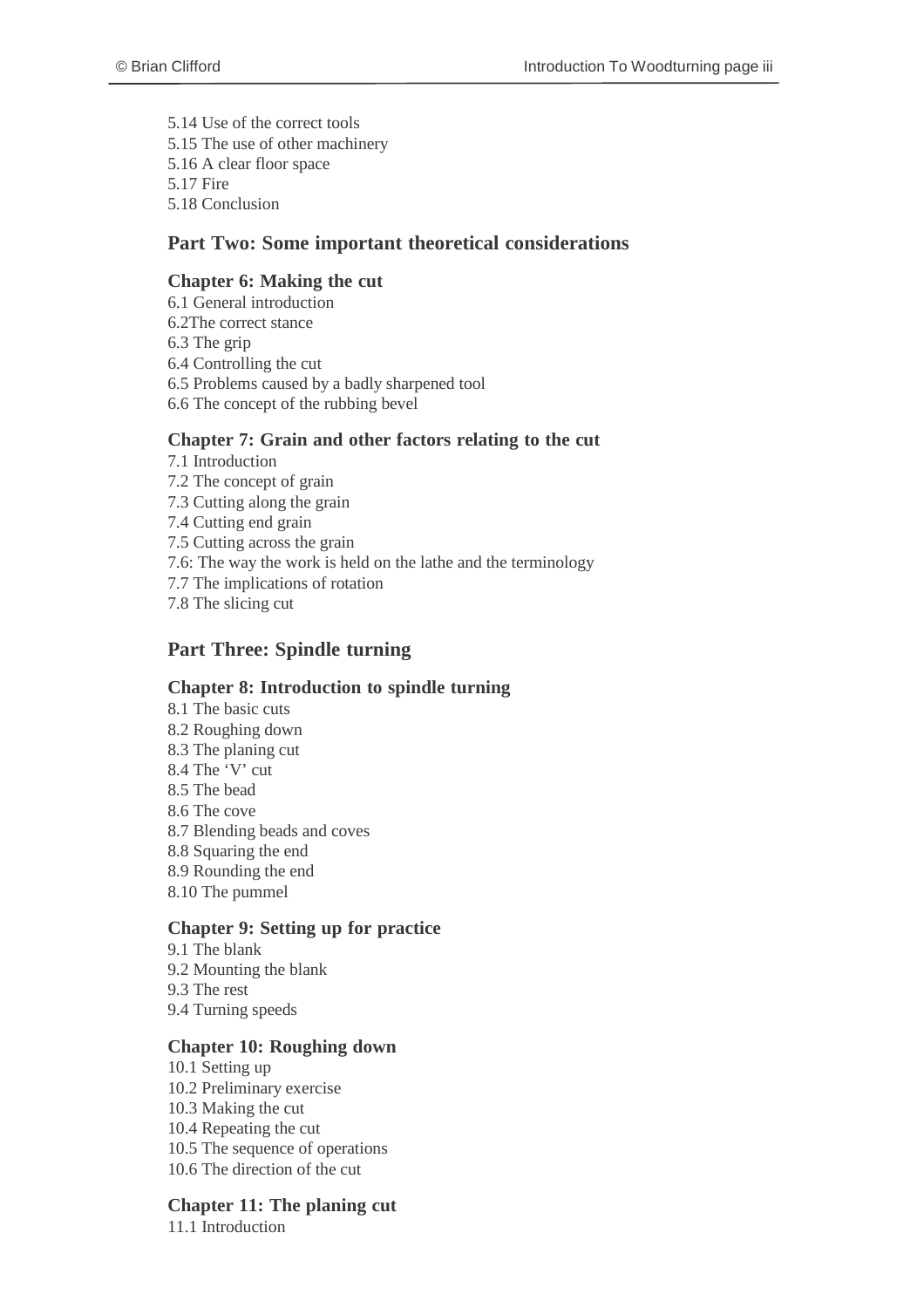11.2 The chisel 11.3 The attitude of the chisel 11.4 The cutting point 11.5 Preliminary exercises 11.6 Trying out the cut 11.7 Possible problems 11.8 Spiral ribbing

#### **Chapter 12: The 'V' cut**

12.1 Introduction 12.2 The swing cut 12.3 Points to note 12.4 Summary of points to watch 12.5 The push method 12.6 A comparison of the swing and push cuts 12.7 Problems and accidents

#### **Chapter 13:Cutting a bead**

13.1 Which tool? 13.2 The nature of the cut 13.3 The procedure 13.4 The bevel must rub 13.5 The first cut 13.6 Forming the bead 13.7 The tool must slide along the rest 13.8 The problems to be faced 13.9 Using a spindle gouge 13.10 Try, and try again

#### **Chapter 14: Cutting a cove**

14.1 Preparation 14.2 The tool 14.3 The shape of the cove 14.4 Marking the size of the cove 14.5 The first stage in making the cut 14.6The second stage in making the cove 14.7 Preparation for stage two 14.8 Beginning stage two 14.9 Practising the cut with the lathe switched off 14.10 Some further considerations 14.11 Discontinuous cuts 14.12 Cutting with the leading edge of the tool 14.13 Cutting the wood in the centre of the cove

#### **Chapter 15: Spindle turning -the final cuts**

15.1 Introduction 15.2 Forming a pummel 15.3 Forming a pummel - method 1 15.4 Forming a pummel - method 2 15.5 Creating the waste 15.6 Rounding the end 15.7 Squaring the end - the conventional cut 15.8 Squaring the end - the Raffan cut 15.9 The parting cut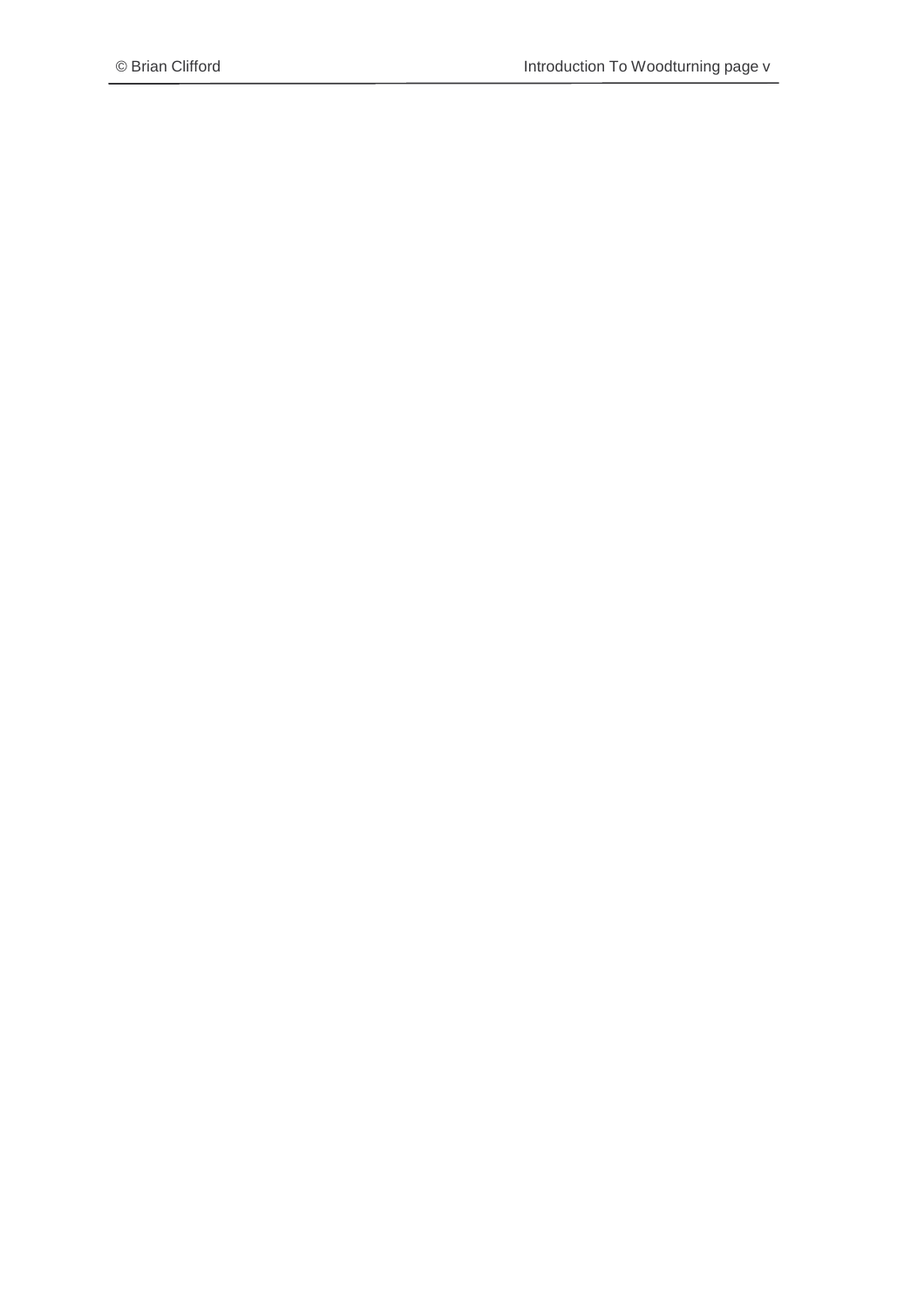# Part One

# Some General Aspects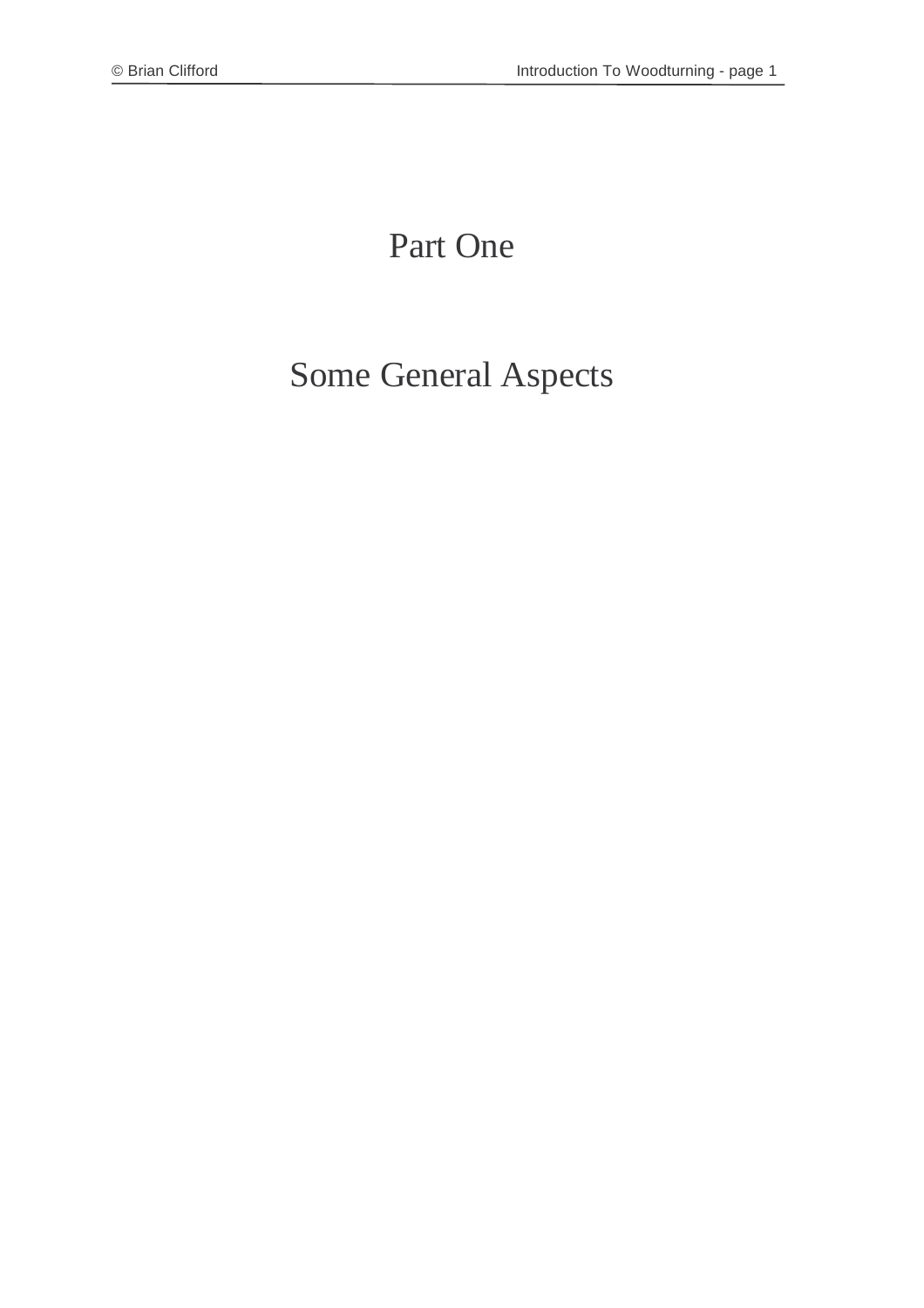### <span id="page-6-0"></span>**Chapter 1: Learning to turn**

#### **1.1 The art of woodturning**

Woodturning is an art not a science. Each skilled practitioner has his own particular way of doing things. The reason for this is that wood unlike, say, metal or plastic, is not an homogeneous substance. No two pieces of wood are identical even when cut from adjacent positions in the tree. In contrast, consider a piece of steel to be used in a motor car. Numerous metallurgists, and other specialists, will have been employed in the production and testing of the steel, to ensure that it has the required characteristics, and that these will be consistent from one batch of material to another. This means that properties such as its granular structure, its hardness, its elasticity and its tensile strength will be the same for every sample.

Wood is not at all like that. Adjacent pieces will exhibit differences in such features as fibre structure, grain pattern, hardness and elasticity. As each unique work piece spins on the lathe and is traversed by the tool the turner has to make subtle adjustments to his technique as he is presented with a stream of changing information. To add to the choices which have to be made a variety of tools can be used to achieve the same basic forms and these tools can be ground to a variety of shapes and bevel angles. Even the lathes that turners use can affect their style. As turners develop their skills so they find their own solutions to the problems they encounter, and blend together the various tools and techniques they have at their disposal in their own unique ways.

One unfortunate result of the development of individual styles is that beginners can be confused by an apparent conflict in instructions in teaching manuals, methods used in demonstrations, and even in techniques shown in woodturning videos. The beginner should not be upset by this. Underlying this variety there are certain principles which are followed by all successful turners and which enable the novice to experiment and to explore different techniques with confidence and without danger. These principles and the way they can be applied to different situations and different tools are set out in the following chapters.

However, because there are a variety of ways to tackle problems, I, like everybody else, have my favourite way of doing things. As a consequence the views I will be putting forward may differ from those of other instructors. They are an amalgam of the things I have found to work for me and my own particular attitude to woodturning.

Because of such differences in views there is a principle which I think is very important: one should not make statements in a book of this kind, particularly if they are controversial, without explaining the reasons for them. The reader (or listener) should always treat unsupported assertions with suspicion.

#### **1.2 The learning curve**

Turning requires manual dexterity, visual judgement and the co-ordination of hand and eye. In this respect it is similar to games like tennis. Such activities require the development of what psychologists term 'motor skills'. The learning and development of these skills require relatively long periods of practice.

It has been said that it can take seven years, working full-time, for a turner with aptitude to reach the peak of his abilities and become fully skilled. But again this should not deter the beginner. What does 'fully skilled' mean? It means that the turner can perform all the operations with speed and accuracy. At the top level, for a professional needing to earn a living, speed is an important ingredient in skill.

This can be illustrated diagrammatically by the so called 'learning curve' which may be familiar to the reader. The general shape of the learning curve is illustrated in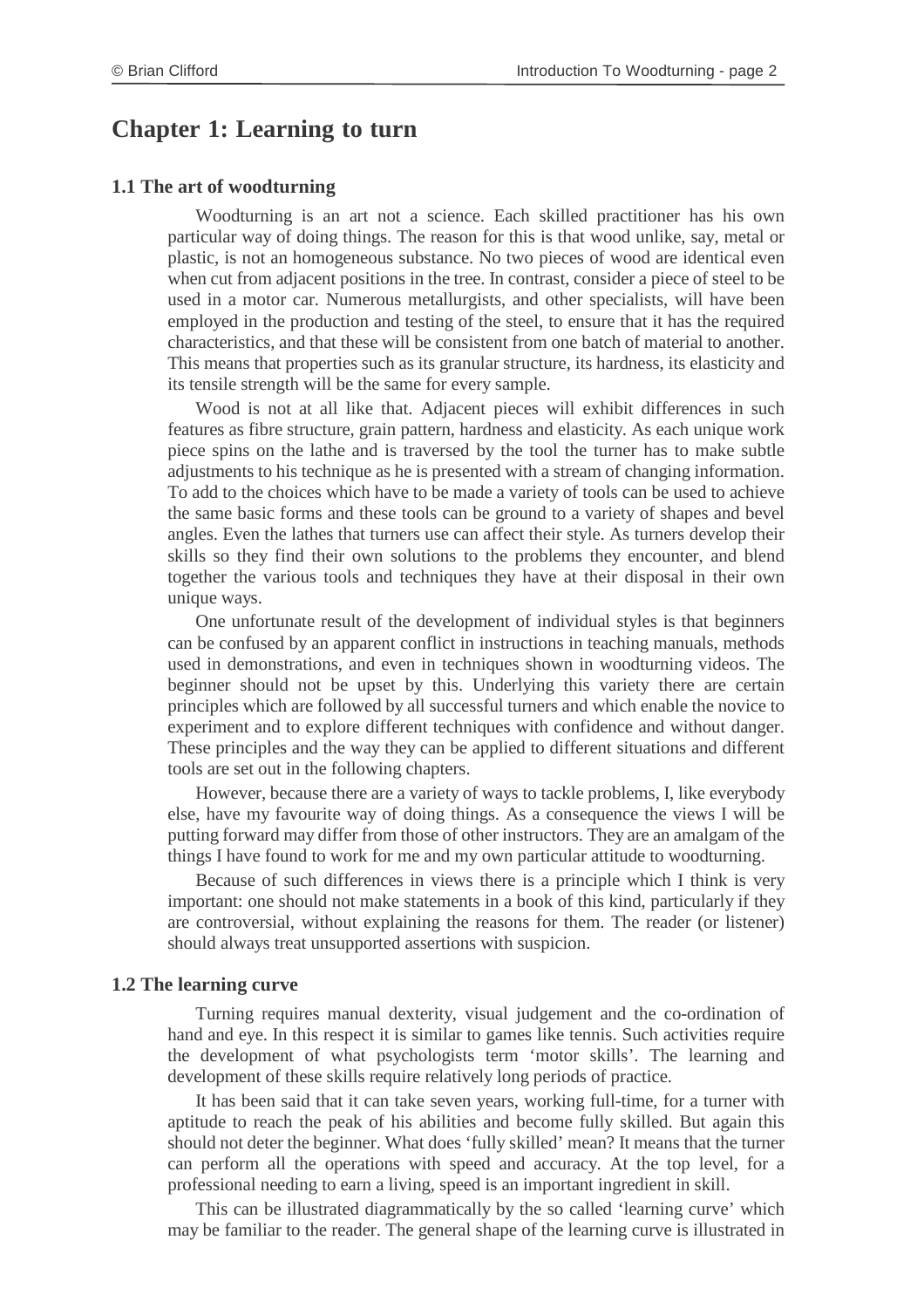Diagram 1.1.



**Diagram 1.1 The learning curve**

It can be seen from this that typically, with continual practice, the individual goes through a period of steady improvement. Then after some time the rate of improvement begins to level off and eventually there comes a time when very little further improvement takes place. In reality it is found that some individuals have more innate ability than others. Generally, too, where motor skills are involved, it is best to start young. Usually, those who have an early start eventually reach higher levels of skill than older people. But older people should not despair: on their way through life they may well have acquired skills which will be of assistance to their endeavour in



the woodturning field.

#### **Diagram 1.2**

Because of the differences between individuals, their innate ability, their age, or their previous useful experience, each turner will have his own distinctive learning curve. Some possible, contrasting, curves are shown in Diagram 1.2. Individual C is a very slow learner but he improves little by little. Individual B is a quick learner and reaches his full capacity earlier than individuals A or C. But, although A is a slowish learner, he eventually becomes more skilled than B.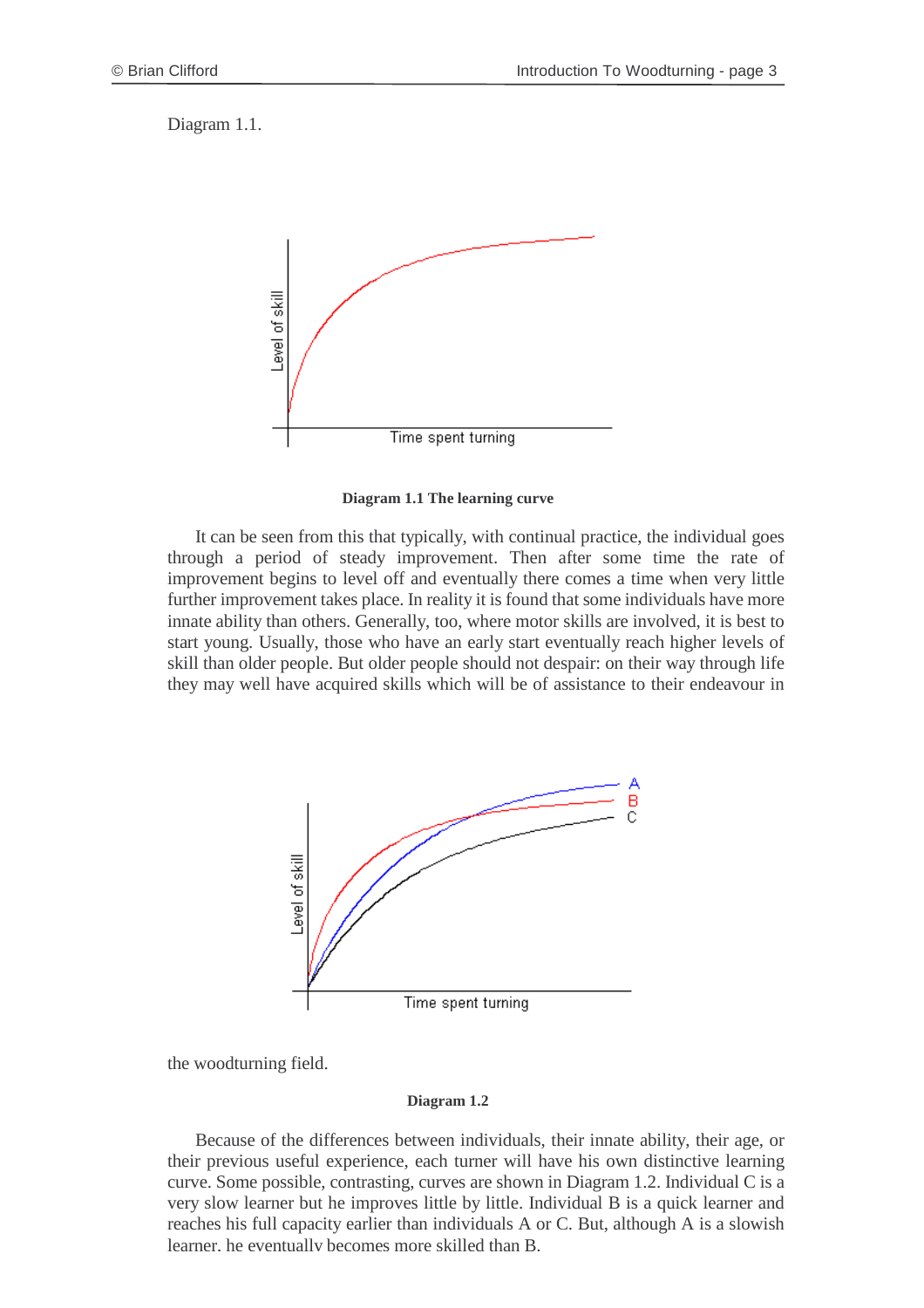#### **1.3 Developing skills**

In the case of woodturning there is a bit more to it than motor skills because, with the right attitude of mind, it is within the power of the individual to alter the shape of the learning curve. The key to skill is attitude. What does this mean? To begin with it means developing an understanding of the correct basic techniques. If the turner does not get the basics right then, however much he practises, he will not improve. In contrast he may develop a lot of bad practices which will be difficult to eradicate.

It is necessary to have a strong desire to learn and progress but at the same time one must have patience. It is no use the turner trying to make things which are way beyond his level ability, particularly in the early stages. On the other hand it is necessary for him to stretch himself with projects of steadily increasing difficulty. It may be a good idea for the learner to set himself a series of achievable goals.

Nevertheless, it has to be recognised that the hobby turner with only limited time at his disposal is in a different position to the aspiring professional. Learning to turn is a little like learning to play a musical instrument (although turning is far less difficult). Regular short periods of practice are preferable to periods of intensive effort with big gaps between them. Having said that it must be acknowledged that the hobbyist will have to fit his turning into the free time he has available and do the best he can. Life is full of compromises, and this is one of them.

In developing skills and working out the best way to progress it will be necessary to experiment with the various cuts, tools and techniques. In order to avoid dangerous practices, some caution is required in doing this, but experimentation is a very necessary part of the learning process. However, in the early stages the instructions given in the following chapters should be followed with care.

Whatever his circumstances, and however much time he has available, when the aspiring turner is practising he must keep thinking about what he is doing and asking himself questions. When things go wrong he must ask himself: why? What happened? What can I do to try to ensure it does not happen again? It also helps if the turner can recognise when things are going right, so that he will know what things he can do, as well as those he cannot.

Good turning entails careful observation involving the three main senses: sight, sound, and touch. The eyes are the primary source of information. Obviously, it is necessary to look to see what one is doing, but one should also be watching for the results. What is happening to the shape: is it smooth or is it ridged? Will I be able to blend it into the profile I want? Are the fibres tearing? What else can I see?

Sound provides further important information so it is necessary to keep one's ears open. For example, when a cut is being made correctly there will be a variety of sounds but underneath these it should be possible to hear a relatively quiet, but clearly distinguishable, hiss which is made by the fibres being cut cleanly. The other sounds carry information as well. When I am teaching more than one person at a time I can often tell when someone is having trouble from the sound alone.

Yet more vital information is being transmitted back to the turner through the tool. The turner should try to develop as much sensitivity in the hands as he can, holding the tool as lightly as possible. Even where a firmer grip is required the turner can still feel what is happening as well as see or hear.

In many cases where a cut is not going correctly all three senses will be telling the turner that something is wrong. In other cases just one will be enough. For example, when a hidden split, or other defect, in the wood is encountered there is often a quiet click which warns the turner to stop the lathe to have a look.

In summary, therefore, it can be said that these three senses are providing the turner with a stream of information which has to be continually interpreted. Much of the time, it is to be hoped, the signal will be that all is well, but the turner must be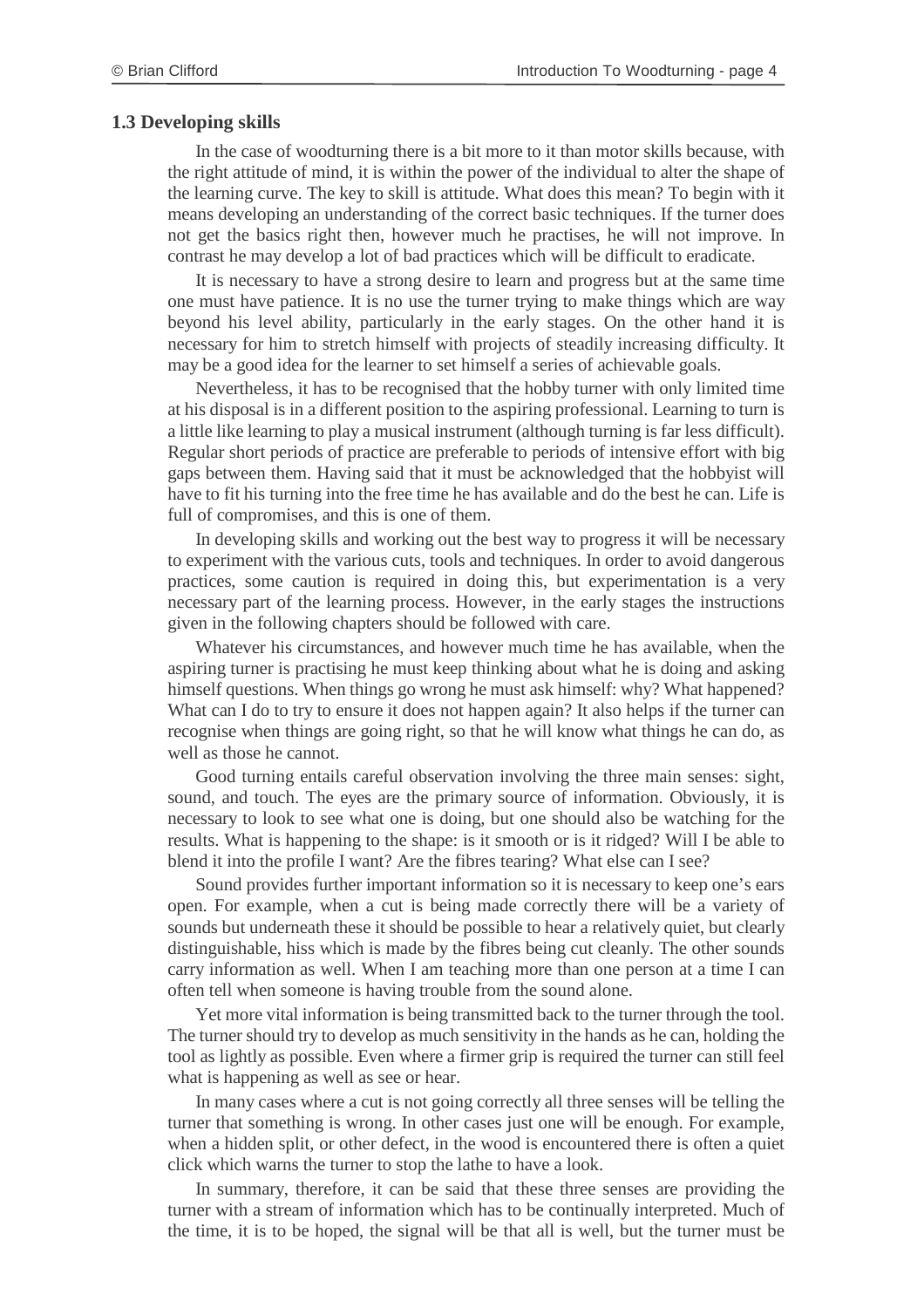vigilant. By applying himself diligently to the task, developing a sensitivity to the stream of information, continually analysing his actions and their results, and practising as regularly as possible the turner can learn more quickly and will eventually reach a higher level of skill.

#### **1.4 The basic principles**

It must be noted, however, that although skill can only be acquired by practice, by "making shavings" as the saying goes, it is futile practising unless the basic principles are being applied. The basic principles are comprised of four main elements:

- The choice of the correct tools
- The use of properly sharpened tools
- A good stance
- The use of correct cutting techniques

Consideration must also be given to safety. Safe working habits should become habitual and are as much part of basic principles as the four points covered above. Unsafe practices may not prevent good turning but they may cut short a turner's career.

Much of this book is devoted to these basic principles. However, before he can practise the basic principles the prospective turner must provide himself with a certain amount of equipment. At the very minimum this will be a lathe, a grinding machine and a set of tools. He will also need somewhere to keep it and somewhere to work; usually, of course, these are the same place, namely the workshop. The question of a workshop and equipment is discussed in the next chapter and toolsin the one after that.

#### **1.5 The pleasure of woodturning**

Some of the comments made above may make learning to turn seem daunting but it is not intended to put people off. Anyone, from nine to ninety, male or female, with a modicum of manual dexterity, can learn to turn successfully. Given a reasonable degree of application it will only take most beginners a few hours of practice to learn to make simple but attractive objects which provide immense satisfaction. Many of these objects only take an hour or so to make.

The great pleasure which can be derived from wood turning stems from two things. One is that, whilst very satisfying results can be obtained with relatively little experience, learning and improvement can go on for the rest of a lifetime. The other source of pleasure is that hand turning brings the maker into a very close and intimate relationship with his material. Turners get to know wood as few other people can.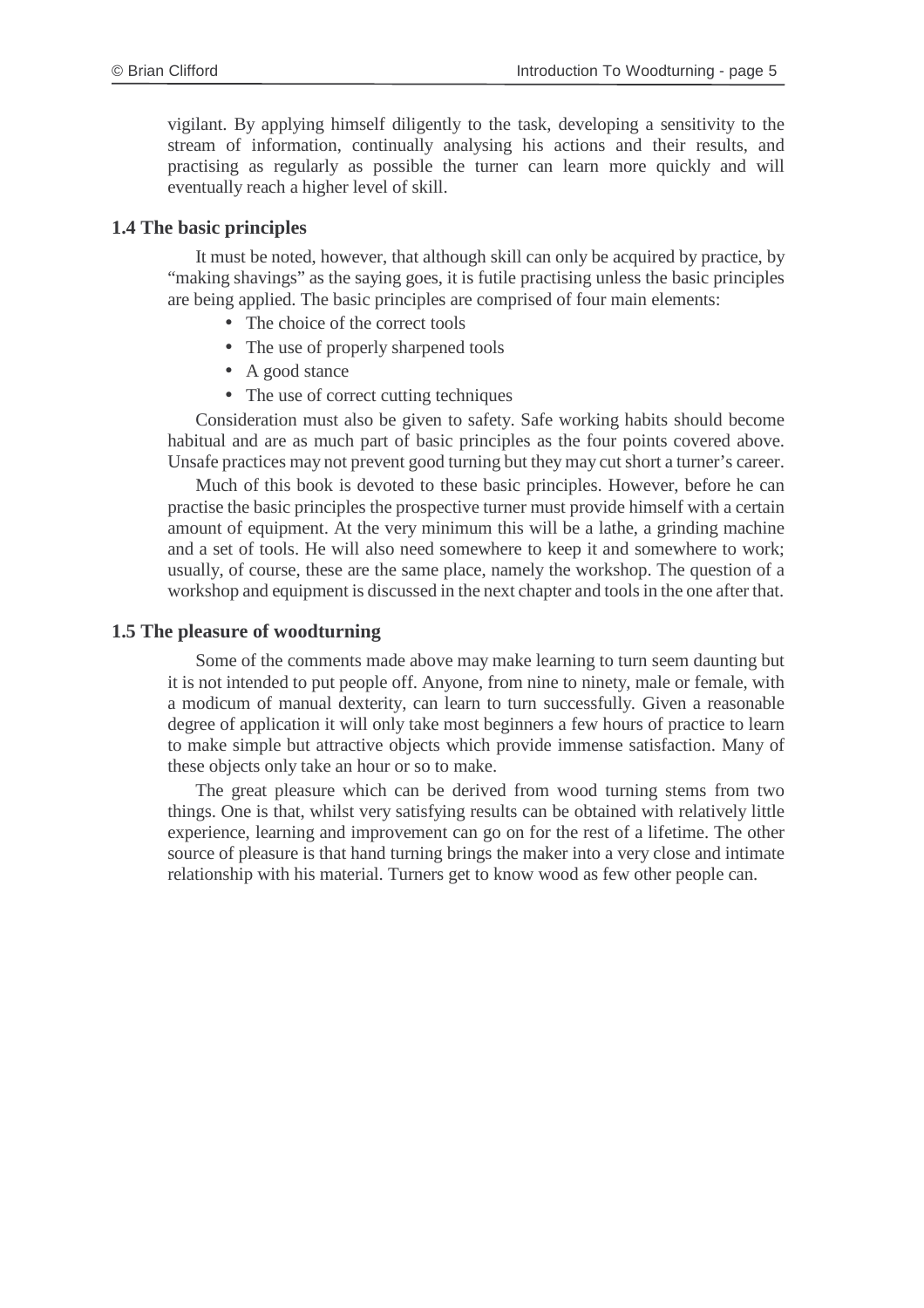### <span id="page-10-0"></span>**Chapter 2: The workshop and equipment**

#### **2.1 The workshop**

The first thing anybody taking up woodturning must contemplate is where they are going to put their lathe and other equipment. This obviously depends on the size and amount of the equipment and the working space required. But there are other considerations. The three most important are questions of noise, dust and security.

I have heard of turning being carried out in locations as diverse as a flat, an attic and a greenhouse. To some extent, therefore, the location of the workshop depends on the ingenuity and determination of the turner. However, in the discussion which follows I am going to assume that the workshop will be somewhere outside the house (or domestic area).

Woodturning itself, that is to say work on the lathe, is not very noisy, but some of the activities which are associated with it can be a cause of nuisance. How much noise can be tolerated by the family and the neighbours depends partly on their life styles and characters and partly on the amount of noise coming from the general environment. The attitude to noise of people living under the flight path of Heathrow or near a busy motorway will be different to that of those living in a quiet close on the outskirts of town. I know from experience that noise, or other people's perception of noise, can cause problems and needs to be considered.

Woodturning causes a good deal of mess. Not dirty dirt but lots of dust and small shavings. This can be reduced by the use of a dust extractor but cannot, by any means, be eliminated. This may cause problems if the woodturning is to share workshop space with some other activity.

It should be mentioned in passing that shavings refuse to be confined to the workshop; even when protective clothing is worn they find their way into pockets, shoes, underclothing and all sorts of unlikely places, and are subsequently deposited all over the house. The only way I have found to deal with this menace is to keep a rechargeable handheld vacuum cleaner in a convenient place with which to pick up the offending particles. Nevertheless, unless one has a tolerant partner, the emergence of errant shavings can easily be a source of conflict. I admit I find them a nuisance myself, but this nuisance is a small price to pay for the pleasure of turning.

It is difficult to say what is the minimum size for a workshop. In some cases it depends on whether the space is to be shared with another activity or whether some ancillary equipment can be located elsewhere. At the minimum the working space must house a lathe and a grinder and provide the turner with sufficient room to manipulate the tools. As there are some very small lathes on the market a bench space, of say, 3ft by 1ft might be sufficient. This would, however, limit the turner to very small work. So, as with many other activities, the turner's requirements in respect to space and equipment depends on his aspirations and his resources. The result is likely to be some sort of compromise. There are two basic ways of looking at this problem. The turner could look at the work space available and ask: "what can I get into here?" Or he could decide what equipment he would like and then ask: "how much space do I need and how am I going to find it?" The most likely approach, however, is some combination of these. In practice many aspiring turners see the garage as the obvious place to use; but this space may also have to be share with the family car, the garden tools, the lawn mower and, possibly, some other large item such as a freezer

#### **2.2 Moving equipment**

The use of the garage has one advantage over other places in that cars are designed to be moved. So, even if the car is not permanently banished from the garage, it can be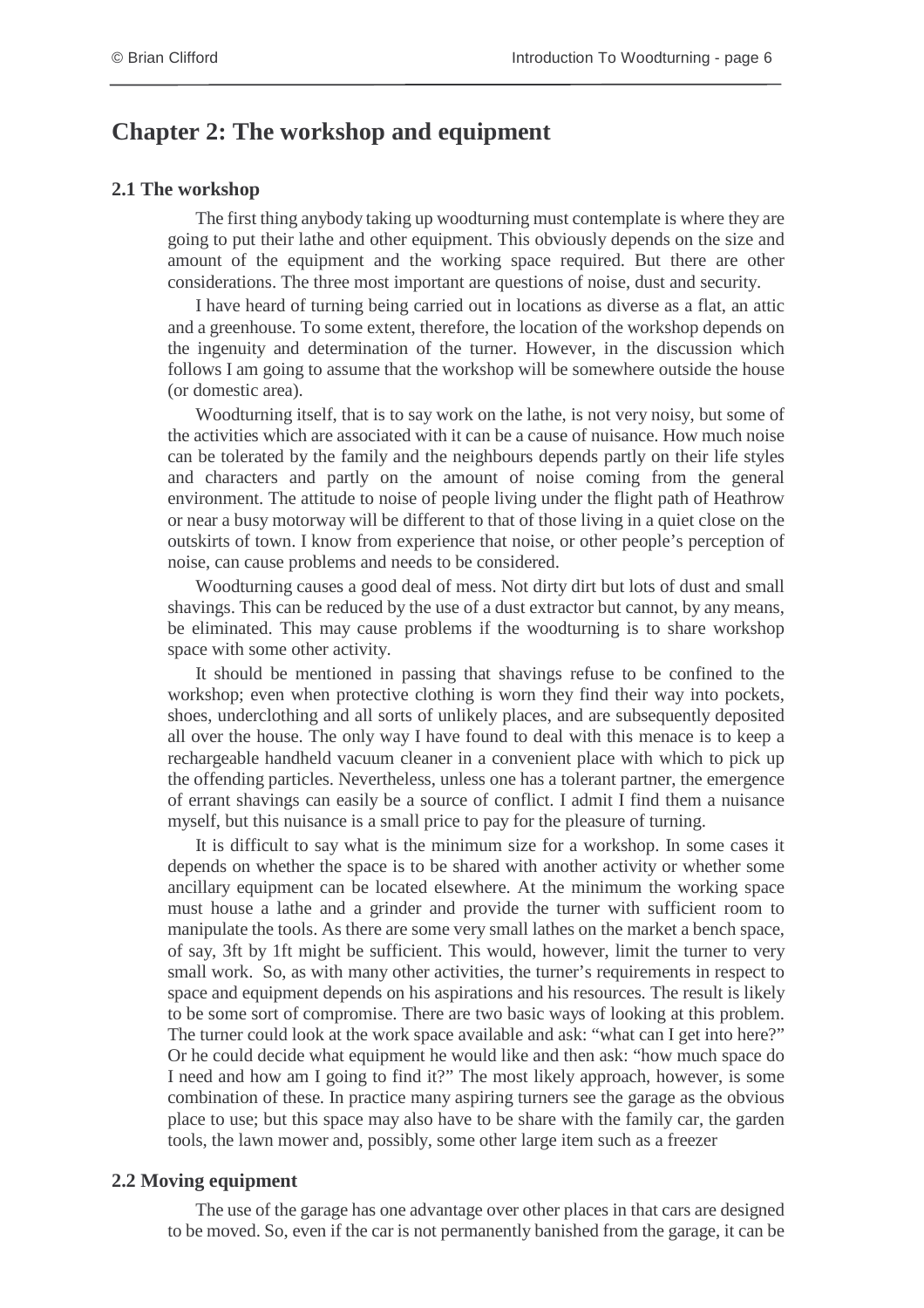moved outside whilst turning is in progress. However, when the car is in the garage the space for storing equipment may be very limited. As a consequence it may be necessary to move equipment back and forth from a storage position to a working position. If this is not to deter its use it needs to be done as easily as possible.

The means of achieving this may be applicable to other restricted working spaces so some ideas are set out in this paragraph. The most obvious way of making items easier to move is to put them on wheels. Industrial castors, which can be obtained from the larger DIY stores, are ideal. If the item is not too heavy it might be enough to put a pair of castors under one end only. In the case of a lathe this would be under the headstock end which is always the heaviest. However, lathes in particular, need to be mounted so that they are free of vibration, and castors may cause a problem in this respect.

The answer to this problem is to have some means of lifting the whole assembly off the ground and inserting something solid, such as block of timber, under the bench so that the castors are clear of the ground. A lever could be used to lift the end of the assembly whilst a block is inserted, but one person might find this difficult on his own. An alternative would be to use a car jack. A neat idea would be to have a jack permanently attached to the bench so that it could be wound up and down quickly and easily.

#### **2.3 A separate workshop**

Many turners, like myself, start off in the garage and then aspire to a space which can be dedicated to turning. Others may decide to start as they mean to carry on and set up a separate workshop from the outset. Not many are fortunate enough to be able to have a brick (or similar solid structure) to house their precious equipment. But some can afford a wooden shed. As a place to work in this is fine, particularly if it is well insulated. I use one myself.

There are, however, two possible problems with a timber building: fire risk and security. Some insurers will not consider such buildings for these reasons. If care is taken the fire risk should not be very terrible, but security is another matter. It is very difficult to make the typical shed secure against a determined thief. Having said that my only experience of theft happened when thieves broke into a workshop which was in a brick building with a strong door secured with a heavy padlock. The thieves cut the lock off with bolt cutters. This workshop was in a museum and was open to the public in the daytime but was deserted at night - the worst possible situation. They took all my powered hand-tools: hundreds of pounds worth of drills, saws, a router, and similar items. But they took no turning tools, and no big items such as lathes or a dust extractor. It is possible the thieves might have come back for more but I immediately vacated this workshop.

What conclusions can one draw from this? One, is that security is affected by the environment. Another, possibly, is that turning tools are relatively unattractive to thieves because they are difficult to dispose of. In addition, the large pieces of equipment will be left alone by the casual thief but will not always be safe.

I learned three important things from my experience. One is to keep the existence of the workshop known to as few people as possible. Another is to keep the more expensive hand tools out of the workshop in a more secure place. In case all precautions prove futile it is advisable to take out insurance. The Association of Woodturners of Great Britain (AWGB) runs an excellent scheme in conjunction with insurance brokers which provides the relevant cover at very competitive rates. Membership of the Association is worth the money for this alone.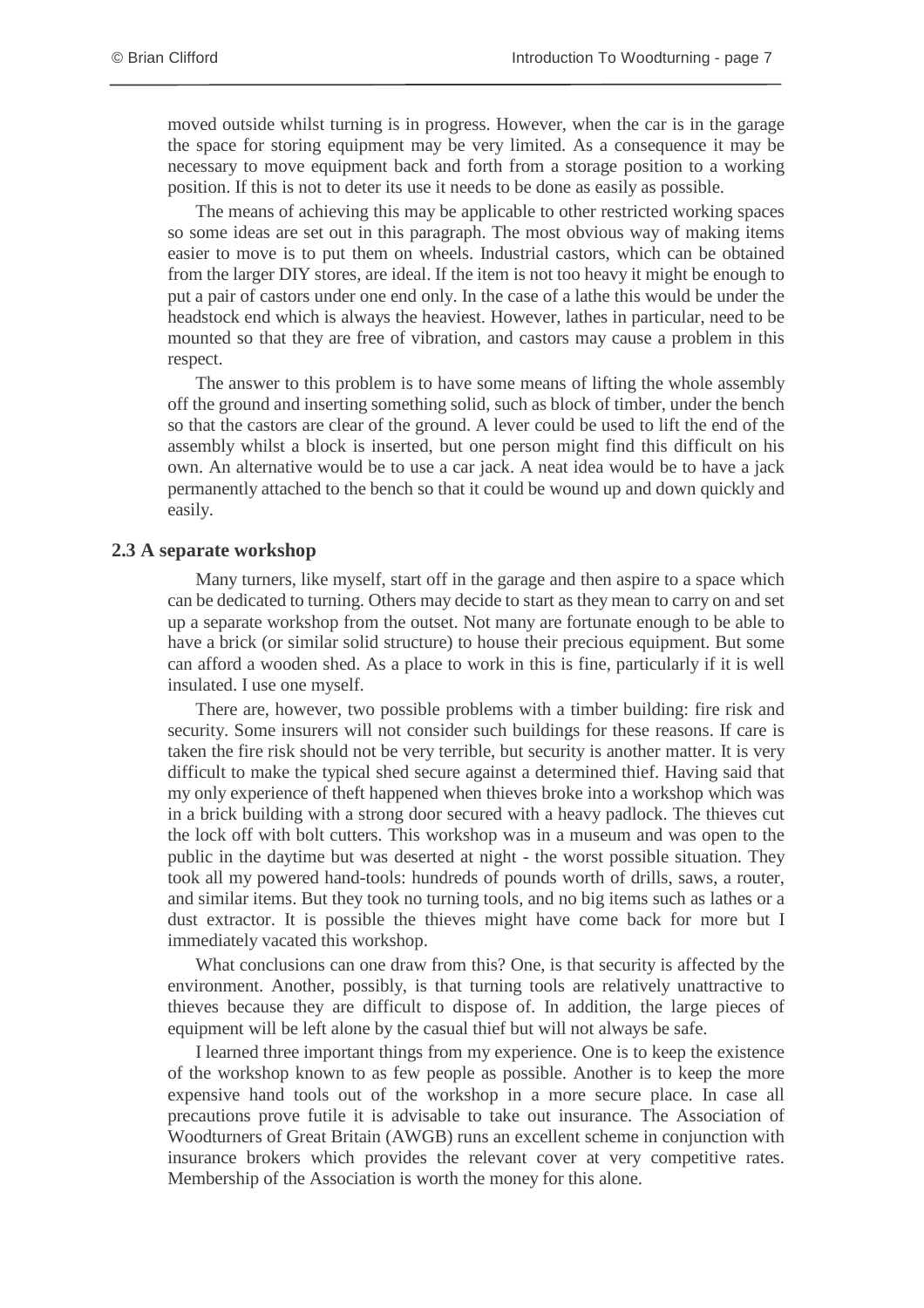#### **2.4 The electricity supply**

Whatever space is used for the workshop it will be necessary to ensure that the electricity supply is safe and adequate. Ideally, a qualified electrician should be consulted. In any event there are two suggestions I would make. Try to run all the equipment through one double pole switch of the required amperage. On leaving the workshop at the end of a session this can be switched off, so making sure that every piece of equipment is isolated from the mains supply. Many workshops have a concrete floor which can be a source of danger from electric shock - this danger can be reduced by fitting an earth trip.

Lighting is another thing which needs to be considered. Fluorescent tubes are good for general lighting but many turners prefer tungsten lights over the lathe. Stroboscopic effects can often be a nuisance (or even dangerous) when turning tungsten light is better in this respect. It also provides lighting which is less flat than that from fluorescent tubes. Shadows help turners to see what is happening on the surface of their work and to spot defects.

#### **2.5 The equipment**

The most obvious piece of equipment required for the prospective turner is of course a lathe. There is a variety of lathes on the market today. With lathes, as with many other things, you get what you pay for, but even the cheapest lathe may represent a considerable outlay for the person with only limited funds to spend on a hobby. Unfortunately, expenditure does not stop at the lathe. Two other things are essential: a basic set of tools (see Chapter 3) and a grinder (see Chapter 4). Once the beginner has learned the basic techniques, and gained some confidence, a number of other purchases will begin to beckon. These will include a scroll chuck, a bench drill, and sundry small items such as callipers, and a dressing stone for the grinding wheels.

Other things which may appear on the wish list will be a Jacobs' chuck, a band-saw and a long-hole boring kit. And, of course, some suitable wood will be required. I mention these things because they add considerably to the expense. The prospective turner is liable to fail to take this into consideration. It needs to be borne in mind. Some points can be made about the choice of some of these items. First and foremost: the lathe. Rule number one is to buy the biggest lathe one can afford: whilst the smallest items can be turned on a big lathe, large items cannot be turned on a small lathe. If a suitable second-hand lathe can be found so much the better. A lathe is a pretty basic piece of machinery; as long as the bearings are in good condition, and the tailstock aligns properly with the headstock, there is not much more to worry about. If it later becomes necessary to sell the lathe, either because it is not used or the owner wishes to upgrade to a better one, then very little money should be lost.

Bowl turning will require a larger lathe than spindle turning. It also needs to be borne in mind that bowl turning is difficult over the bed of the lathe (particularly for a left-handed person) and that the maximum size of the bowl that can be turned is determined by the distance between the drive centre and the bed bars. For bowl turning the lathe will ideally have an outboard turning facility or a swing head.

Outboard turning arrangements require an extension of the drive shaft on the left-hand side of the headstock so that the turner can work on that side. This has two disadvantages: (1) a considerable amount of space is required to the left of the lathe; and (2) when viewed from the left-hand side the head will be seen to be rotating clockwise. The latter point means that the shaft on the outboard side, and face plates and chucks to be used on it, have a reverse thread. This leads to additional expense. Because of the disadvantages of the arrangements for outboard turning the swing head has become more popular and most new lathes of any size have this facility.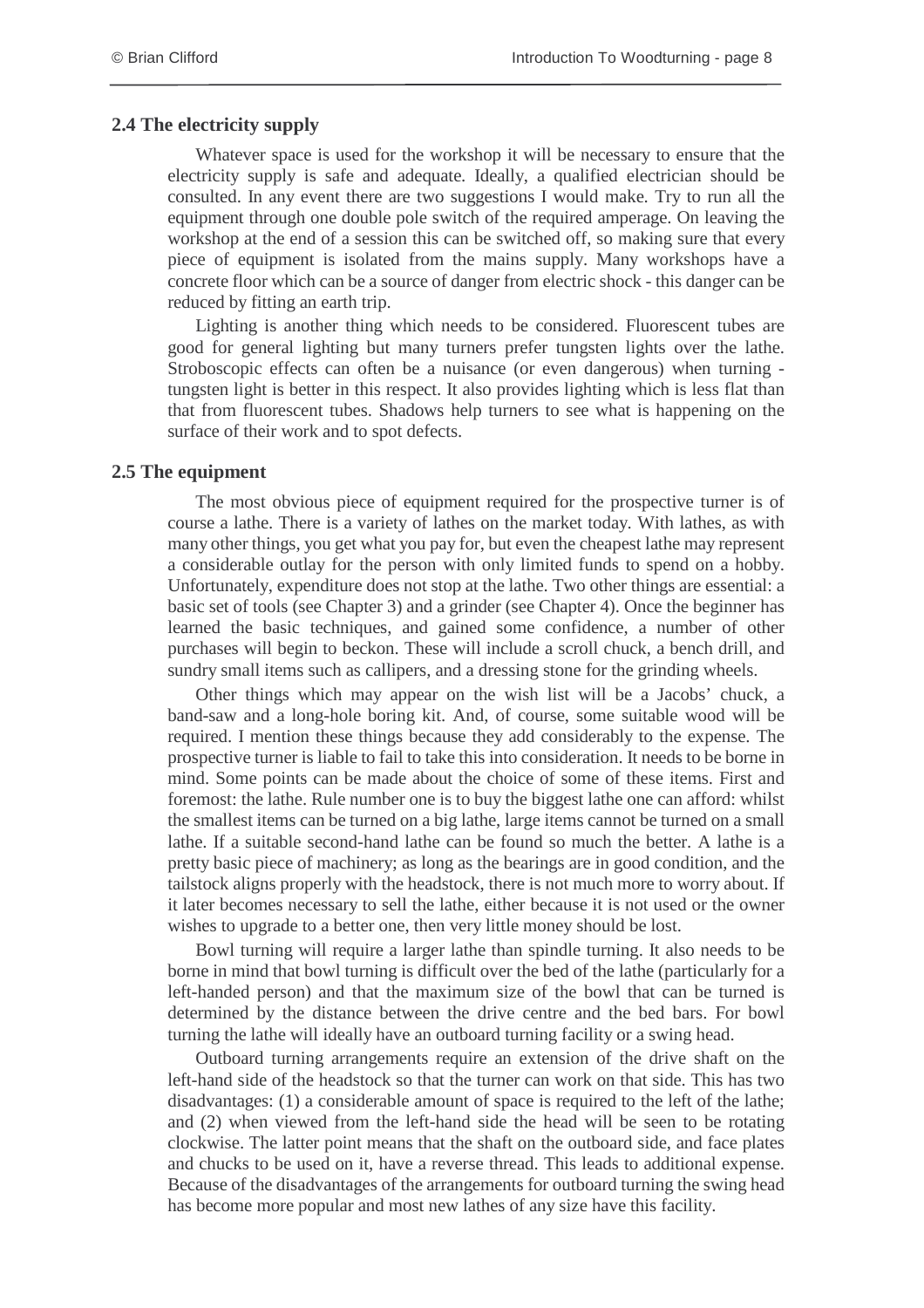Other considerations when buying a lathe are the choice between fixed speeds or variable speeds, as well as the speed range. An important aspect for the turner who wishes to turn large bowls is the availability of a low speed. The most expensive option, but the best, is the electronic variable speed, as long as it provides sufficient torque at the bottom end of the range. Otherwise (given the availability of similar speeds at the low end) there is probably not a lot to choose between 5 or more speeds on a pulley system and a mechanical variable speed system. There is another proviso, that the speeds on a fixed pulley system should be easy to change.

The cheaper lathes have only 3 speeds on a fixed pulley system. This has its limitation in terms of control over the work but nevertheless many turners manage with it quite adequately. It does help if the 3 speeds provided cover a suitable range. The first lathe I bought had only three speeds: 750, 1500, and 3000 rpm. In my view this was a very poor selection particularly as this lathe had a generous 9in swing. Given just three speeds a much better selection would have been something like 500 (or lower if possible), 1250 and 2000 rpm.

Often, the problem is that the lowest speed is determined by limitations on the sizes of the smallest and largest pulleys. The smallest pulley must be large enough to fit on the motor shaft and the largest must fit inside the headstock casing. It should be remembered that most motors for lathes run at 1500 rpm. As a consequence the choice of the lowest speed is determined by the size of the largest pulley which will fit into the headstock.

Factors such as the length of the bed and the power of the motor depend on the type of turning which will be undertaken. Without knowing about this it is difficult to generalise.

*A check list of ponts to consider when buying a lathe is provided on the following page*.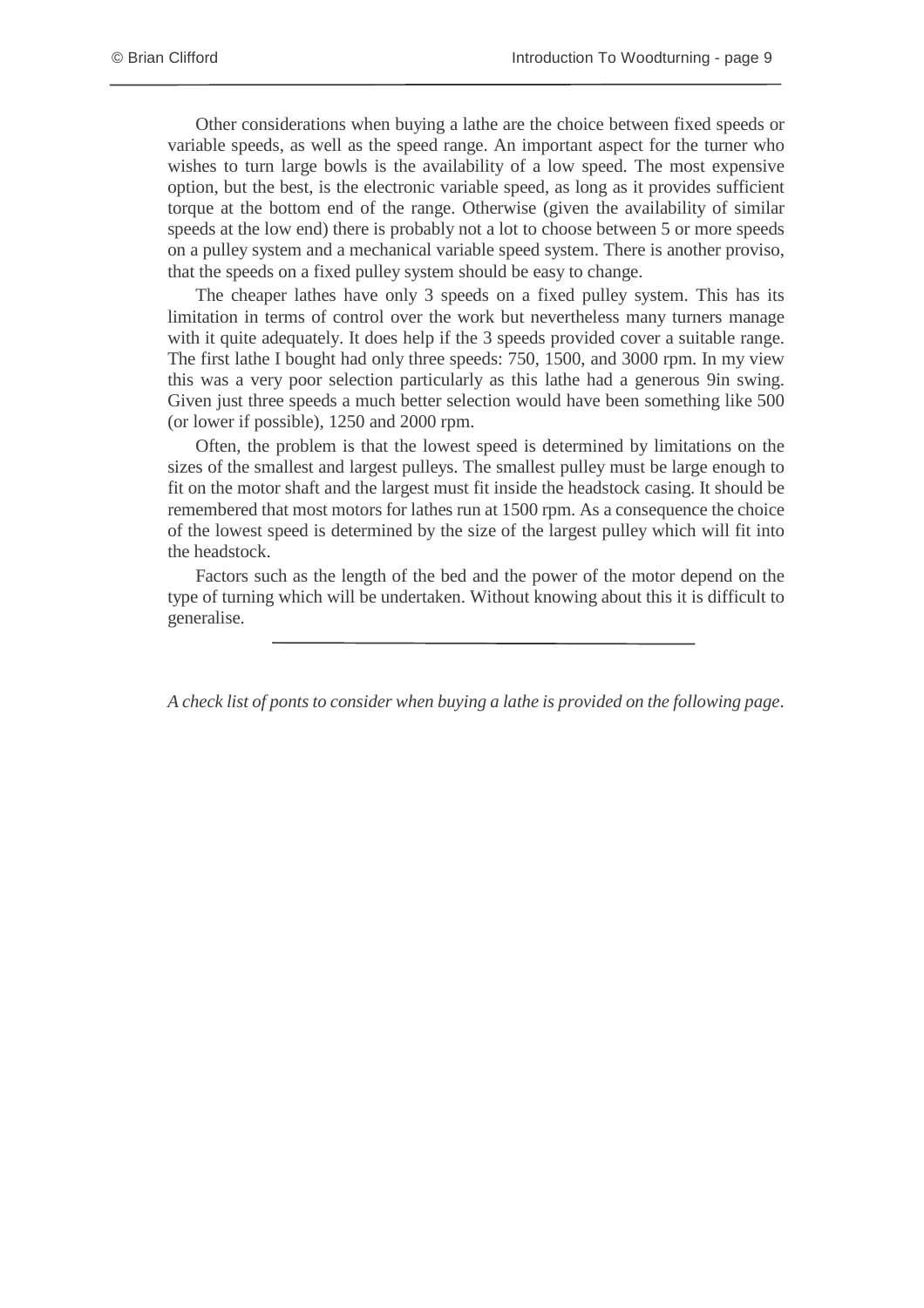# **CHOOSING A LATHE** (Acheck list)

#### **Purchasing**

- A. New or second-hand
	- 1. Second-hand
		- i. Well worth considering -it will depreciate slower than a new one
		- ii. Check condition
		- a. Alignment of headstock and tailstock
		- b. State of bearings
	- 2. New
		- i. You tend to get what you pay for but some better value than others shop around

#### **Design and Construction**

- B. Weight
- C. Rigidity
- D. Strength of bearings
- E. Distance between bearings in headstock
- F. Power of motor
- G. Is there a Morse taper in the headstock?
- H. Diameter of swing
- I. Length of bed
- L. Has it a fixed head only?
- M. Arrangements for bowl turning
	- 1. Outboard
		- i. Direction of revolution
		- ii. Right-hand thread
	- 2. Rotating headstock
		- ii. Additional cost of attachments for bowl turning
	- 3. Space requirements are different for 1 & 2 above
- N. Speeds
	- 1. Number (five is best, if speed is not continuously variable)
	- 2. Speed range
	- 3. Ease of changing speeds
- O. Ease of adjustment to rest and tailstock
- P. Portability (if important)
- Q. Spares and ancillary equipment
	- 1. Availability
		- 2. Nose spindle thread
- R. The final choice will be a compromise depending on:
	- 1. Available funds
	- 2. Working space
	- 3. General requirements
	- 4. Except for people doing miniature work a big lathe is preferable to a small lathe small items (eg lace bobbins) can be turned on a big lathe - big items cannot be turned on a small lathe
- S. No lathe is perfect!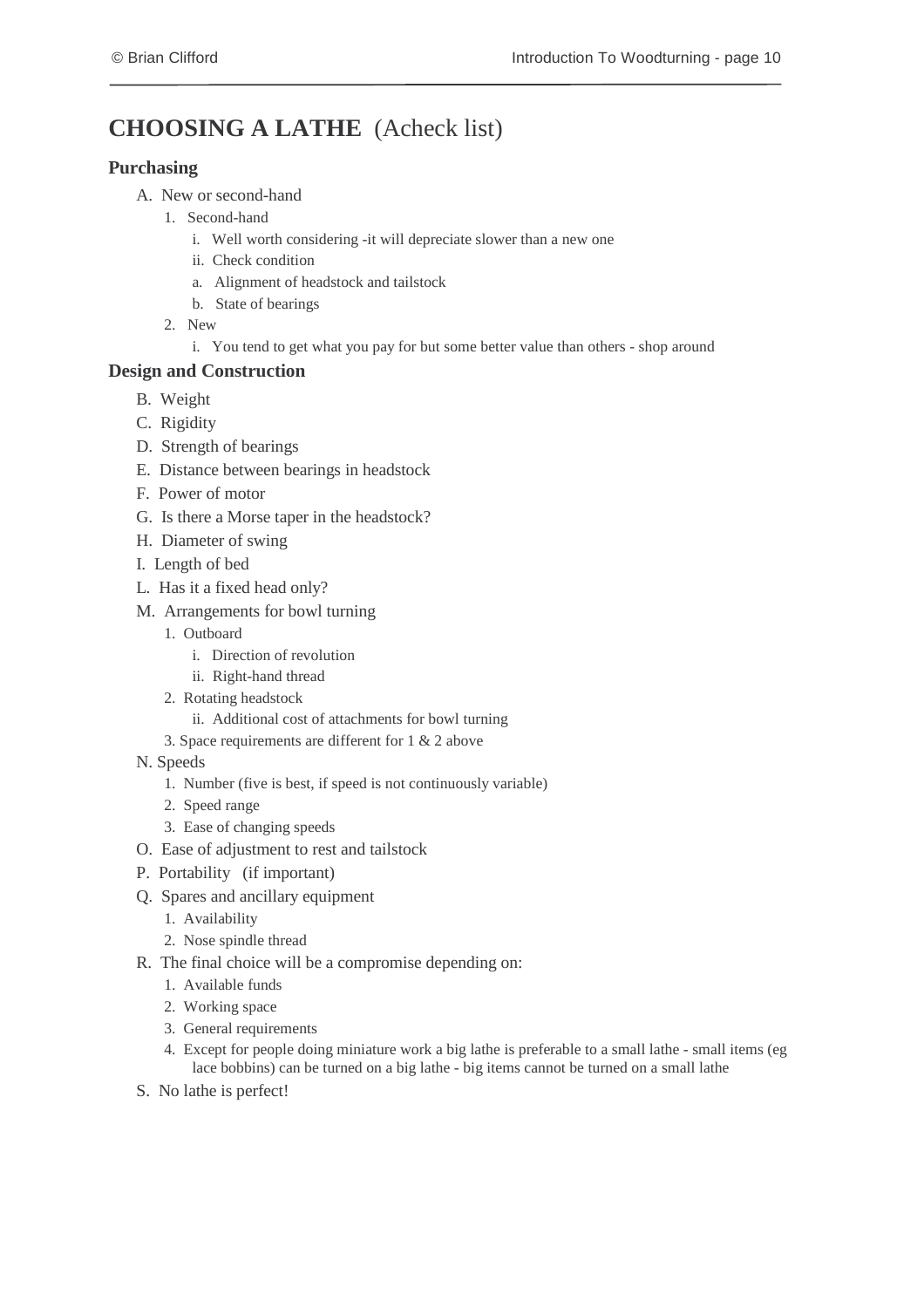# <span id="page-15-0"></span>**Chapter 3: The tools**

#### **3.1 Introduction**

The range of woodturning tools on the market today is enormous. Ashley Iles, for example, produce 350 different woodturning tools. These are all standard tools made in a range of sizes in carbon steel or high speed steel. In addition a number of manufacturers are making some highly specialised (and very expensive) tools, such as the Stewart System. Most beginners, however, will only be able to afford a limited number of standard tools so they will have to make some careful choices. My suggestions for the minimum basic set of tools is given at the end of this chapter.

But, before coming to the choice of tools the beginner needs to understand the functions of the different types and the reasons for some relatively subtle differences in shape and form. The difference between carbon steel and high speed steel also needs to be understood.

When I started turning at the beginning of the eighties only carbon steel tools were available, but since then high speed steel turning tools have become ubiquitous. High speed steel, which is harder than carbon steel, was originally developed to enable higher cutting speeds to be used when machining metal. Because of this high speed steel tools retain their edge longer on wood. Nevertheless, each type of steel has its advantages and disadvantages. These are discussed later in this chapter.

There are three principal types of tool: scrapers, chisels, and gouges. Gouges can be subdivided into three further types: bowl gouges, spindle gouges, and roughing out gouges. Chisels and gouges are usually described as cutting tools, because they are designed to sever rather than break, or tear, the wood fibres. In contrast scrapers are often perceived as crude tools which simply tear out a shaving. However, when employed with care, and the correct technique, scrapers can be used to sever the fibres and leave a good finish. It must be pointed out, too, that chisels can, on occasion, be used for scraping.



**Diagram 3.1 Attitude of scraper in use**

However, there is a clear distinction which can be made between chisels and gouges, on the one hand, and scrapers, on the other. This concerns the attitude in which they are used. When employed in the cutting mode chisels and gouges are used with the bevel rubbing and the wood moving onto the edge of the tool (see also Chapter 6). In contrast scrapers must never be used with the bevel rubbing and the edge must be trailing. Except in very special circumstances this means that a scraper must be used with the tool pointing downwards. (See Diagram 3.1) If a chisel is used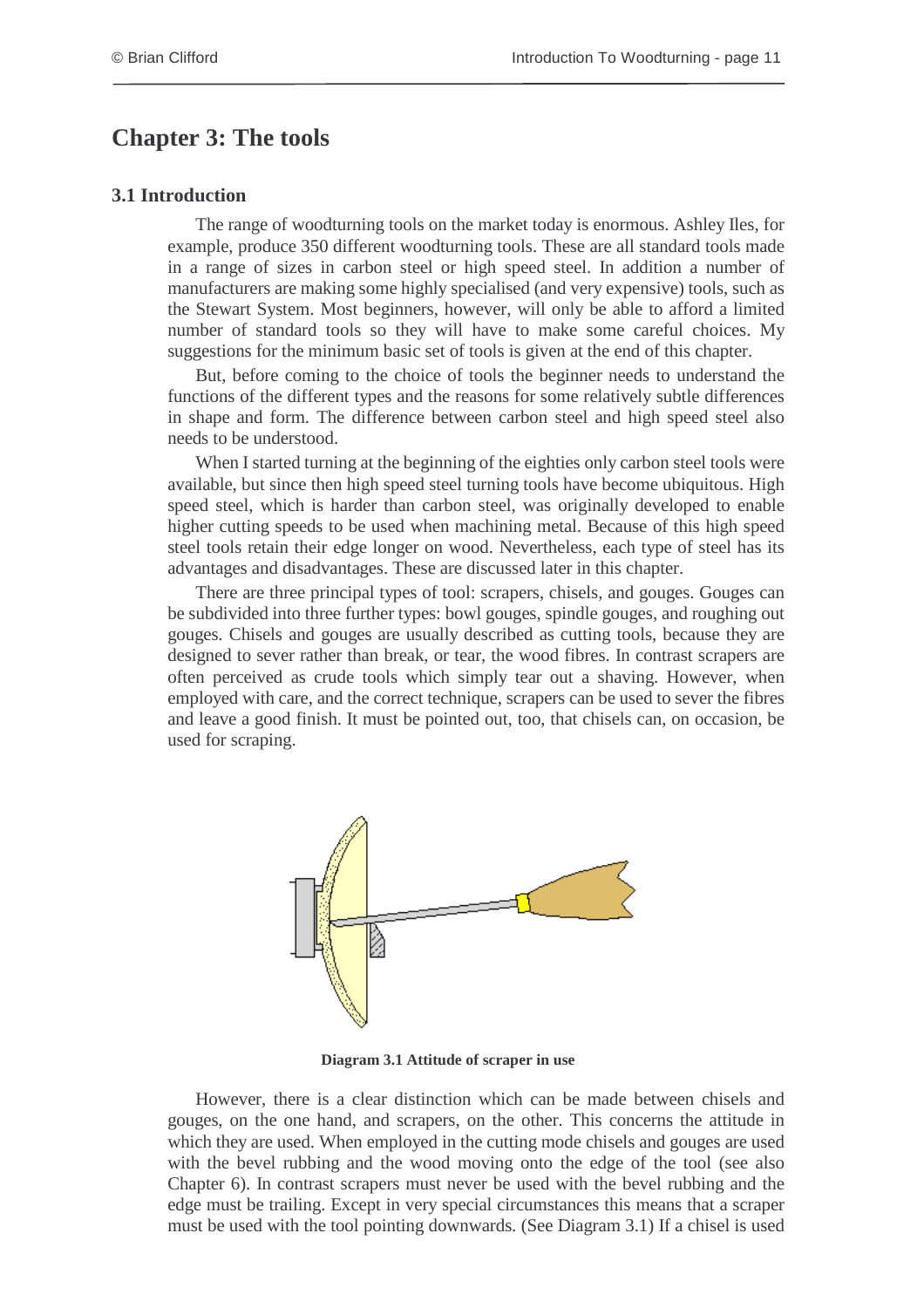for scraping it must also be held pointing downwards.

These distinctions will become clearer when the ways the tools are used are described in the chapters which follow. The description of the shapes of the tools will also help to clarify matters.

#### **3.2 Scrapers**

Scrapers are mostly made from rectangular bar and are usually ground with a large bevel angle. The size of the bevel angle is not critical, however, and some turners may make it relatively small. Like a chisel, the cutting edge of a scraper can be skewed, but it can also be a variety of other shapes. Some of the most common, which a beginner may wish to use, are shown in Diagram 3.2. They can be made from either carbon steel or high speed steel and the same shapes are used in both materials.



**Diagram 3.2 Some shapes for scrapers**

#### **3.3 Chisels**

Like scrapers chisels are often made from rectangular bar but the bevels are ground differently. Chisels usually have double bevels, and the bevel angles are smaller than those normally used on scrapers (see Diagram 3.3).



**Diagram 3.3 Bevels on chisels and scrapers**



**Diagram 3.4 Square and skewed edge chisels**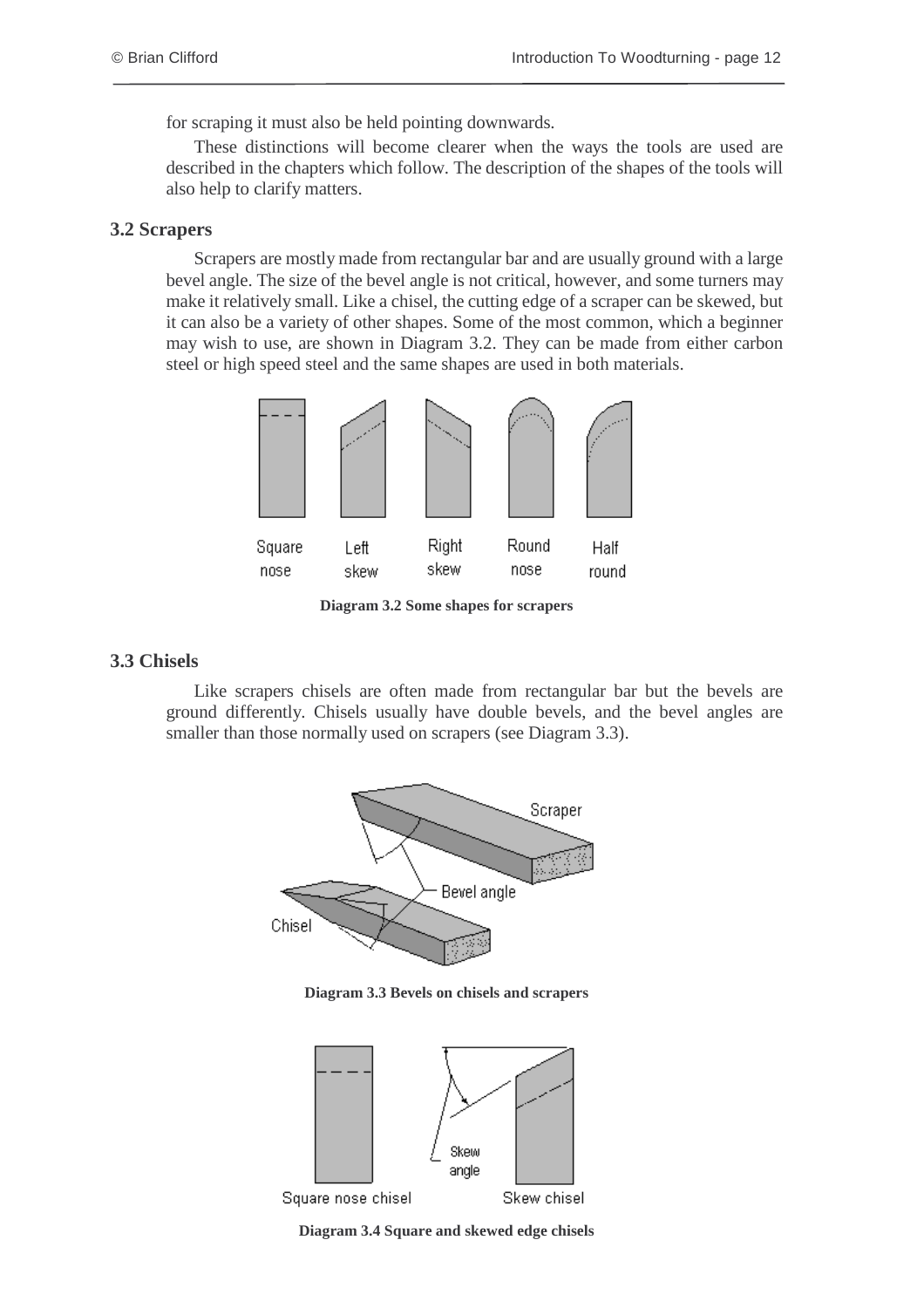The cutting edge of a chisel can either be ground square across or it can be skewed (see Diagram 3.4).

Carbon steel chisels have always been made with a rectangular cross-section. High speed steel skew chisels can also have a rectangular cross-section. Some, however, are made slightly oval in section with one edge rounded (see Diagram 3.5, section A-A). In the smaller sizes this can make them a little flimsy, particularly when they are made overlong. Until recently the cutting edge of a skew chisel was always ground so that it was straight (as in Diagram 3.4) but in recent years some turners have made it curved (as in Diagram 3.5).



**Diagram 3.5 Oval section HSS chisel with curved cutting edge**

#### **3.4 Parting tools**

Parting tools are narrow chisels. In principle, as their name suggests, they are used for separating the waste material from either end of the finished piece of work. In practice they have a number of other uses. They come in a variety of shapes and sizes, some of which are shown in diagram 3.6.



**Diagram 3.6 Parting tools**

#### **3.5 Bowl gouges**

Because bowl gouges are often used with a long overhang between the cutting edge and the rest they need to be stiff and strong so that they will not bend or flex in use. Books written before high speed steel came into use refer to the 'long and strong' bowl gouge. This is a carbon steel gouge which has a deep 'U' section. It has been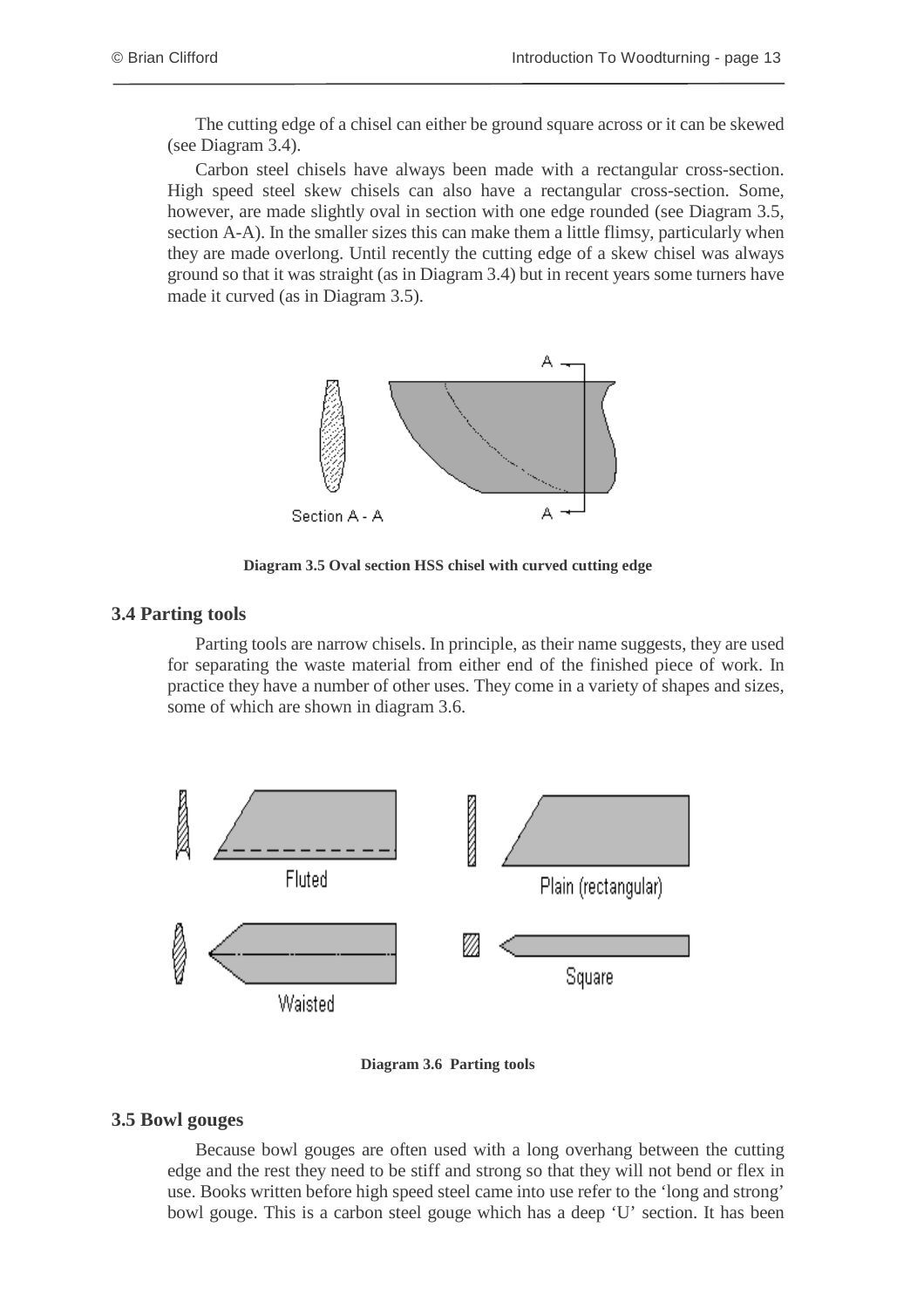superseded by the high speed steel bowl gouge which is made by milling a flute into round bar. This gives a very different cross-section (see Diagram 3.7).

The long and strong carbon steel bowl gouges were ground so that the cutting edge was square to the axis of the tool, as shown in Diagram 3.7. Also shown in this diagram is the shape of the a high speed steel bowl gouge. It can be seen that in this case the wings are ground back. The way this is achieved is described under sharpening below. (See Section 4.4)



**Diagram 3.7 Bowl gouges**

Sizes normally refer to widths but high speed steel bowl gouges are measured in a very peculiar way: from the inside of the flute to the outside of the bar (see Diagram 3.8). Although these tools have only been available for a few years the reason for the way in which they are measured seems to have been lost in the mists of time. Anyway, the unfortunate result of this system is that, in effect, here are no standard sizes. Differences in the size of the flute in relation to the diameter of the bar can lead to very different gouges with the same nominal size.

Note that it is the size of the flute which really determines the size of the tool. The relationship between the size of the flute and the diameter of the bar determines the strength of the tool. There are in practice quite substantial differences in this relationship between manufacturers and I suggest that when building up a set of bowl gouges an attempt should be made to stick to a single brand.



**Diagram 3.8 Measurement of size of HSS bowl gouge**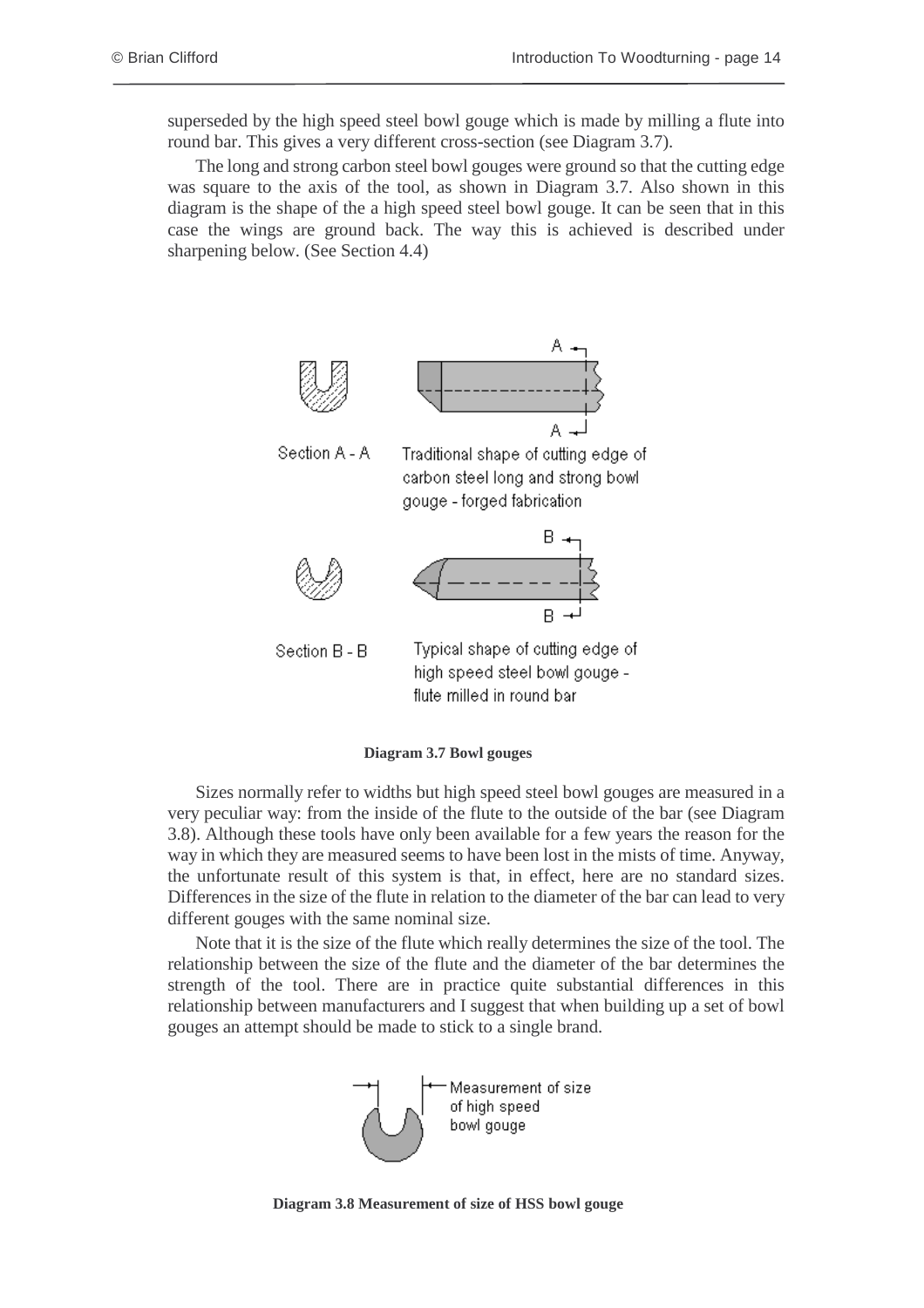#### **3.6 Spindle gouges**

Carbon steel spindle gouges are forged from flat bar to form the cross-section shown in Diagram 3.9. High speed steel spindle gouges can be produced in the same way but they are more commonly made by milling the flute from round bar in a similar way to bowl gouges. The flutes in spindle gouges are, however, much larger than those in bowl gouges relative to the size of the bar. This provides a slimmer tool which can enter the more restricted spaces encountered in spindle turning. The shape of the cutting edge of a spindle gouge has traditionally been described as a a fingernail shape, that is, half an ellipse (see Diagram 3.9).



Section through carbon steel gouge forged fabrication



Section through high speed steel spindle gouge - flute formed by milling



Shape of nose of spindle gouge

#### **Diagram 3.9 Shape of spindle gouge**

#### **3.7 Roughing-out gouges**

Roughing gouges are used in the preliminary stages of spindle turning (as described in Chapter 9) They are normally much larger than bowl or spindle gouges and it is important to note they should never be used to shape bowls. They are made by forging or pressing flat bar into a half-round section. Some manufacturers of high speed roughing gouges extend the wings a little to form a 'U' section which flares out slightly.



**Diagram 3.10 Shape of roughing gouge**

#### **3.8 Inter-changeability of gouges**

It is quite common today to find a high speed steel bowl gouge used to perform the function of a spindle gouge. I do this quite frequently myself. The reason for this is that when both types of gouge are made from round bar there is not a lot of difference in the shape of the cutting edges. But there is one important difference which should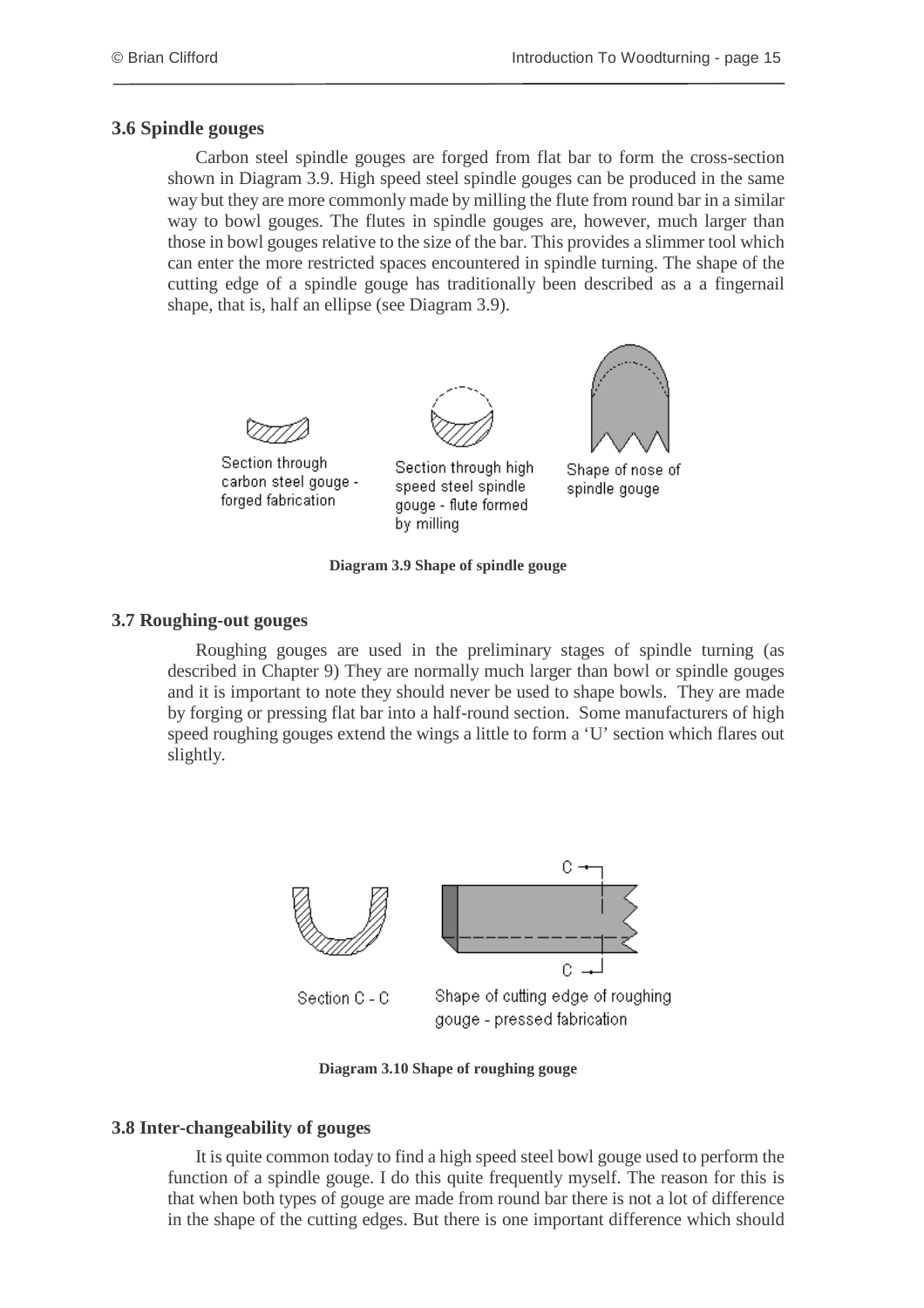be noted: for a given size of cutting tip (which is related to the size of the flute) a bowl gouge is very much stronger than a spindle gouge. As a consequence, although a bowl gouge may be used for spindle turning a spindle gouge should not (normally) be used for bowl turning.

#### **3.9 The different types of steel**

It is often said that high speed steel tools are easier to sharpen (on a grinding wheel) than carbon steel. The justification given for this statement is that it is less easy to overheat and soften the edge of a high speed steel tool. Although that is true, they also take longer to sharpen (because they are harder) which can make it more difficult to get the desired shape. It is also said that high speed steel tools last longer. This , too, is true, but they are also a lot more expensive. And how long does one want a tool to last? I have been using my  $1\frac{1}{4}$  in carbon steel skew chisel for eighteen years and I still have more than half the length left.

So, we come to a contentious point. Nowadays, some turners will only use high speed steel tools, and some stockists do not sell carbon steel tools. Nevertheless, I always advise beginners to buy a mixture of high speed and carbon steel tools.

Because of the edge retaining properties of high speed steel I certainly believe it is best for bowl and spindle gouges. The high speed steel bowl gouges are also made from round bar which also provides a better shape than the old, forged, carbon steel forms. For skew chisels and scrapers I find that the edge retaining qualities of high speed steel are not so important. So, for these, I recommend carbon steel; they are easier to sharpen, they are cheaper, and they will last as long as necessary.

#### **3.10 The form of the bevel**

The bevel on cutting tools, ie chisels, gouges and parting tools, must be the correct shape: either hollow ground (concave) or flat, it should never be rounded (convex). If the bevel on a tool is rounded it will very difficult, if not impossible, to use it without digging in. (The reasons for this are explained in detail in Chapter 6.) So it is vitally important to get the bevel right. Many novice turners get it wrong; I have seen a lot of tools it would be impossible to use successfully.

There is also the question of the bevel angle to consider. The size of bevel angles is by no means as critical as many pundits would suggest. One aspect of this is that bevel angles are often expressed as a precise number of degrees. In practice it is pretty well impossible to grind, and to measure, to that degree of accuracy. It certainly is not necessary. There is wide disagreement among skilled turners regarding the bevel angles for specific tools. For example one book on my shelves says that the bevel angle on a skew chisel should be 25° (that is 12.5° on each side!) and another suggests that it should be 45°. The truth of the matter, probably, is that skew chisels can be used successfully with bevel angles anywhere between these two figures

A wide range of bevel angles can be used on bowl gouges without experiencing problems although the most satisfactory angle tends to depend on circumstances. For example, it may be necessary to use a bowl gouge with a large bevel angle (eg 60°) to turn the bottom of the inside of a deep bowl. However, a bevel angle of  $40^{\circ}$  to  $45^{\circ}$  will serve for many circumstances. Other angles can be experimented with when the turner feels inclined. In general slightly smaller bevel angles can be recommended for spindle gouges. If the spindle gouge is to be used for cutting beads then a small bevel angle is required so that the tool can be introduced into small spaces.

Generally speaking, however, I believe that tools with relatively large bevel angles are easier for the novice to use than the reverse. Tools with small bevel angles tend to be 'grabby', that is to say they have a tendency to bite into the wood. This is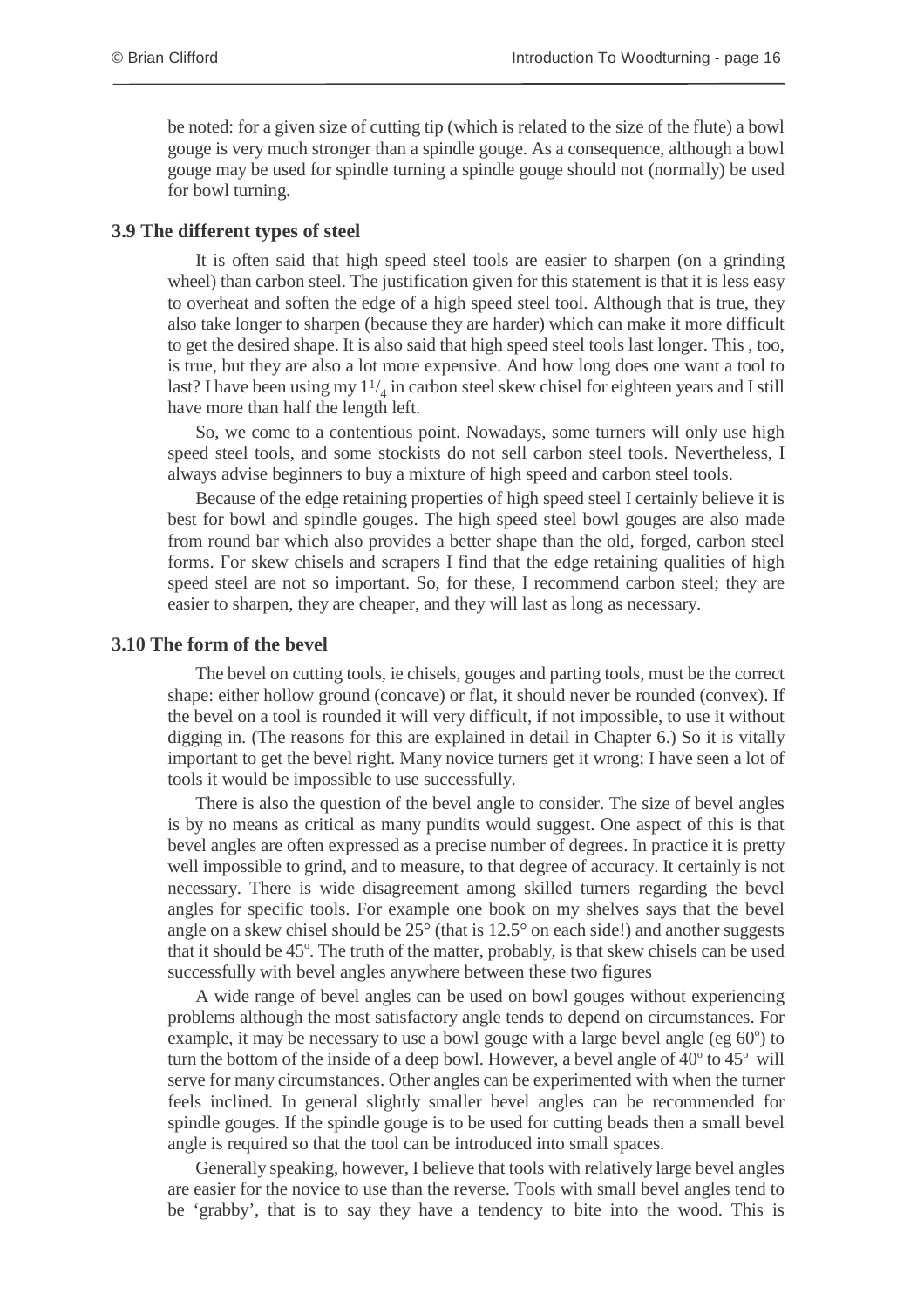particularly true of chisels. In my view most manufacturers supply chisels with the bevel ground to too small an angle. For my students I grind the chisels to a bevel angle of around  $45^\circ$ . But any angle between  $35^\circ$  and  $45^\circ$  will be satisfactory.

#### **3.11 The minimum kit of tools**

I would say that the minimum number of tools required to start with is ten. I bought a boxed set of that number when I started turning, more by luck than judgement, and I have never found any reason to think that was a wrong decision. The beginners set of mixed high speed and carbon steel tools I would recommend is made up as follows:

#### **High speed steel**

 $\frac{3}{8}$  in. bowl gouge

 $\frac{1}{4}$  in. bowl gouge

 $\frac{1}{2}$  in. spindle gouge

 $\frac{1}{4}$  in. spindle gouge

#### **Carbon steel**

 $\frac{3}{4}$  in. roughing gouge

 $1\frac{1}{4}$  in. skew chisel

 $1\frac{1}{4}$  in. square nose scraper

 $\frac{1}{2}$  in. square nose scraper

 $\frac{3}{4}$  in. round nose scraper

 $3/8$  in. square beading and parting tool

 $\frac{1}{8}$  in. plain parting tool

It will have been noticed that this list contains 11 tools. This is because have added the <sup>1</sup>/<sup>8</sup> in. plain parting tool to my original list - it is a very useful tool. My choice of a carbon steel skew chisel may surprise and irritate a lot of turners. The oval, high speed steel, skew chisel has many devotees. I can only say that I am not enthralled with it, but that is probably a personal idiosyncrasy.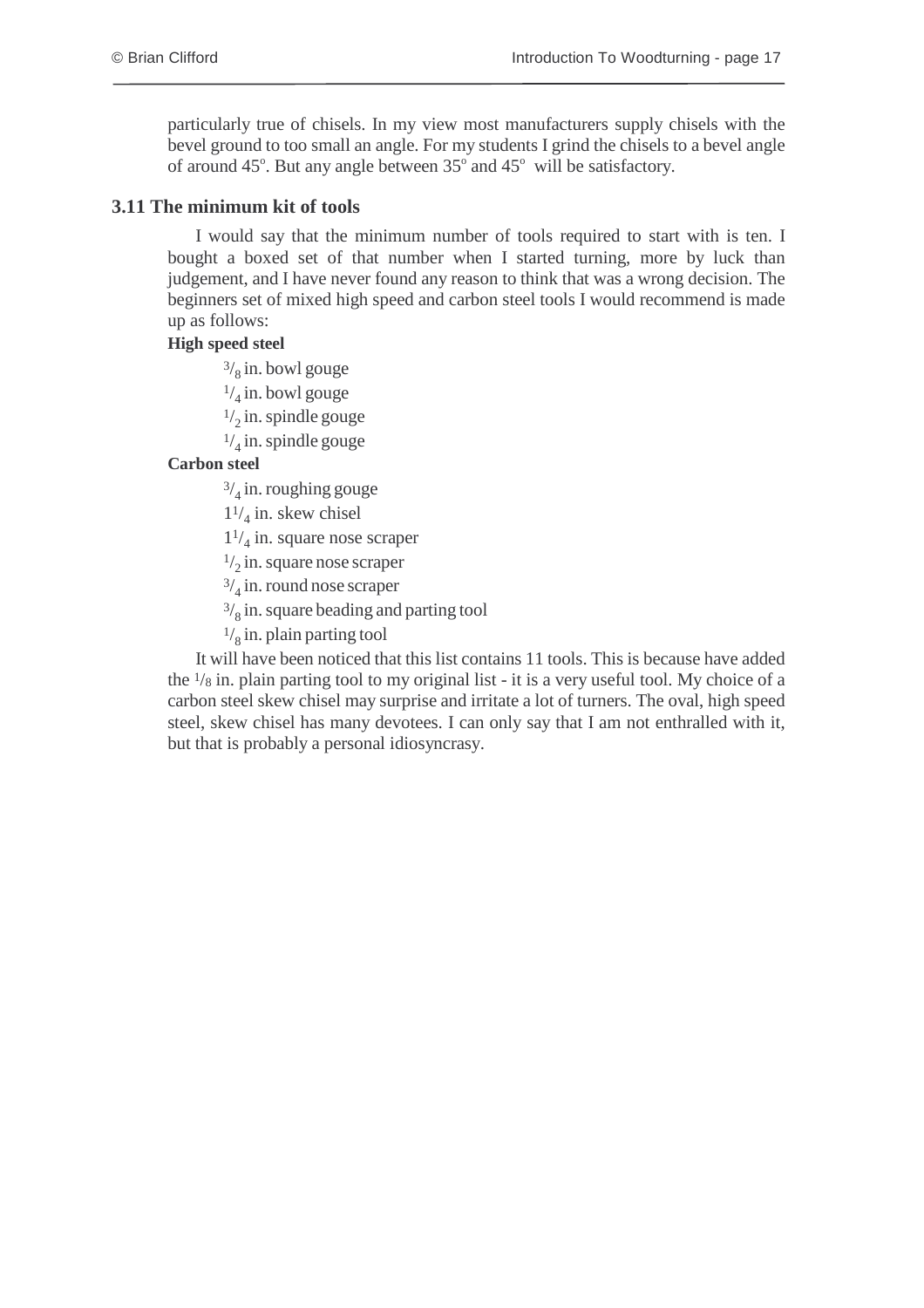### <span id="page-22-0"></span>**Chapter 4: Sharpening tools**

#### **4.1 The grinder**

Once some tools have been acquired they must be sharpened correctly. To do this a grinder will be required. All that most amateurs need is a relatively cheap machine with two 6in. wheels, a coarse and a fine. At the time of writing new machines can be purchased for as little as £20. More expensive machines with water cooled wheels are available but these entail unnecessary additional expenditure.

#### **4.2 The type of wheel**

It is likely that a cheap grinder will be supplied with two Carborundum wheels, which are grey in colour. The coarse wheel will probably be 30 grit and the fine wheel 60 grit. These wheels will be suitable for sharpening carbon steel tools but, if high speed steel tools are to be used, then the 60 grit wheel should be replaced by one made of aluminium oxide. This is often called a white wheel because of its colour. These wheels work satisfactorily with carbon steel as well so they can be used for both types of tool. It would be worth asking the suppliers if they can provide the machine with an aluminium oxide wheel; if the change is made by the purchaser the Carborundum wheel is redundant and is a waste of money.

Another, important reason, for asking the supplier to change the wheel is that, by law, wheels should be fitted only by someone who has been correctly trained to do so and has a certificate to prove it. A damaged grinding wheel, such as one which is cracked because it has been dropped or badly fitted, is a very dangerous object. Grinding wheels can, and do, explode into pieces in use. Since the operator will probably be standing in the firing line when this happens the results can be horrific.

A new wheel will have a label attached which gives the specification. The wheel I bought for my machine is marked as follows: 180x25x31.75 BA60PV. The first three figures refer to the size of the wheel in millimetres. The first letter (B) is the makers own mark. The second letter (A) indicates the type of abrasive. 'A' stands for aluminium oxide If it was 'C' it would be Carborundum (ie silicon carbide). The number (60) indicates the grit size. The third letter (P) indicates the hardness of the non-abrasive material which binds the grit into the wheel. This ranges from 'E' which is soft, to 'Z' which is hard. The binding material on my wheel is therefore right in the middle of the range so it is of medium hardness. The final letter (V) indicates the nature of the binding material. In this case 'V' stands for vitrified. It could also be 'R' for rubber or 'E' for shellac.

#### **4.3 Dressing the wheel**

In order to reduce the possibility of overheating the tool, and to make the sharpening process as efficient as possible, the grinding wheel must be kept in good condition. If it is not dressed regularly the edges of the silicon carbide or aluminium oxide granules in the wheel lose their edges and the little crevices between them get filled with particles of dust. This gives the surface a glazed appearance which can be seen when the light strikes it at the an angle. In this condition the wheel is inefficient and satisfactory sharpening is difficult, if not impossible.

There are a number of devices used for dressing a wheel. One of these is called a star wheel. Personally, I dislike this device intensely because it seems so crude and dangerous. This leaves two alternatives: a Carborundum stick or a diamond tool. A Carborundum stick is cheap and effective. It is used with the machine running: with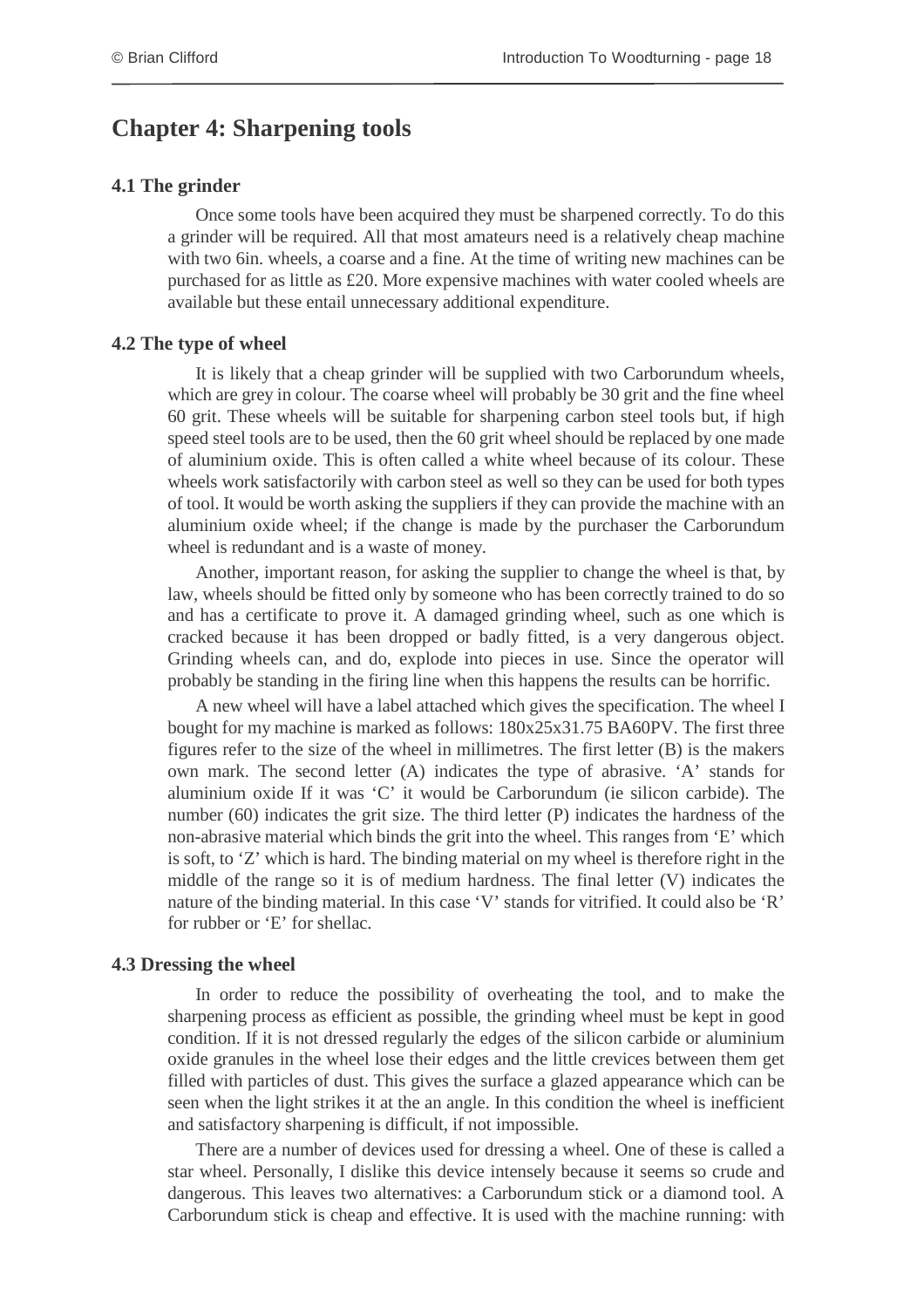the stick supported by the tool rest, one of the edges at the end is passed firmly across the face of the wheel so as to remove the glazed surface. A diamond dressing tool can be somewhat more expensive but it does the job very efficiently. A simple little jig may be required to ensure that the diamond is passed across the wheel so as to give a smooth, square, surface.

#### **4.4 Using the grinder**

The ability to produce a sharp edge on a tool is a very important aspect of turning. Unfortunately there is even less uniformity of method in sharpening than there is in turning itself. If the opportunity can be taken to watch a variety of turners' sharpening tools, either at demonstrations or on videos, it will be seen that some very different methods are used.

Many novice turners find sharpening on the grinding wheel difficult. The problem is in achieving a well formed bevel without burning the tool. Various aids, such as the use of special jigs, can be used to help hold the tool at the correct angle but these do have certain disadvantages. They can be slow and awkward to use and the turner can come to rely on them to an undesirable extent. If he should find himself in a situation away from his own workshop, without his usual aids, he may be unable to sharpen his tools satisfactorily. It is better to learn how to sharpen your tools without any special devices. Having said that, however, it is vital that beginners should be confident that their tools are sharp and correctly ground; if it is found that some kind of jig is necessary to ensure this, then use one. More information on the correct form for the bevel is given in Chapter 3, Paragraph 10, and in Chapter 6.

My own methods (which may be a little unusual) are as follows. The only tool I support directly on the tool rest is the scraper. I set the rest so that scrapers can be laid flat on it at the correct angle. A scraper can then be sharpened very quickly with just a touch on the wheel. The other tools, chisels and gouges, I hold high on the wheel with the underneath hand (my left) supported by the rest.

These methods can be employed more readily if the tools rest is bigger than those normally fitted to small grinders and made so that its angle can be adjusted. If the rest is reasonably long it makes it easier to sharpen chisels as the hands can then be slid backwards and forwards along it. As a consequence it is necessary to modify the rest on many machines.

High speed steel bowl gouges should pose no special problems. Because they are made from round bar a satisfactory shape can be obtained merely by rotating them in the fingers along their central axis with the bevel resting on the wheel at the correct angle. This produces a cone shape at the end with the flute cutting through it; the required edge shape is then created automatically.

Spindle gouges are a little more difficult to grind because, to produce the finger nail shape, the handle has to be swung from side to side as the tool is rotated along its axis. This requires some practice.

#### **4.5 Overheating the tool**

When grinding all tools only the very lightest weight should be applied in order to avoid overheating the edge. Very often the weight of the tool on the grinding wheel provides enough pressure. Prolonged contact between the wheel and the tool should be avoided for the same reason. If considerable reshaping of a tool is required then it must be cooled by dipping the tip in water at frequent intervals. Overheating becomes apparent when the metal turns blue. When this happens to high speed steel it is not too much of a problem since the steel will not have been softened. But when it happens to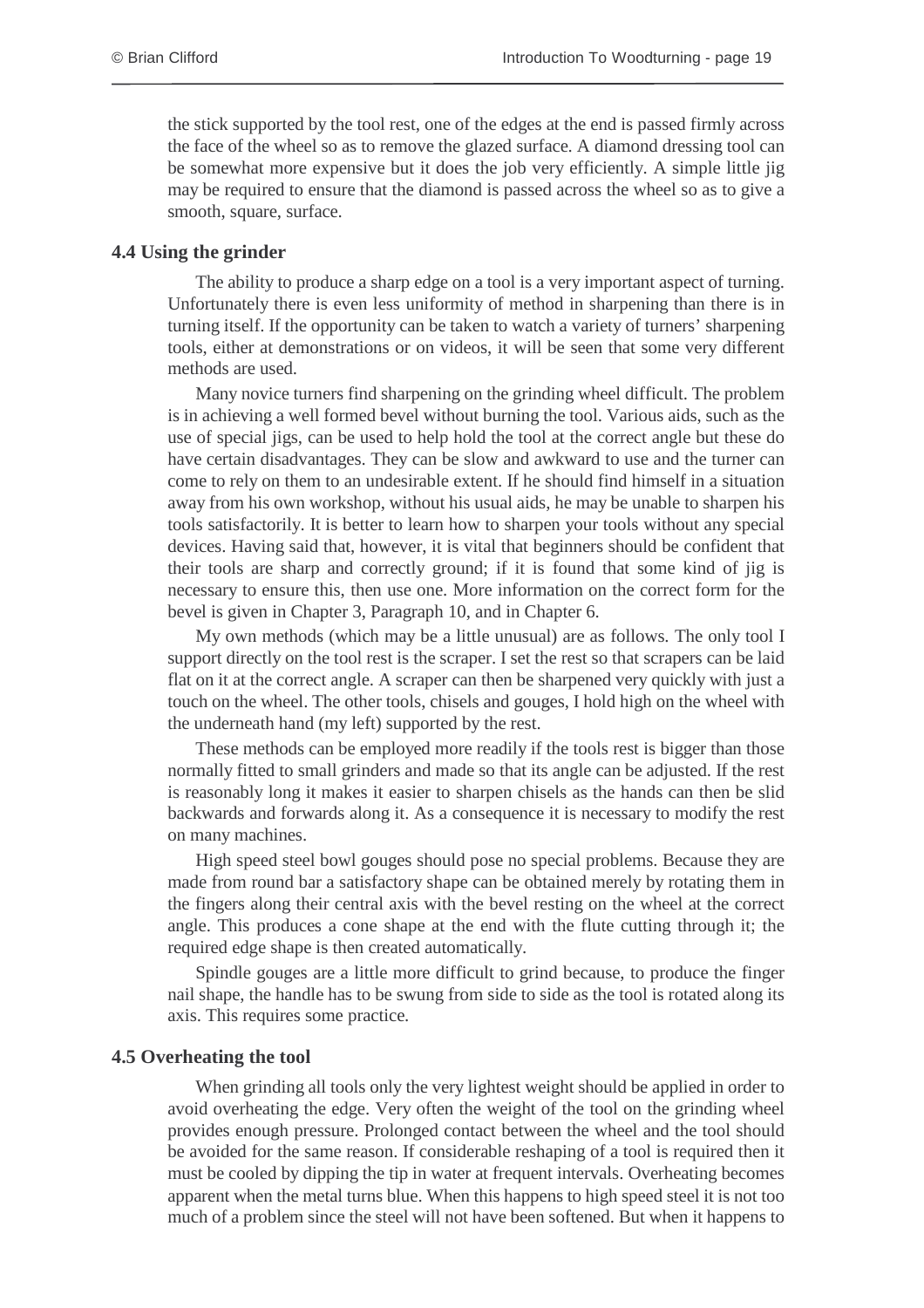carbon steel it means that the temper will have been taken out of the steel and the tool will not hold its edge.

#### **4.6 To hone or not to hone**

After sharpening on the grinder tools can be honed with a whetstone. I have found this to be a contentious area. When done by a skilled practitioner honing can save time and prolong the life of the tool. Nevertheless, I do not recommend honing to the beginner. When it is not done skilfully it is very easy to spoil the shape of the bevel by making it slightly convex at the tip.

It may be noted too, that most professional turners in the UK prefer not to hone their tools; they use them straight from the grinding wheel. There are two reasons for this, I think. One is that they find grinding quick and convenient. The other is that a ground edge may, in practice, cut better than one that is honed. I sometimes make some very thin turnings which require very sharp tools; I have tried honing my tools for this but I have never found that it makes any improvement. It may well be that the slightly serrated edge left by the grinder makes it easier for the tool to slice through the fibres of the wood.

There are occasions when a slip stone should be used. When a gouge is sharpened on the grinding wheel a burr is often left on the top of the edge, ie in the flute. This can prevent the tool from cutting properly; the burr can be taken off with a few strokes of a suitable slip stone.

In thinking about honing account should be taken of the fact that turning is a power assisted process. Consequently, the requirements are not the same as for woodcarving, for instance. The woodcarver has only his own muscles to apply and the work is often very delicate. He does find that honing leads to more satisfactory results.

Let us assume, for the sake of argument, that honing a turning tool can provide a sharper edge. The question is: how long will a very fine edge last when applied to hardwoods rotating at relatively high speeds? The friction and the heat generated in this process can destroy a very fine edge in no time at all. It may be thought that going to the grinder every time a tool needs sharpening will lead to tools being worn away very quickly. In practice this is not a great problem. Once the turner becomes proficient in grinding all that is required is just a short, light, touch on the wheel.

I have reason to believe that some readers may feel that I have grossly overstated the case against honing. The answer, as for many things in woodturning, is to try it and see if it works for you. The diamond whetstones that are now available, are a little expensive, but they make honing quicker and easier. (They can also be used on other tools and implements: kitchen knives for example, which makes the expense easier to justify.)

#### **4.7 Safety**

Potentially, a grinder is a very dangerous machine. However, if it used with due consideration safety should not be a problem. The need to take care when a new wheel is fitted has already been mentioned. The other principal danger, when the wheel is in use, is that particles of metal can be thrown off with sufficient force to penetrate the eyeball. As a consequence eye protection should always be used: either safety glasses or a full face mask should be worn. Similar care should also be taken when dressing a wheel.

It should be recognised that a grinder will go on revolving long after it has been switched off whilst being relatively quiet. It remains dangerous in this state not only to the operator but also to anybody else, particularly a child, who might come into the workshop and unintentionally put their hand on the machine.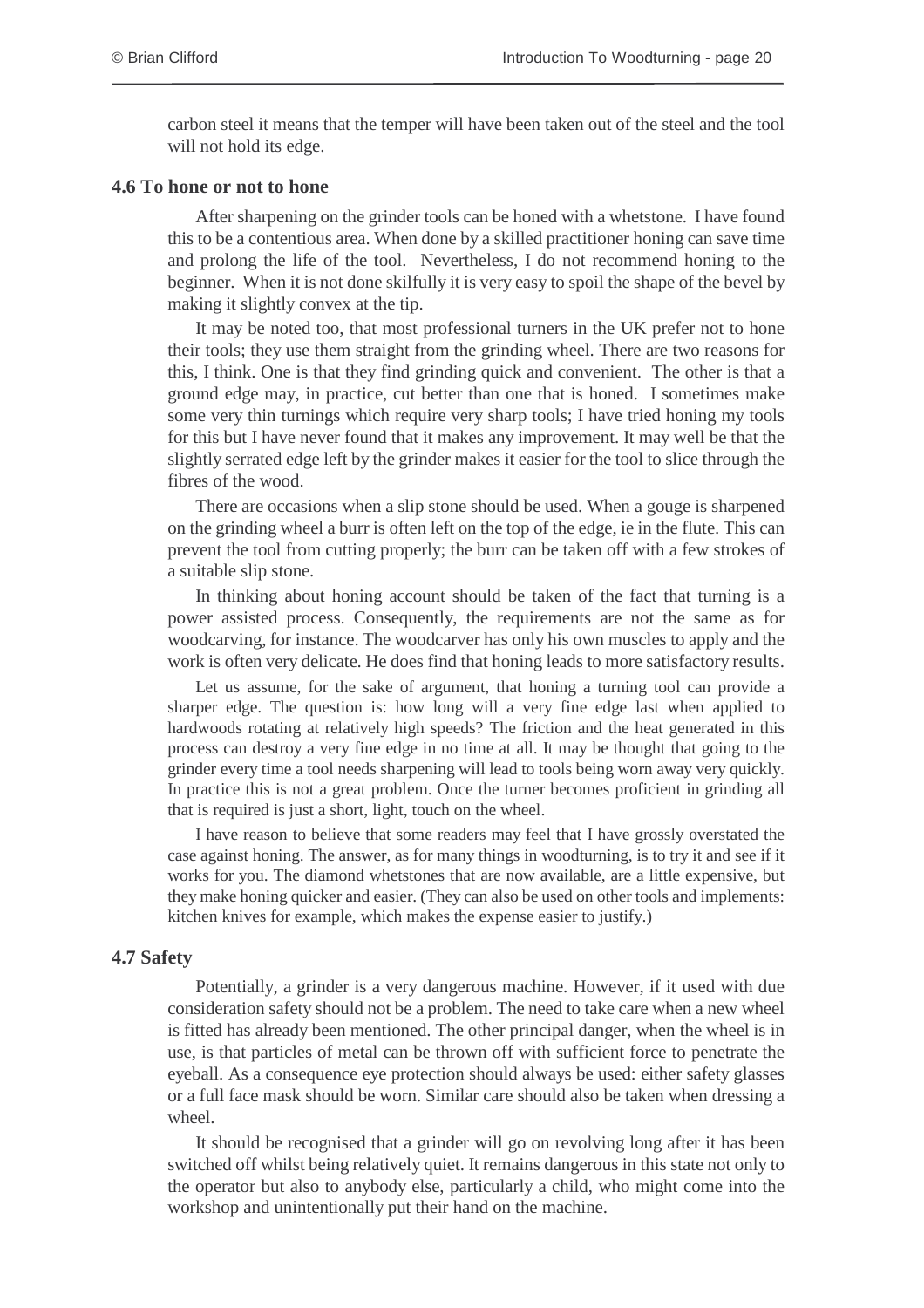## <span id="page-25-0"></span>**Chapter 5: Safety**

#### **5.1 Introduction**

We are getting near the point when we can put a piece of wood in the lathe, switch on and start practising. But before we do that there are a number of important points regarding safety which need to be considered. It should be noted, however, that serious accidents from woodturning activities are relatively rare. Nonetheless, very few human activities are completely risk free and it is sensible to obtain as complete an understanding as possible of where possible dangers may lie in woodturning. What we need to be concerned with principally are those accidents which can cause serious hurt or disablement. In the following I will look at those areas where there is potential danger.

#### **5.2 Clothing**

The danger with clothing lies in the possibility that it might be caught in the lathe or the work-piece at it revolves. As a consequence all clothing should be relatively tight fitting. Ties should not be worn, and there should be no loose cuffs, or anything of a similar nature, which might get caught up. Unless watches are covered by clothing they should be removed, as should rings, necklaces and other items of jewellery. There is also the possibility of injury to the feet. Since I dropped a large bowl blank on my toes I have thought it a good idea to wear safety shoes. Sandals and even trainers are inadvisable.

#### **5.3 Hair**

Long hair should be kept carefully under control when near any machinery. I have never heard of it happening to a woodturner but in engineering workshops people have been scalped because their hair has been caught in machinery.

#### **5.4 Eyes**

Some sort of protection for the eyes is desirable, at the very least safety glasses should be worn. As I normally wear glasses with plastic lenses I tend to rely on these under most circumstance. However, if, when turning, I think there is particular danger of a loose piece of wood or bark flying off I put on a full face mask. As an extra precaution I also stand out of the firing line. Eye protection is also very necessary when using the grinder. There is always a possibility that a fragment of metal or other debris may be flung off the wheel. This is particularly likely when dressing the wheel.

#### **5.5 Wood dust and toxicity**

Wood dust, particularly fine dust, is an almost invisible but insidious hazard. Long-term exposure to wood dust can have effects on the eyes, nose, throat, lungs and skin. Effects on the eyes include: soreness, watering and conjunctivitis. Those on the nose include: rhinitis (runny nose), violent sneezing, blockage and (very rarely) nasal cancer. The effects on the lungs include: breathing difficulties, impairment of lung function and the triggering of asthma attacks. There have been instances where the inhalation of wood dust has had whole body effects such as headache, thirst, nausea, visual disturbance, drowsiness, anaemia and hepatitis.

The long-term effects are likely to concern only professional turners who have been working at the craft for a relatively long period. Nevertheless, some of the effects described above, such as sneezing, can occur after short-term exposure. I have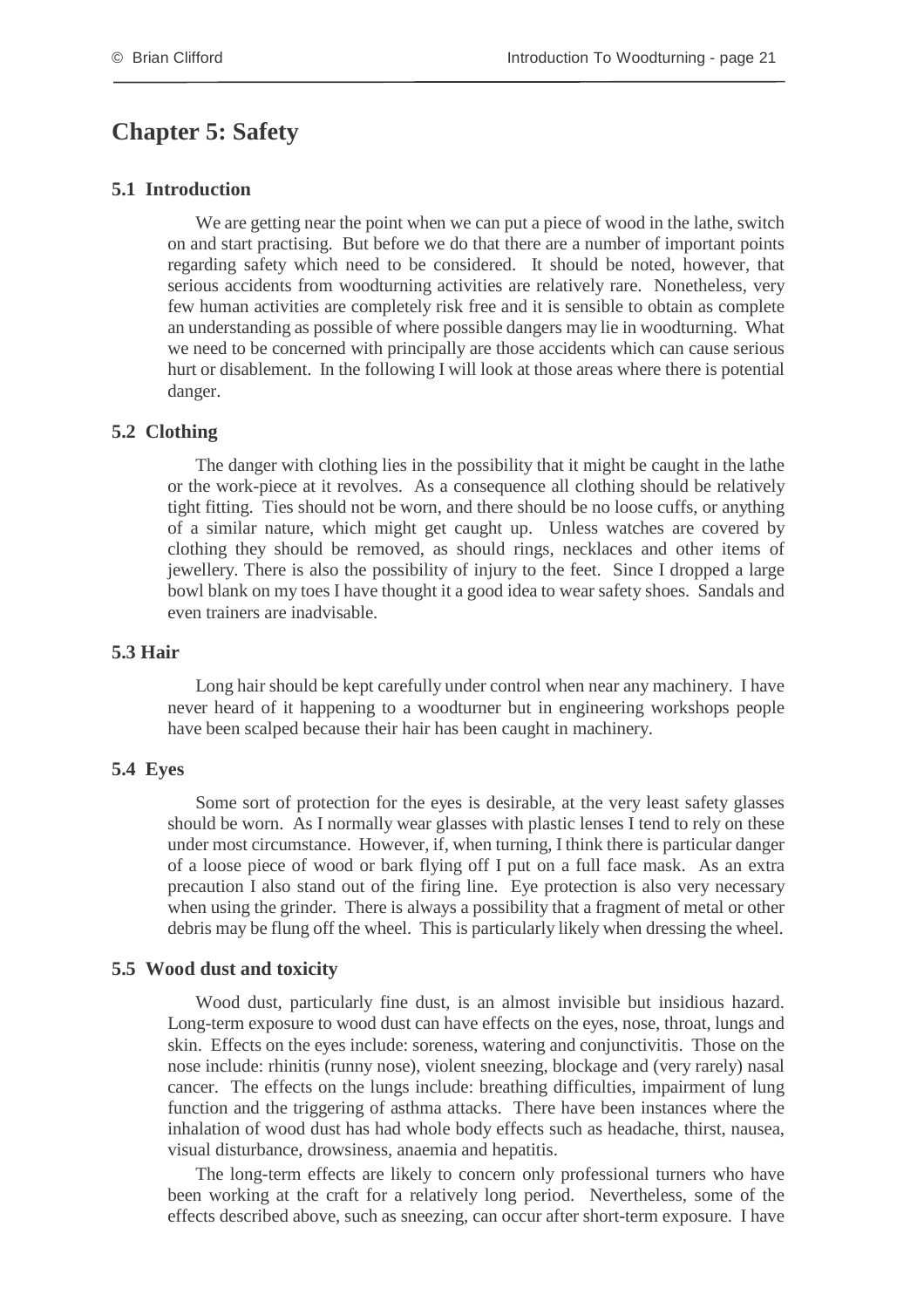suffered from a sore throat and cold-like symptoms after a few days in the dusty conditions of a woodworking exhibition.

Relatively short exposure to wood dust, such as that which may be experienced by amateur turners, can also have irritant effects on the skin which can lead to nettle rashes or irritant dermatitis. Symptoms usually only persist as long as the affected skin site remains in contact with the dust. Similar, and more worrying effects, can result from the development of allergic dermatitis caused by contact with the dust of specific wood species. Asthma can also be caused as a similar specific allergic reaction. Once sensitised the skin or lungs may react severely if subsequently exposed even to very small amounts of dust from the specific species.

As far as woodturning is concerned wood dust is mostly produced by sanding, particularly power sanding, on the lathe, as well as by cutting wood on the band-saw. Dust is also raised by sweeping and cleaning-up. Any turner who wears glasses will know that when these operations are taking place the lenses quickly become covered in dust. This is what one is breathing unless precautions are taken.

The most dangerous dust is the finest dust. This fine dust is so light it will hang in the air for a long period after the activity which produced it has ceased. Ideally an efficient dust extraction system which will remove the smallest particles should be fitted. But many amateurs, and those who spend only a limited amount of time turning, will be not be able to justify such expense. In that case some form of dust mask, or a battery powered respirator, should be worn.

Protection against allergic reactions to wood dust is very difficult to achieve. Fortunately, for most of us, it is relatively uncommon. Those of us who have not suffered in this way should not be smug, however, because an allergy can strike without warning and once sensitised the victim will always remain allergic. There is a mitigating factor in that these allergies, as mentioned above, are specific to particular species. The answer for those who have become allergic to a species is to try to avoid using it.

Another possible danger from dust is that of fire or explosion. Explosions caused by wood dust are not unknown but I have never heard of them occurring in a woodturner's work-shop. Where the latter is concerned, one place where high enough concentrations of dust might occur is within a dust extraction system, particularly if there are positions where dust might collect.

Fine dust gets everywhere in a work-shop including electrical fittings such as plugs and switches. It is conceivable that a spark might ignite such dust when it could smoulder for some time before bursting into flame. Fire and explosion from such causes are unlikely perhaps, but it is well to be aware of the possibility.

#### **5.6 Noise**

Noise can also create a long-term hazard. Persistent exposure to loud noise can result in deafness. Generally speaking, woodturning is not a noisy occupation, but there can be occasions when it and allied activities such as powered sawing, particularly with a chain-saw, can produce high sound levels. On such occasions it is a wise precaution to wear ear protection.

#### **5.7 Physical fitness**

There are some books on woodturning that advise one never to work when tired. This really is a counsel of perfection. Only in an ideal world would it be possible to follow that advice. The use of alcohol is another matter. Using any machinery after drinking should be avoided.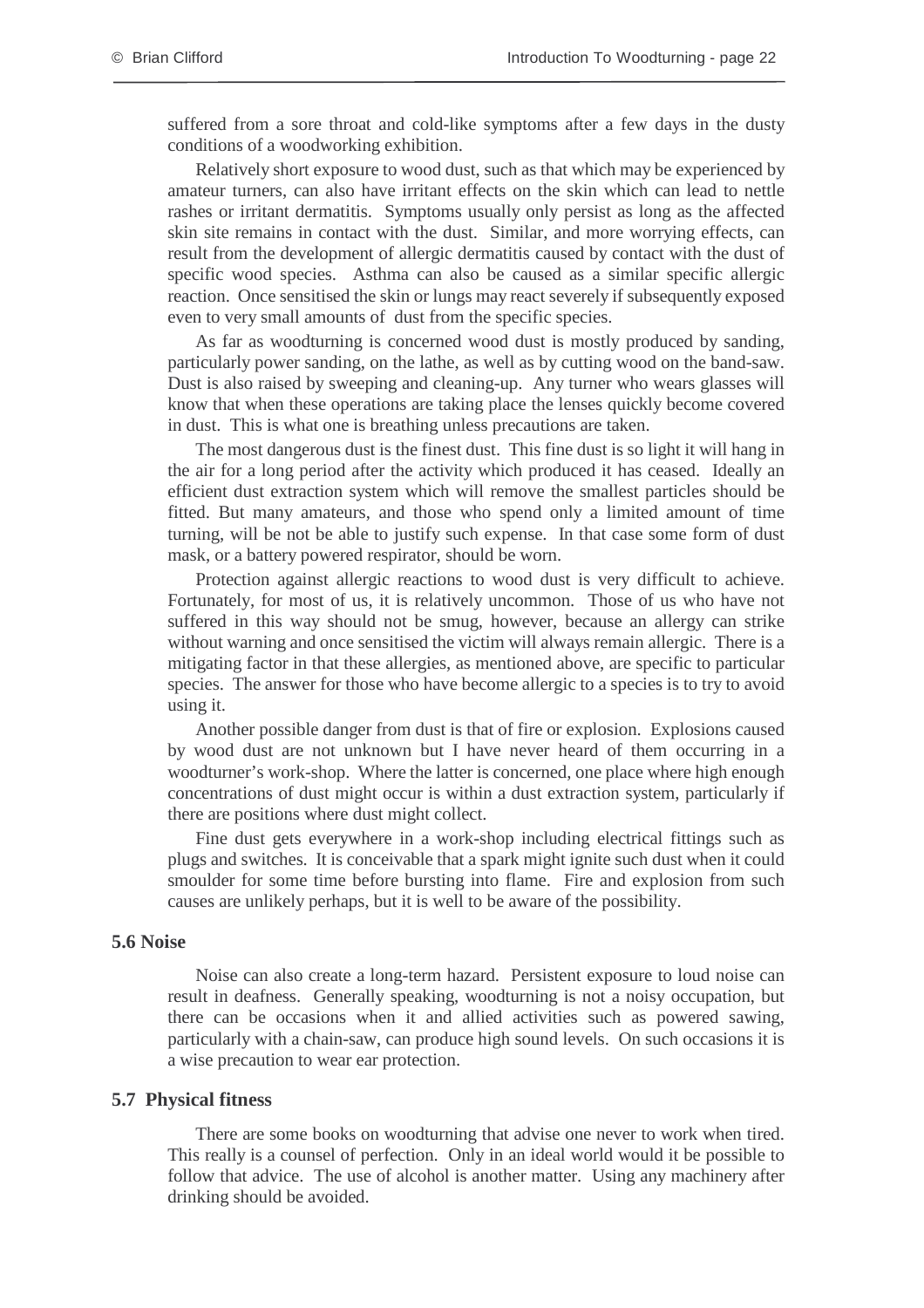#### **5.8 Guards**

Guards, particularly those over pulleys on the lathe and on band-saws, are fitted not only to protect the operator from an absent minded action, or slip, but also to protect other people who may come into the work shop. They should be used.

Lathes are sometimes used in public places, such as craft fairs, where guards and safety screens are even more important. I have seen a lathe at a craft fair used with no guards over the pulleys and nothing to keep the public at a safe distance. That is irresponsible. I have also seen a turner at a craft fair wearing a face screen to protect himself but with no safety screen to protect the public. In such circumstances clear polycarbonate plastic safety screens should be fitted. Polycarbonate is very strong, in contrast acrylic is unsuitable because it can shatter under impact.

#### **5.9 Turning speeds**

If the turner is in any doubt about which speed to use the lower option should always be selected first. The danger from excessive speed is that the work-piece, or bits of it, may be flung from the lathe. The biggest danger is from a work-piece that is badly split or is built up from glued up pieces (such as stave work). I once had an extremely painful blow on the arm from a large oak platter which split into two pieces as I was taking a cut. I was lucky - a piece might have hit me in the face or some other vulnerable area. I have also heard more than one story about the disintegration of built-up work. Where any danger of such mishaps is perceived a low speed should be selected.

Quite frequently pieces of scrap wood are glued to the work-piece as a means of mounting it on a face plate, or chuck, to prevent screw marks appearing in the finished piece. It is tempting to use plywood or MDF (medium density fibreboard) for this purpose. This should be avoided if the work-piece is of any size. Both of these materials tend to be very weak across the layers and may split under load. The use of paper in the glue joint is often recommended for the reason that it makes it easier to separate the waste piece from the finished work. For that very reason this technique should be used only be on relatively small jobs.

#### **5.10 Checking the work-piece**

When starting a new piece of spindle turning care should be taken to ensure that the work-piece is held firmly. Subsequently, the work-piece should be checked from time to time to make sure that it has not worked loose.

#### **5.11 Adjustment of the tool rest**

Whenever a new work-piece is fitted to the lathe it should be rotated by hand before switching on to ensure that any projections will not catch on the tool rest. Whenever adjustments are to be made to the tool rest the lathe should be switched off. Before switching the lathe back on the work-piece should again be rotated by hand.

#### **5.12 Polishing**

A possible source of danger to the hands is the use of cloth for polishing. When a piece of rag is used, particularly a piece with loose strands where it has been torn, it can get caught in the rough wood where the work-piece has been partially parted off. When this happens the cloth is wrapped tightly around the wood in a fraction of a second. Consequently, when cloth is used, it should be held loosely in the hand so that if it is caught it will pull out easily. It should definitely not be wrapped around the hand. It is best not to use cloth at all, many turners now use paper towel for applying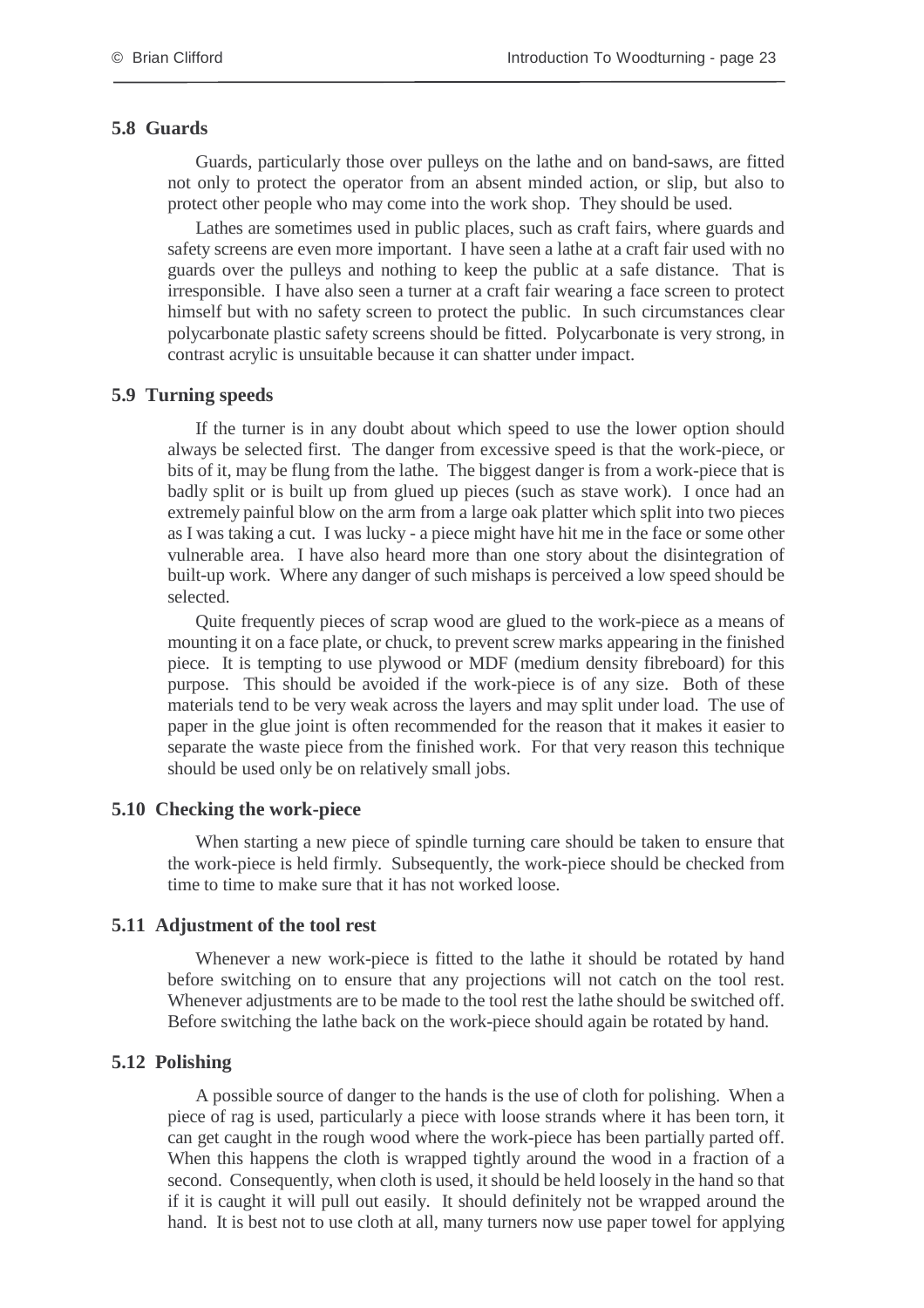finish and polishing. It is readily available, cheap and, above all, safe. If it does catch on the wood it just tears.

#### **5.13 Precautions against a dig-in**

Fear, and the muscular tension which accompanies it, can inhibit the novice turner. If the beginner is very afraid of a dig-in, and what happen as a consequence, he can make arrangements for the drive to slip (like a clutch) if unusual resistance is encountered. On some lathes it is possible to run the lathe with a loose belt. Where this is not possible the work-piece can be driven with a solid cone centre or ring centre. In this case a rotating centre must be used at the tailstock end. Either of these arrangements will permit the drive to slip if there is extra resistance.

#### **5.14 Use of the correct tools**

It should become clear from the instructions which follow in subsequent sections of this book that successful turning will only result from the use of the right tools for the job. The use of the wrong tools, or the right tools in the wrong way, can also be dangerous. The instructions given should be followed with care.

#### **5.15 The use of other machinery**

This is not the place to comment on the safe use of all the additional machinery which might be used by the wood turner. There are, however, three machines which can be considered, two of which are very commonly used, ie the grinder and the band-saw, and one which is used from time to time which is potentially extremely dangerous. The main safety precautions to be taken in relation to the grinder are covered in Chapter 4 and should be referred to there.

I am not qualified to comment on all the safety precautions which should be taken with a band-saw. Nonetheless, there are a number of things I have become aware of through experience. Full use should be made of the safety guard. This should always be brought down as close to the work as possible. Like a grinder the a band-saw will continue to run after it has been switched off. Consequently, after completing a cut I make a practice of pulling the guard down to table level. Obviously the fingers should be kept as far away from the blade as possible, push sticks are a must.

It is often necessary to cut pieces of wood of an irregular shape. These can include burrs and limb wood. Because of lack of support under the blade the work can be caught by the teeth and given a sudden, uncontrollable, jerk. As a result the fingers could be brought into contact with the blade. Even if this does not happen the fingers can be injured by being caught under the work - I once lost a finger nail when this happened when I was attempting to cut a small log. Some means of safely supporting such pieces of work should be found.

The tool to be treated with the utmost respect is the chain saw. This is not the place to go into the safe use of this tool. Anyone preparing to use this tool should ensure that they are aware of all the hazards it presents, and that they make use of the appropriate safety measures and clothing.

#### **5.16 A clear floor space**

Wherever there is machinery there is the danger that someone will trip up and put their hand on moving parts. Because of this the floor of a work shop should always be kept clear.

#### **5.17 Fire**

Fires do occur in workshops. They may not be a source of personal danger but they are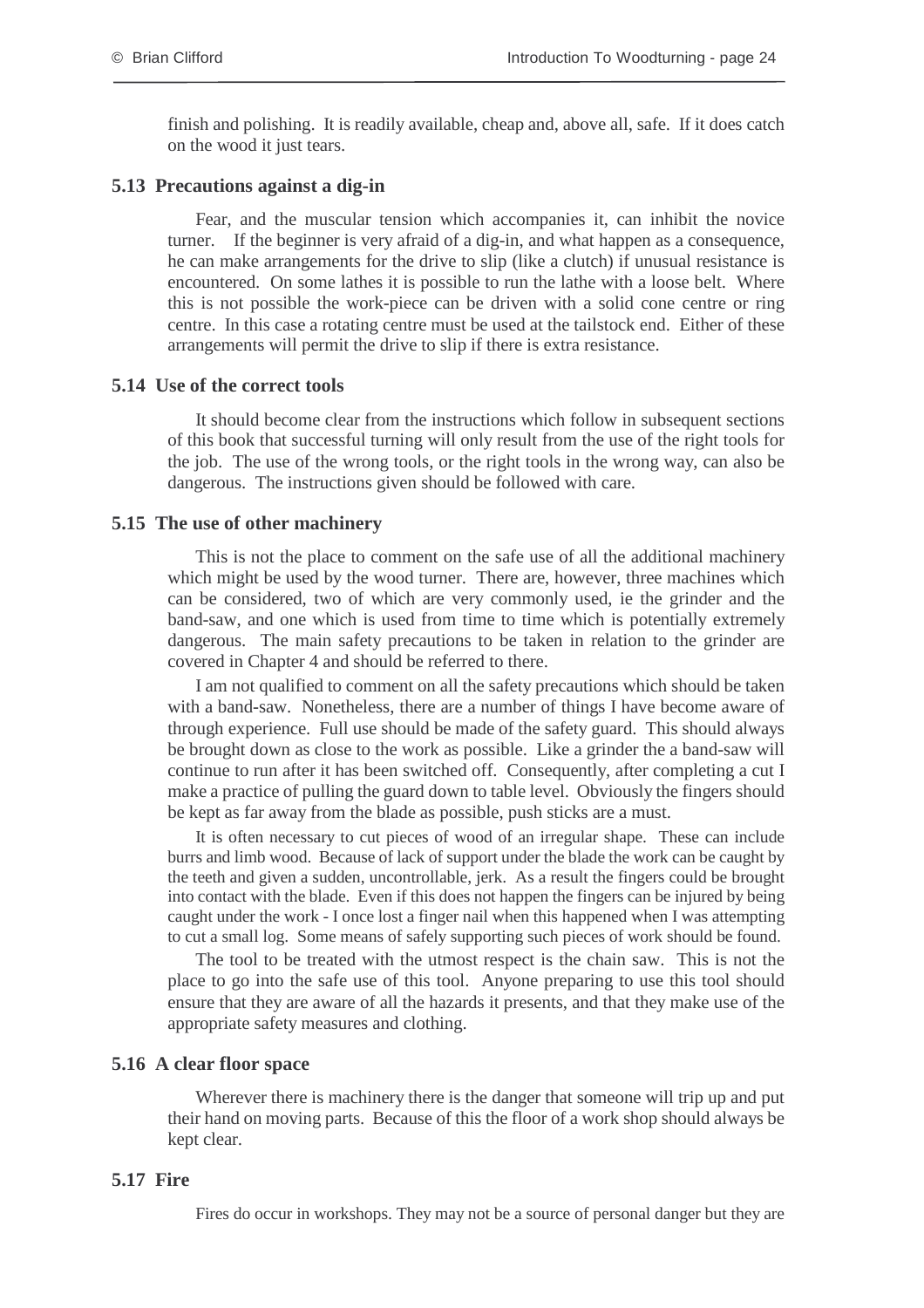a hazard which could result in damage to property and equipment. Particularly in timber work shops naked lights and inflammable materials should be handled with care. An eye should also be kept open for the possibility of electrical faults. Cloth or paper soaked in finishing materials such as cellulose or oil can ignite by means of spontaneous combustion if collected together in sufficient concentration. I make sure that each piece has thoroughly dried out before binning it.

#### **5.18 Conclusion**

This chapter turned out to be much longer than I expected when I began writing it. But I make no apology for labouring the point. Serious accidents to woodturners are uncommon and are no more likely to occur than accidents to people undertaking other relatively 'safe' activities. I used to know two people who had accidents playing table tennis; one broke his jaw and the other his ankle. If we were deterred from such activities because of the fear of an accident then we would not do anything and miss a lot of pleasure. Having said that, it should be acknowledged that the possibility of an accident can be greatly reduced by knowing where the dangers may lie. My two table tennis playing friends could have avoided some serious discomfiture if one had been aware of the danger of slipping on water on the floor and the other of a brick lying in the corner of the room.

*Please note: the source of much of the information in Section 5.5 above (Wood Dust and Toxicity) is the Health and Safety Executive Information Sheet on Toxic Woods.*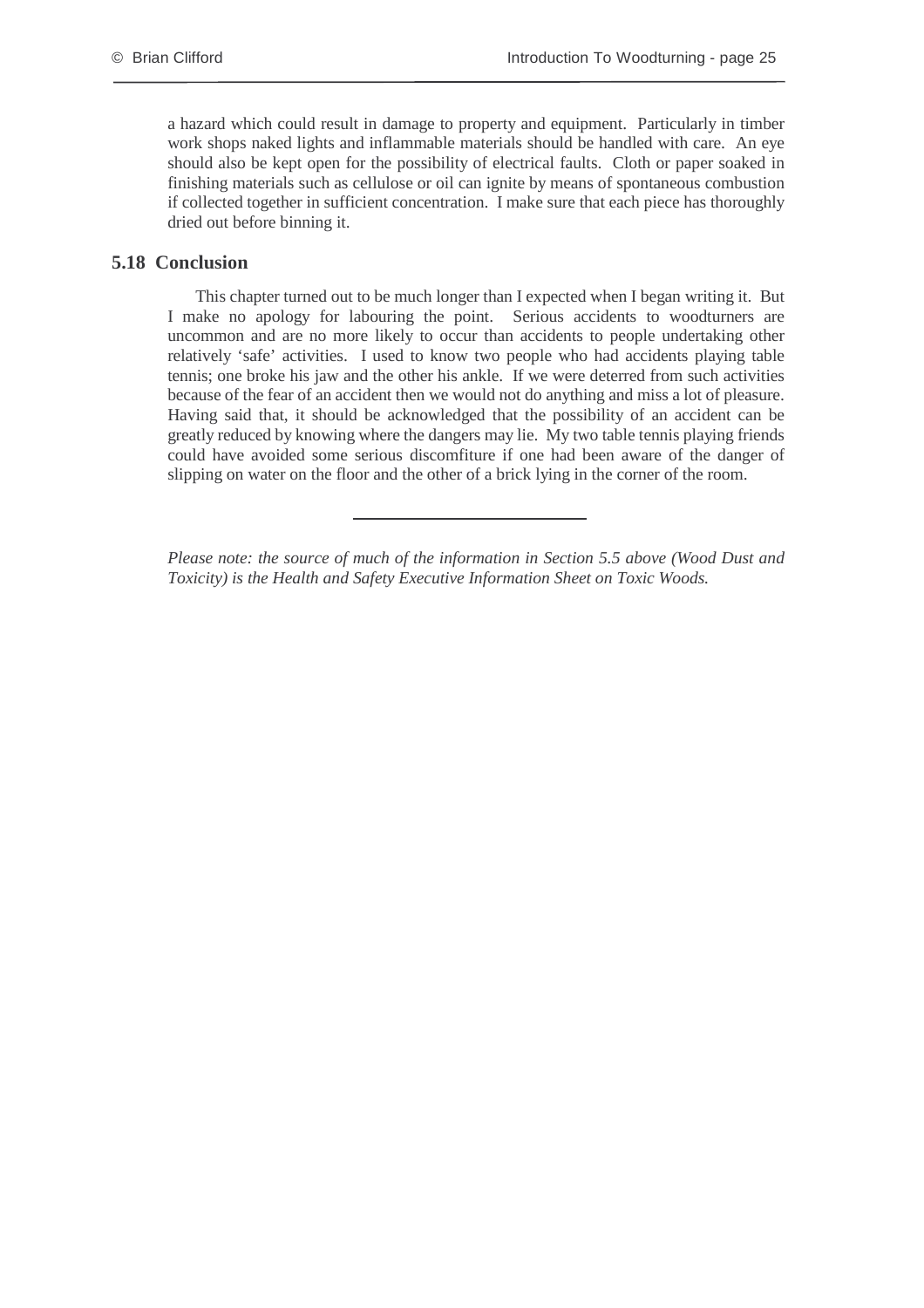# **Part Two**

# **Some Important Theoretical Points**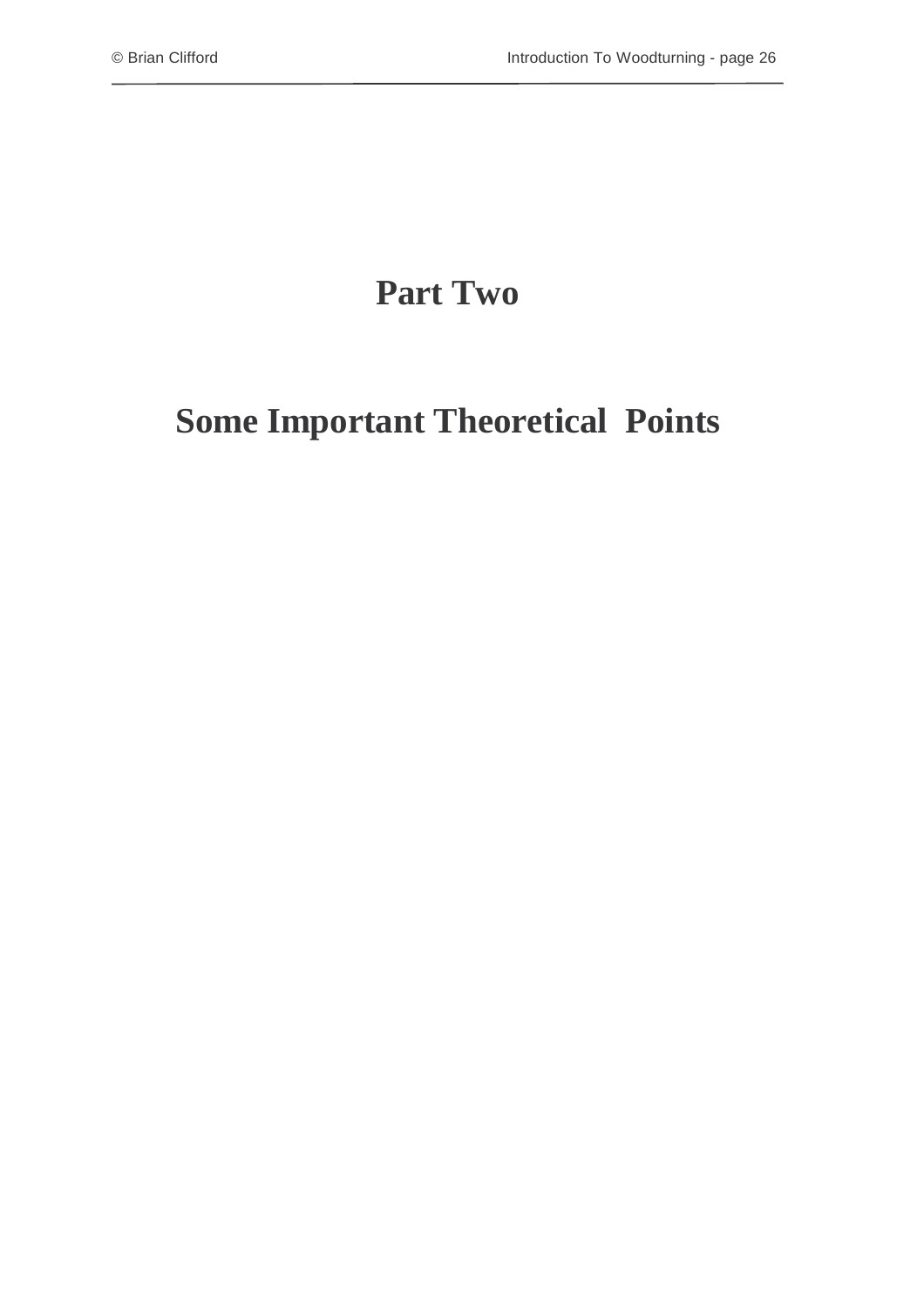# <span id="page-31-0"></span>**Chapter 6: Making the cut**

#### **6.1 General introduction**

This chapter, and the one which follows, deals with the general way in which the turning tool is controlled so as to produce a good clean cut. This should leave the wood with a smooth surface unmarred by torn fibres. In later chapters instructions will be given on how to perform the specific operations by which the range of basic shapes, which form the fundamentals of woodturning, are produced. A description of these basic forms (or cuts)is given in Chapter 8. This present chapter is concerned with the factors which are common to all these operations.

In considering these factors we will start with the position of the body and end with thoughts on the direction of the cut in relation to the grain of the wood in the following progression:

- the position of the body (the stance)
- the way the tool is held in the hands (the grip)
- the attitude of the tool (the rubbing bevel)
- the way the correct attitude of the tool is maintained
- the direction of the cut in relation to the grain.

This analysis will focus on the use of cutting tools, eg chisels and gouges. Some thought will be given to the use of scrapers in a later chapter

#### **6.2 The correct stance**

When first learning to turn it is vital to adopt the correct stance. There are two main reasons for this. One is that the turner will be standing at the lathe for long periods - the adoption of the correct stance will help to reduce the fatigue that this entails. The other, with which we are particularly concerned here, is that much of the control of the turning tools comes not only from the hands but from body movements. Often, when making a cut, the body and the hands should move as one. It will be found from experience that it is much easier to maintain the tool in the correct attitude if the body forms a firm platform for the hands.

Initially, when the turner is preparing to make a cut on a work piece held between centres, the body should be balanced on both feet with the legs and trunk more or less vertical without any twist. If the top half of the body is bent over very far then it will not be long before backache sets in. The position of the feet is important; they need to be close to the lathe so that the turner can reach the rest without bending very much. The position of the feet also determines the orientation of the body in relation to the axis of the lathe. A slightly oblique position is suggested; that is to say a line drawn through the shoulders should cut the axis of the lathe at an angle of somewhere around 15 degrees. So the feet need to be a little distance apart and pointing in the correct direction (see Diagram 6.1).

The stance should also be compact with the elbows kept close to the sides of the body. Because of this the right hand (of a right handed person)should be positioned to hold the tool just below the ferrule. Tool handles are usually made considerably longer than required for many operations. When the right hand is held too far back the elbow is pushed away from the body, ie behind and to the side. If this happens there is little to stop it wobbling around out of control and the necessary movements of the wrist and fingers are seriously inhibited. The forearm should be kept in line with the tool so that the fingers, and the wrist, can easily rotate the tool around its axis.

In carrying out a cut movement must take place. But, as far as is practical, the movement should be confined to the body rather than the hands or arms. In carrying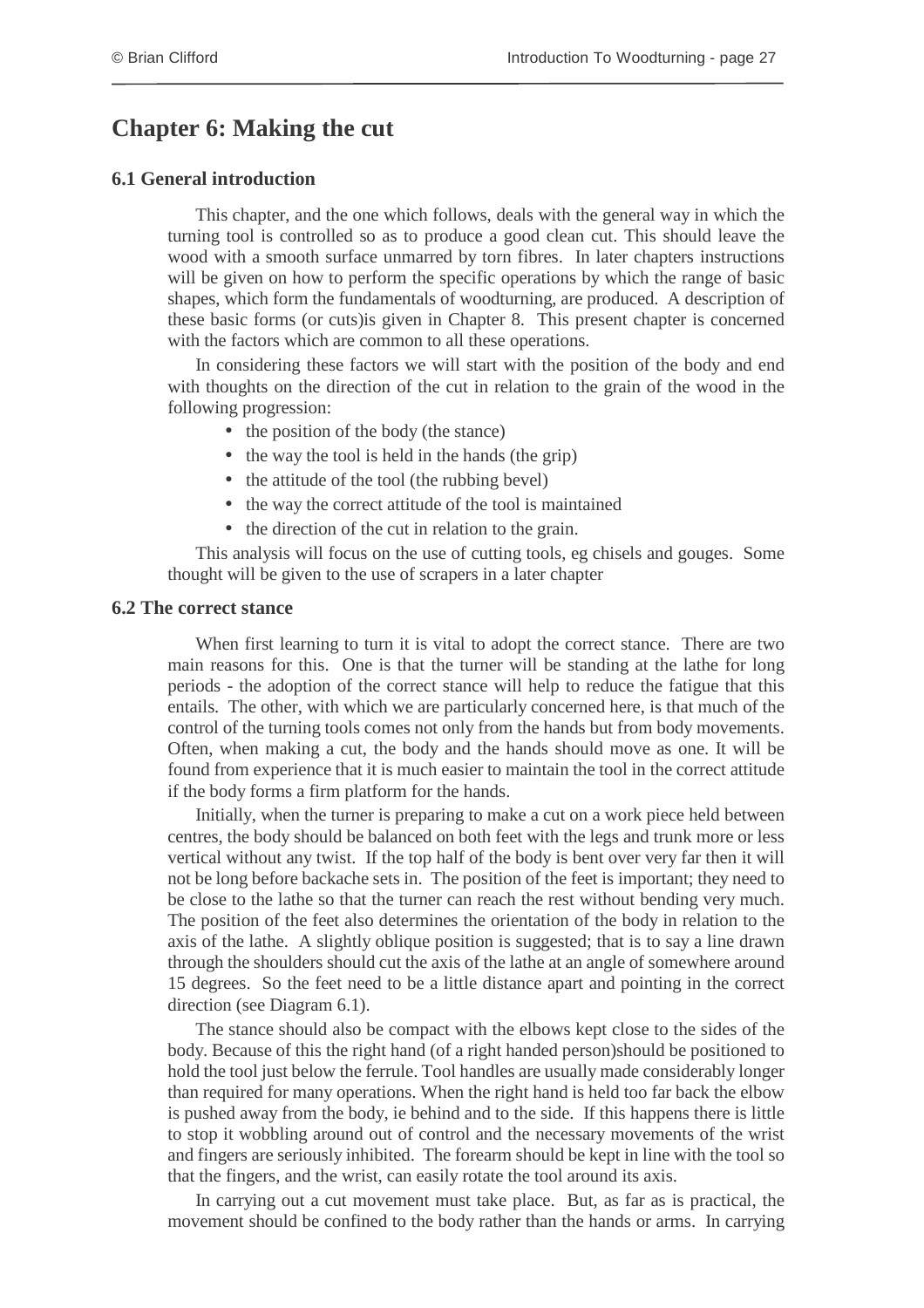out the planing cut, for example (see Chapter 11) the tool is traversed along the work piece by means of a sideways movement of the complete body.



**Diagram 6.1 The position of the feet for a right-handed turner**

Let's take a detailed look at the situation of a right-handed person making such a cut from right to left. The feet are positioned so that the body is in the oblique position with the right side furthest from the lathe. At the commencement of the cut the weight of the body is shifted onto the right foot with the body leaning slightly to the right. As the cut is made, and the tool is moved along the wood, the weight of the body is transferred from the right foot onto the left so that the body is leaning in that direction. Whilst this action is being carried out the body should not be allowed to twist and the upper arms should maintain a constant position in relation to the trunk. The movement of the lower arms and the hands should be limited to the extent of keeping the tool in the necessary attitude.

It must be emphasised that the above description is only meant to give an approximate indication of the required stance and accompanying movement. Each turner should take up a stance which he finds comfortable. This description has been applied to turning between centres but the general idea behind it also applies to end grain and bowl turning - that is to say, in these activities as well the body must do as much of the work as possible. Generally speaking the stance should also be compact but bowl gouges have long handles and the turner may stand somewhat further away from the lathe. Then the right hand, holding the end of the handle, may be allowed to rest on the body somewhere in the region of the hip.

#### **6.3 The grip**

This leads to the question of the grip. In the case of the left hand there are two basic ways of holding the tool: the overhand grip and the underhand grip. I tend to alternate between one and the other according to circumstances. It is difficult to specify what these circumstances are but they are not critical. The novice should experiment to see which seems to be the most comfortable in various situations.

With the overhand grip the hand is on top of the tool and normally all the fingers are wrapped around the blade with the thumb underneath and the palm facing downwards. With the underhand method there are two possible grips. One is similar to the overhand grip but with the hand underneath and the palm facing upwards. In the other, which is used when more sensitivity and control is required, the hand is positioned underneath but the blade is held just by tip of the forefinger and the thumb. As the tool is manoeuvred the tips of some of the other fingers may come into play.

In the case of the right hand there is a similar choice between the palm grip, where the fingers are wrapped around the handle and the palm is in contact with it, and the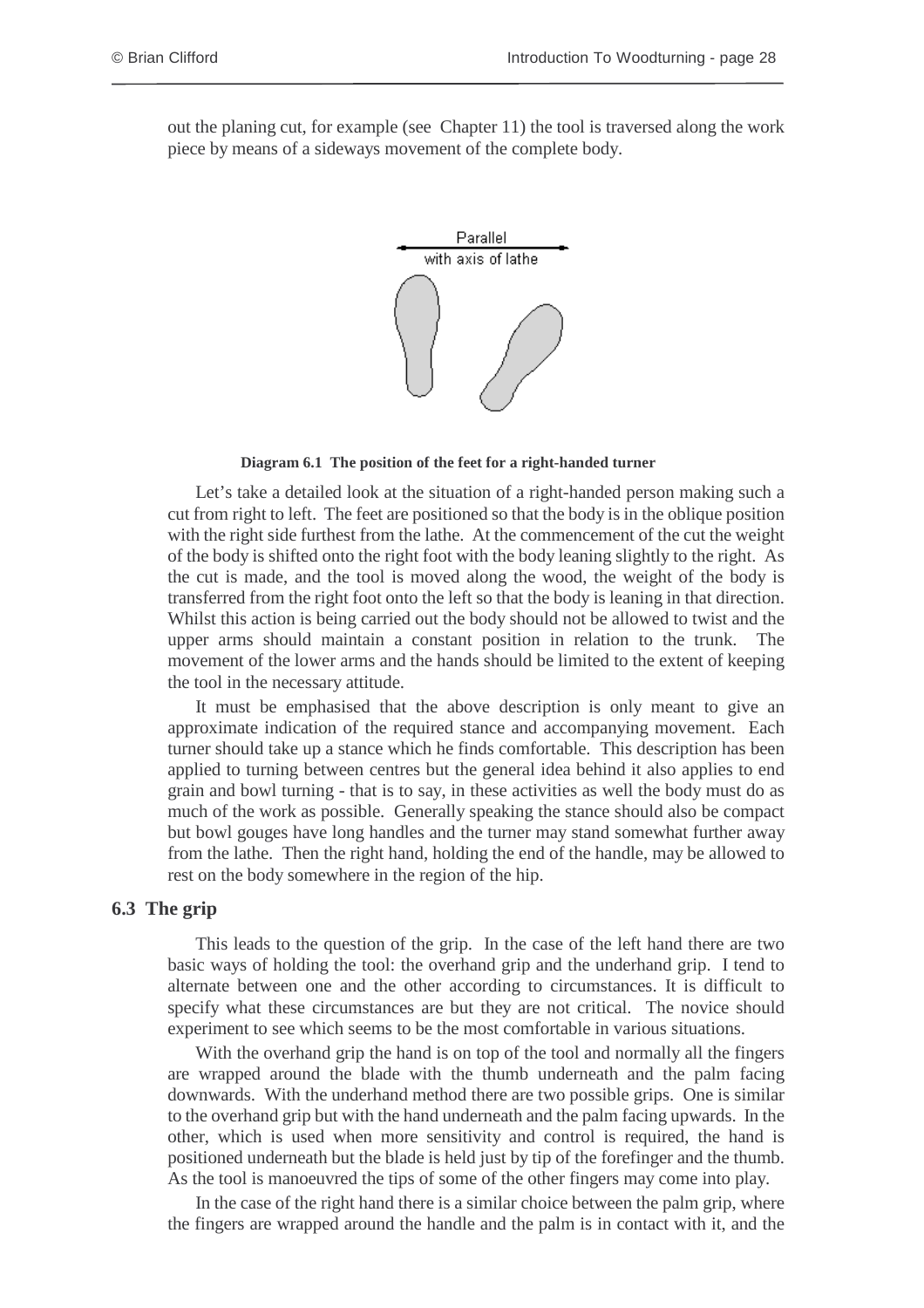finger grip, where the handle is held between the tips of the fingers and the tip of the thumb. The finger grip is mostly used on spindle work when sensitivity and control are required for the more delicate work, such as cutting a small bead. This grip is difficult to master and the novice is advised to use the palm grip.

#### **6.4 Controlling the cut**

Having looked at the stance and the way the tool is gripped we now need to look at the position in which the tool should be held so as to produce a clean cut. Wood cuts best when the fibres are severed cleanly and not ripped out of the wood. This is achieved by keeping the bevel of a sharp cutting tool in contact with the wood, i.e. keeping the bevel rubbing in short. As will be shown later it is important to cut with the grain as much as possible.

How is the contact between the wood and the bevel maintained? Diagram 6.2 shows a properly ground tool with the underside of the bevel correctly positioned, flat on the wood. In this position the bevel is said to be 'rubbing'. As shown in the diagram there are two forces acting on the tip of the tool. Force A represents the resistance of the wood to be cut which has the effect of pushing down the cutting edge into the wood. Force B represents the resistance of the wood to the flat of the bevel.



**Diagram 6.2 The tool in the cutting position**

In many circumstances, if the tool is maintained in the attitude shown, force B and the downward component of force A and will be virtually equal and the tool will cut smoothly with the turner having to do little other than push the tool along. It is often possible for an experienced turner to make a cut using only one hand (on the handle). At other times, however, because of the uneven consistency of the wood, the tool may have a tendency to bounce. In this case the turner may have to apply some downward force in order to keep the bevel in contact with the wood.

How is the correct attitude of the tool maintained? Let us think first of all about the situation faced by a woodcarver who is pushing the tool along with his hands. It can be seen from Diagram 6.2 that if the tip of the handle is moved down in the direction of arrow C the tool will pivot about point Y (the heel of the bevel), the cutting edge will lift, and the depth of cut will be reduced. If, on the other hand the handle is raised, point Y will lift off and the cutting edge will go deeper into the wood, so taking a bigger cut. If this process is not terminated the edge will continue to bury itself in the wood. In order to regain the control the carver will have to lower his hands until point A is again in contact with the wood and the bevel is rubbing. In moving his hands up and down to control the depth of cut the carver is in effect using the heel of the bevel as a fulcrum.

The situation is very much the same for the turner except that he has to use the tool rest to help him to control the tool. Because of this control is exerted not just be raising or lowering the handle but also by making small adjustments to the amount of the tool extending over the tool rest. The latter adjustments are very subtle and tend to be performed automatically by the experienced turner. The way to gain this skill is not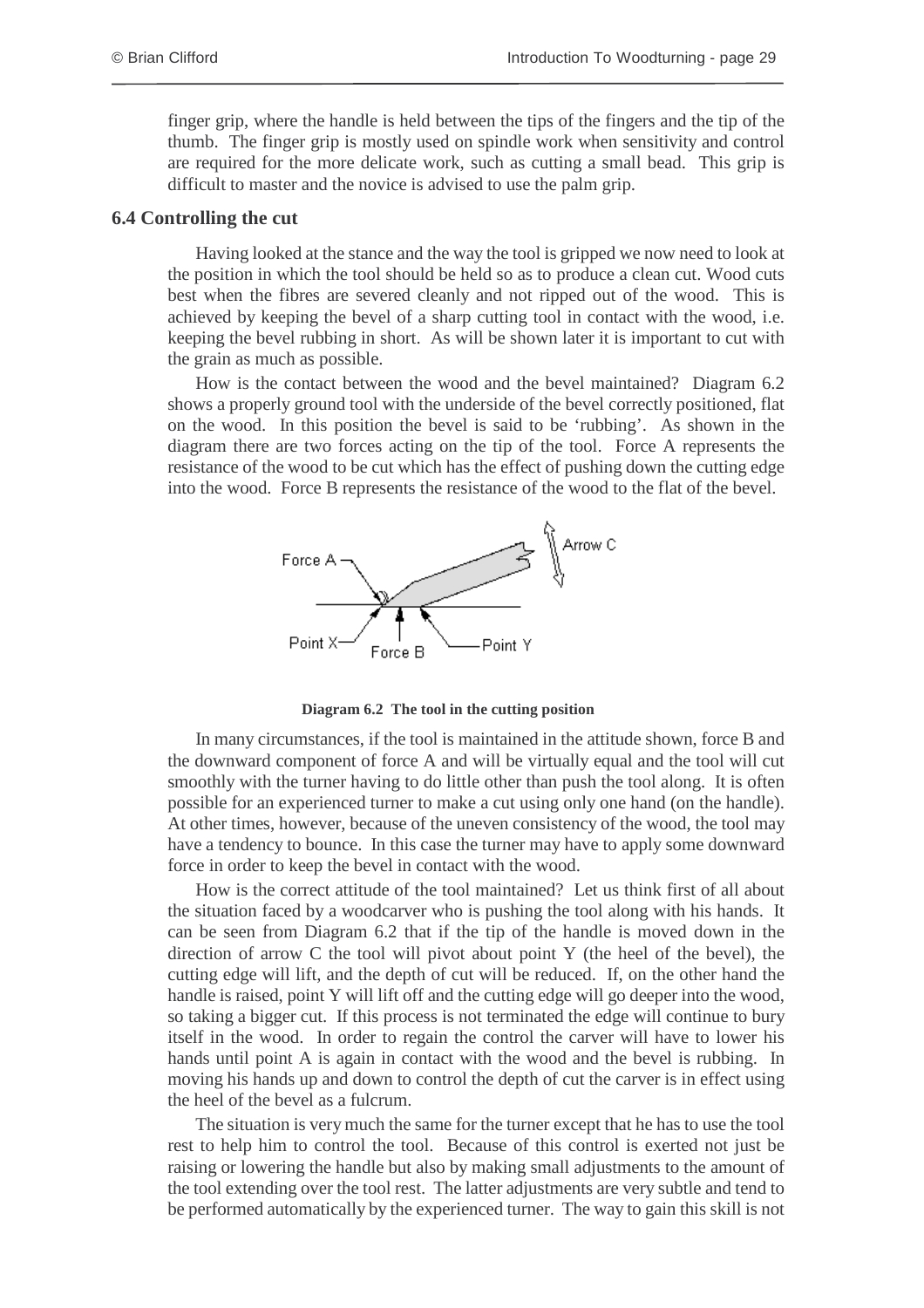to think about the position of the tool in relation to the tool rest but, instead, to focus attention on the use of the bevel.

#### **6.5 Problems caused by a badly sharpened tool**

On all cutting tools the bevel must either be flat or concave (ie hollow ground); it must never be convex. Two of the problems created by rounding off the bevel of a tool when sharpening are illustrates Part A in Diagram 6.3. One is that the effective bevel angle is greatly increased, so reducing the efficiency of the tool; the other is that there is a very good chance that when the major part of the bevel is rubbing the tool will not cut at all. Part B of this diagram shows that in order to get the tool to cut the heel of the bevel will have to be lifted well clear of the surface. In this position the cutting edge has very little support from the bevel and is likely to force its way into the wood, producing a 'dig in'. Clearly, unless the bevel of the tool is either flat or hollow ground the tool will be difficult to control.



**Diagram 6.3 A badly sharpened tool**

#### **6.6 The concept of the rubbing bevel**

In the foregoing I have referred to the need to keep the bevel flat (ie, rubbing) on the wood. For convenience it has also been assumed that the wood is flat. On a flat section of wood either the whole of the bevel must rub or none of it. But on a curved piece of wood (and most surfaces of a piece of turnery are curved) it would seem to be impossible for the whole of the of the bevel to rub. On an inside curve, e.g. on the inside of a bowl, there will be contact at two points, on the cutting edge and on the heel. In theory, on an outside curve only a small part of the bevel, that adjacent to the cutting edge, can be in contact with the wood. Nevertheless, it can be argued that the concept of the rubbing bevel is one of the most important in the woodturning process.

Some years ago there was a debate in one of the woodworking magazines (in the UK) between two experienced turners; one of them insisted that the bevel must rub all of the time the other disagreed strongly.

The crux of this argument depends, not surprisingly, on what is meant by the bevel: is it the whole of the bevel or only a small portion of it? On an inside curve the two points referred to above, ie the edge and the heel, should be in contact. On an outside curve the bevel should lie on the tangent to the surface at the point being cut (see Diagram 6.4). In such a case the bevel is providing less assistance to the control of the cut.

As a consequence it is easy for the beginner to lapse into a scraping action,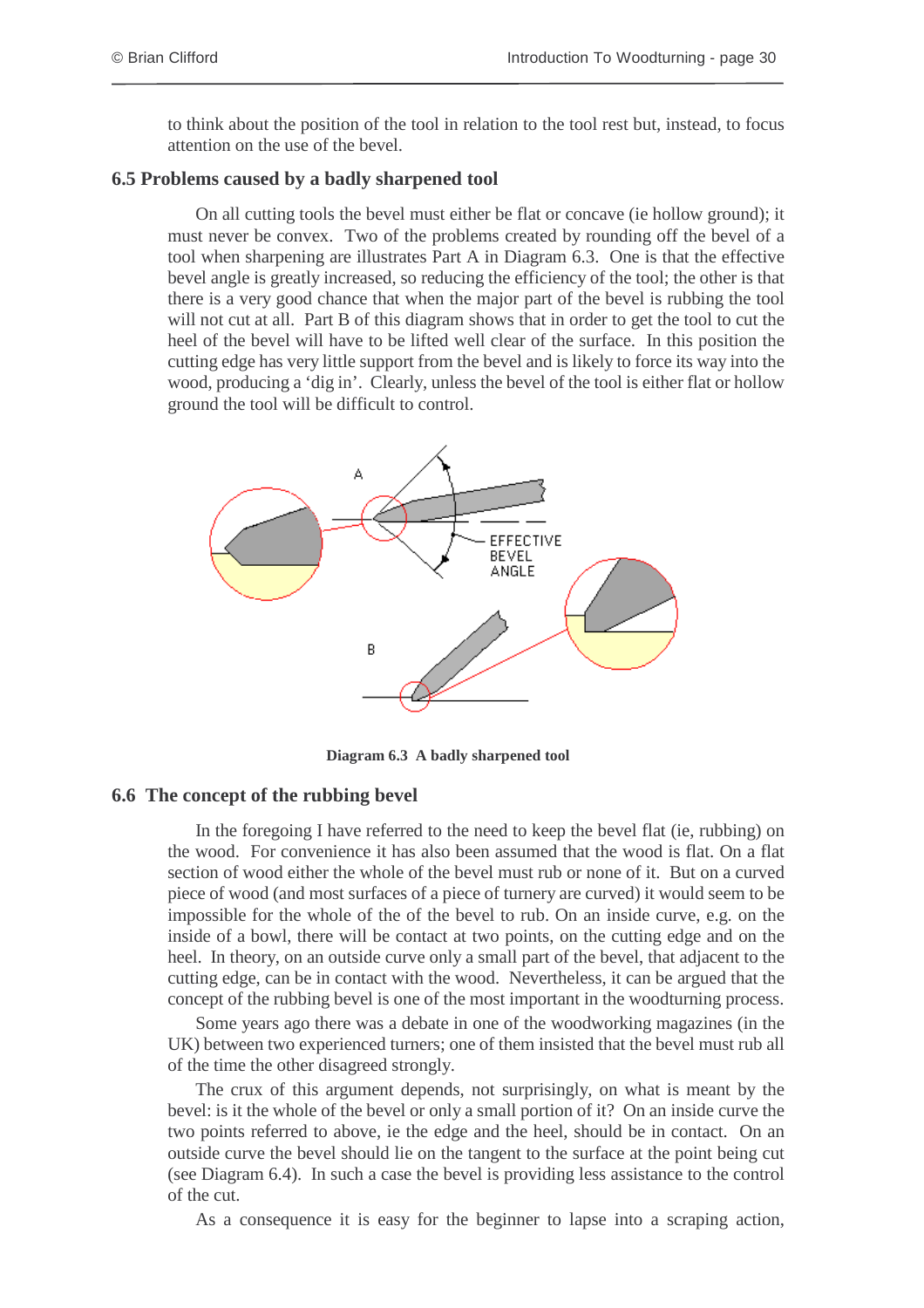particularly with the roughing gouge. For this reason, when spindle turning it is often found beneficial to hold the cutting edge of the tool at an angle to the axis of the lathe whilst moving the tool in the direction in which it is pointing (see Section 10.3). This has the effect of flattening the curvature of the wood; as consequence the bevel has more support.



**Diagram 6.4 The bevel rubbing on an outside curve**

There is, however, a practical aspect of this which needs to be considered. This is that the wood is often soft enough to deform slightly under the force of the cut. As a consequence if the curvature of the wood is not too great the bevel is pressed into the wood, so making greater contact. The effect of this can often be seen in the way the wood is burnished smooth. Sometimes the smooth finish will be slightly marred by scratches made by the heel of the bevel where it has been pressed into the wood. This is proof (if any is required) that the bevel has been rubbing along all of its length.

Some qualification of the term 'rubbing' is required - what it really means is keeping the bevel flat on the wood. It does not mean that it should always be pressed down hard on the wood. Sometimes it is necessary for the bevel to just brush the wood.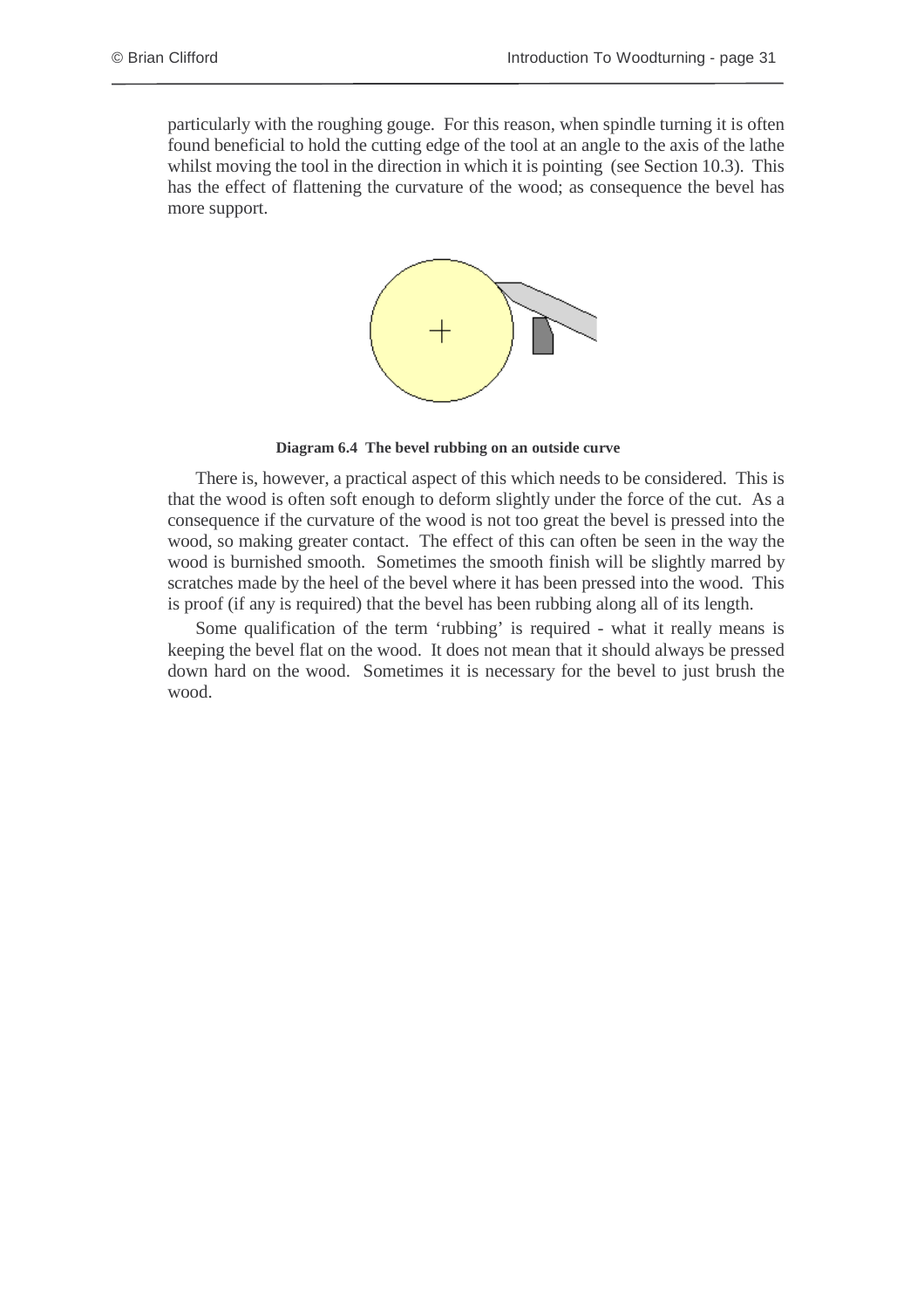# **Chapter 7: The effect of grain and other factors on the cut**

### **7.1 Introduction**

In the previous chapter, in thinking about the way the tool cuts, three important factors were temporarily ignored. These are :

- the question of grain and its direction
- the rotation of the work-piece
- the fact that the cutting edge is often held at an angle to the direction in which the wood is moving (the slicing cut)

### **7.2 The concept of grain**

The cells of the wood, which take the form of hollow cylinders, join together to form strands of fibres which lie in a uniform direction which is more or less axial either to the trunk or to its offshoots. The lay of the fibres is commonly referred to as the 'grain'.



**Diagram 7.1 Primary forms of cut**

Diagram 7.1 shows a block of wood in which the grain is running longitudinally. Three tools are shown as if about to make cuts in the directions indicated by the arrows. These illustrate the three primary forms of cut; as defined in the common expressions of:

- cutting along the grain  $(A)$ ;
- cutting across the grain (B);
- cutting end grain (C).

In practice of course, particularly in woodturning, there is an infinite range of variations on these cuts. Not only can any number of intermediate positions between those shown be taken up but the edge of the tool does not necessarily have to be held at 90 degrees to the direction in which the wood is moving.

It should be noted that in Diagram 7.1 the wood is assumed to be stationary and the tool to be moving. Often, in woodturning both the wood and the tool are moving, but with the wood moving faster than the tool. For the purposes of analysis, in this particular context, this does not matter; all that we are concerned with here is the movement of the wood and the cutting edge in relation to each other.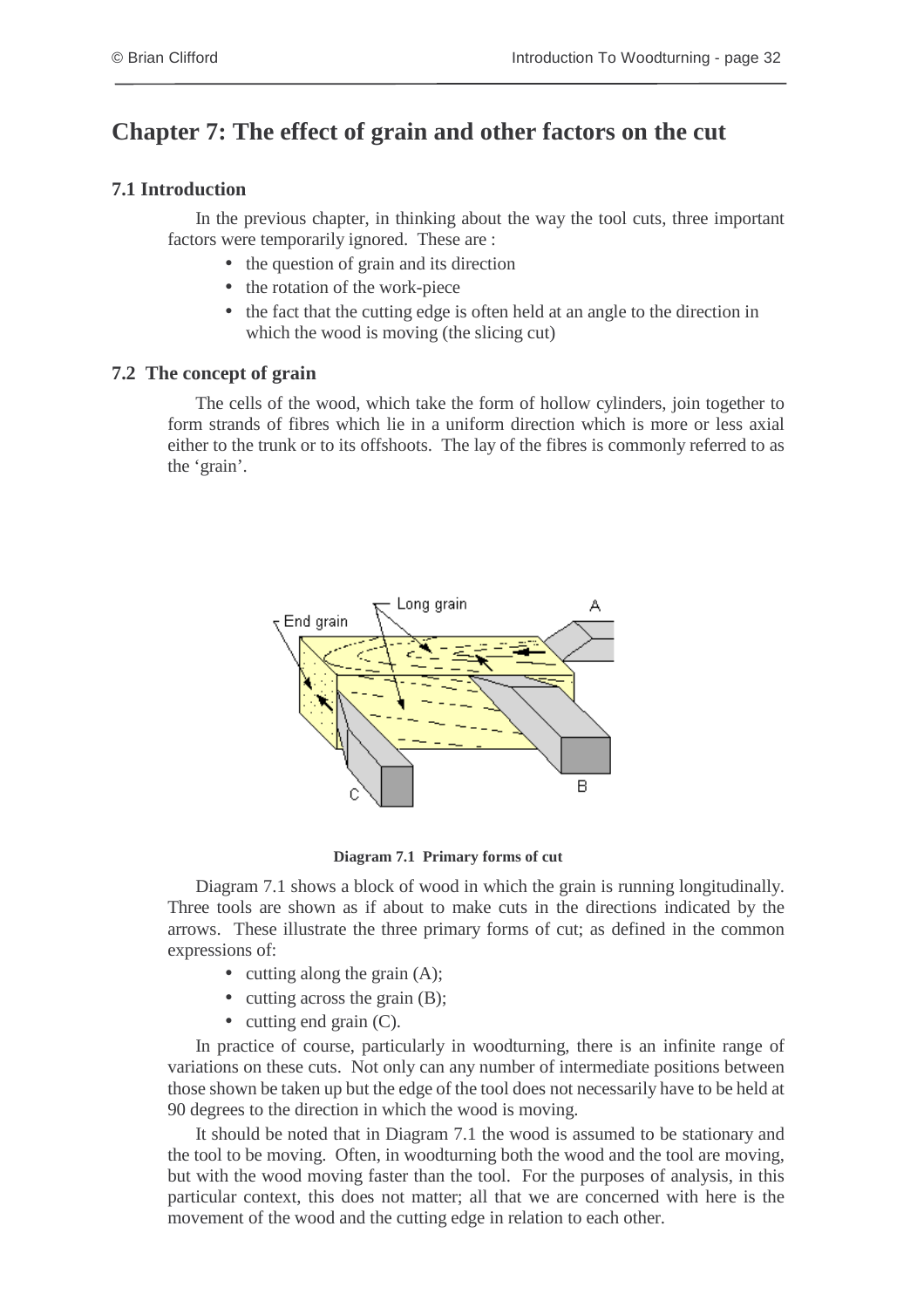### **7.3 Cutting along the grain**

Anybody who has worked wood with a hand plane will know that it is desirable to plane with the grain. Diagram 7.2 illustrates the common situation in which the fibres of the wood lie at an angle to the edges of the wood block.



**Diagram 7.2 Planing with and against the grain**

When the wood is planed with the grain any splitting between the fibres takes place above and in front of the cutting edge, which subsequently severs the fibres neatly, so leaving a clean surface, as shown in Diagram 7.3.



**Diagram 7.3 Cutting with the grain** Based on: Bruce Hoadley. (1980) Understanding Wood. Taunton Press

If an attempt is made to plane against the grain the cutting edge picks up the ends of the fibres, lifting them out of the wood, so that they break off in an irregular manner leaving a rough finish. This is illustrated in Diagram 7.4.



**Diagram 7.4 Cutting against the grain** Based on: Bruce Hoadley. (1980) Understanding Wood. Taunton Press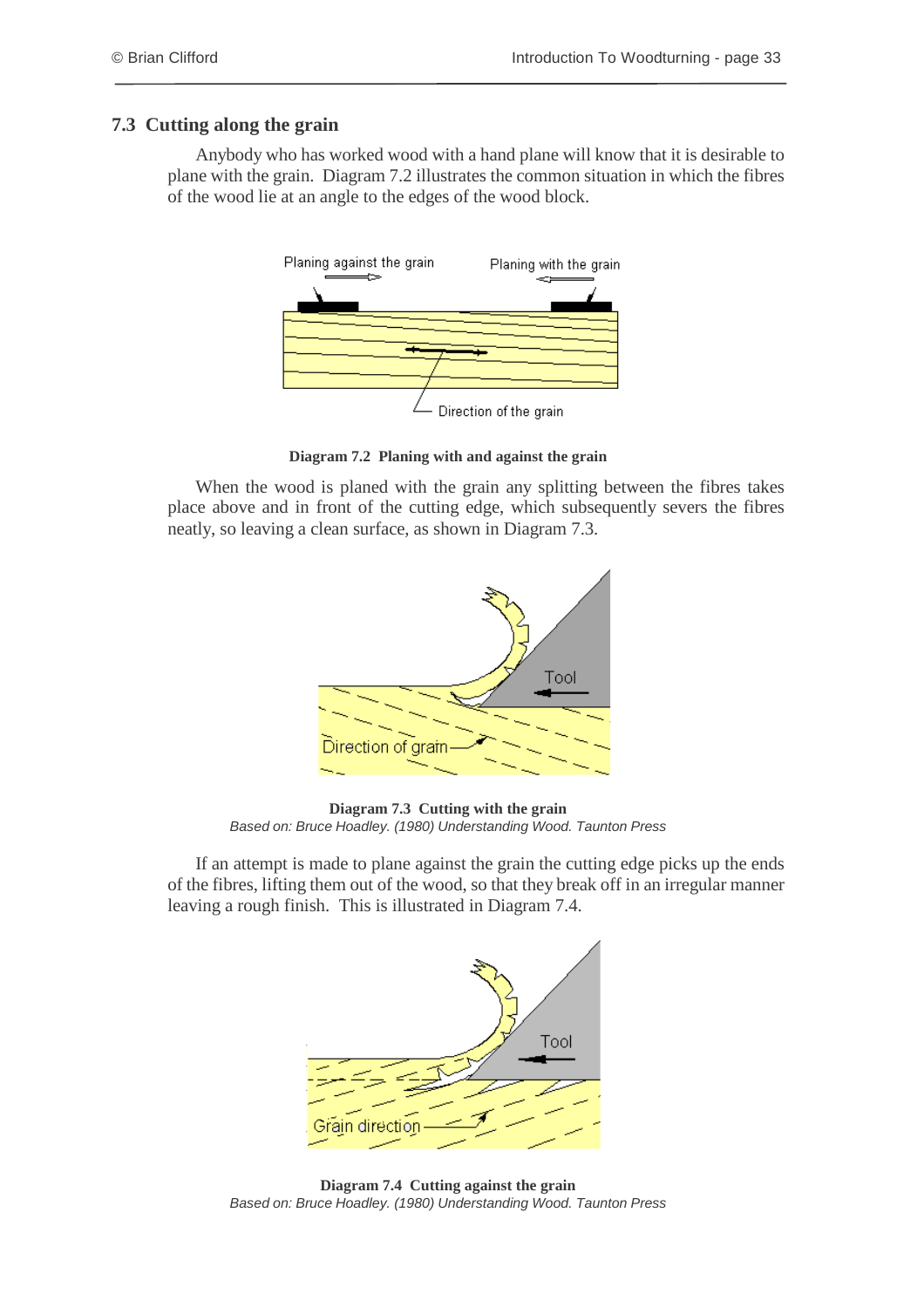### **7.4 Cutting end grain**

When an attempt is made to cut end grain the cutting edge is forced across the ends of the fibres and there is a danger that they will be disturbed below the cut surface before they are severed (see Diagram7.5). If the tool is allowed to pass beyond the edge of the work-piece, where the fibres have no support, a piece of wood may splinter off. When cutting end grain fine cuts need to be taken to minimise this problem.



**Diagram 7.5 Cutting end grain** Based on: Bruce Hoadley. (1980) Understanding Wood. Taunton Press

### **7.5 Cutting across the grain**

When cutting across the grain the wood fibres will lie parallel to the edge of the tool. As the tool penetrates the wood the fibres do not always separate cleanly in front of the edge of the tool (as illustrated in Diagram 7.6). Some of the fibres may be lifted out of the surface below the cutting edge leaving a series of parallel furrows. This affect can often be easy to see; one instance is when a parting tool has been used to cut a groove.



**Diagram 7.6 Cutting across the grain**

### **7.6 The way the work is held on the lathe and the terminology**

The different ways in which the work piece can be held on the lathe affect the way the grain runs and have important implications for the way in which the wood is cut.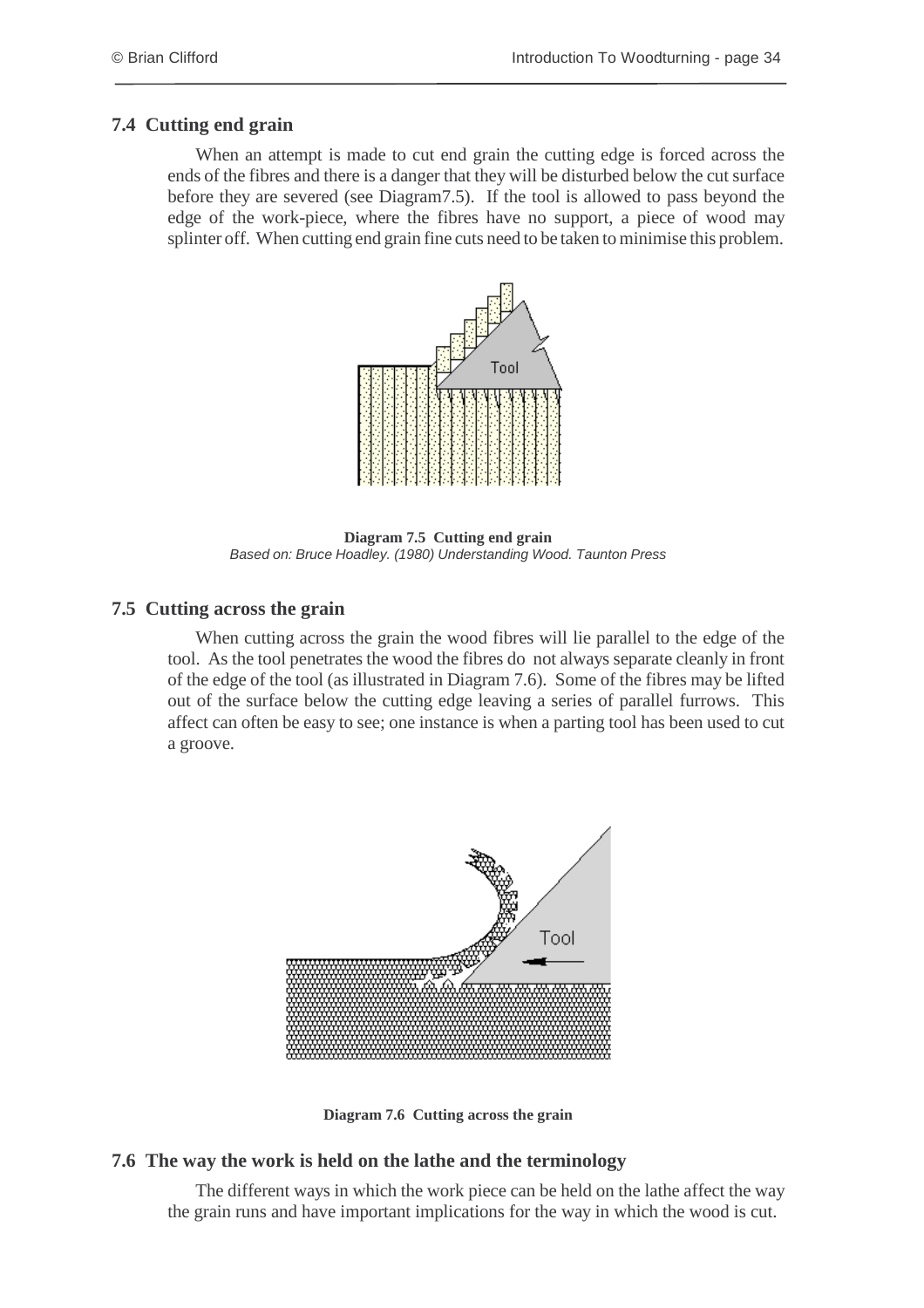There are three main ways of holding the work-piece in the lathe:

- between a drive spur in the headstock and a centre in the tailstock
- by one end only
- by one face only

The first of these two is commonly referred to as turning 'between centres'. The term 'spindle turning' also refers to 'between centres' work but usually in relation to a relatively slender work-piece such as a chair leg or a lamp column. Generally, however, these terms are interchangeable. It should be noted that the techniques used in spindle turning can, and frequently are, applied to a work-piece held by one end only. The stem of a goblet is a good example.

Bowl turning is usually carried out with the work piece held on one side only; nevertheless it is possible for some, if not all, of the operations to be carried out with the bowl-blank held between centres. Also, although bowls are usually made from a work-piece in which the grain is orientated at right angles to the axis of the lathe they can also be made from a piece in which the grain runs parallel to the axis. We need to use some terminology which will cover all the combinations which these possibilities allow.

When the inside of a bowl, a goblet, or any similar object, is hollowed out with the work-piece held by one end, or one side, and with the grain parallel to the axis of the lathe, this is commonly referred to as 'end grain turning'. As far as I am aware there is no common term applied to the same operation carried out where the grain is at right angles to the axis (ie on a 'normal' bowl). The term I apply to this is 'face turning'. If any of the operations on a bowl are carried out between centres then these would be described by that term, that is as work carried out 'between centres'.

### **7.7 The implications of rotation**

If we look at a cylindrical work-piece held between centres in the lathe we may, for example, see the grain running through it at an angle as shown in the piece of wood illustrated in Diagram 7.2. Then if we rotate the work-piece half-a-turn (ie 180 degrees) the grain will, in effect, be running in the opposite direction. Thus, when turning a cylinder, the grain, as it is encountered by the cutting edge of the tool will continually be changing its direction. Whether the tool is moved from left to right, or from right to left, the cut will alternately be made with and against the grain.



**Diagram 7.7 Uphill and down hill - between centres**

As soon as any shaping of the work piece takes place, however, the situation changes. Consider the vase shape shown in Diagram 7.7; for convenience, in this case, it is assumed that the grain is running parallel to the axis of the lathe. Cuts made in the direction marked 'downhill' will invariably be made with the grain and those marked 'uphill' against the grain. The terms 'uphill' and 'downhill' have been used because they have become part of the Woodturner's vocabulary. In this context,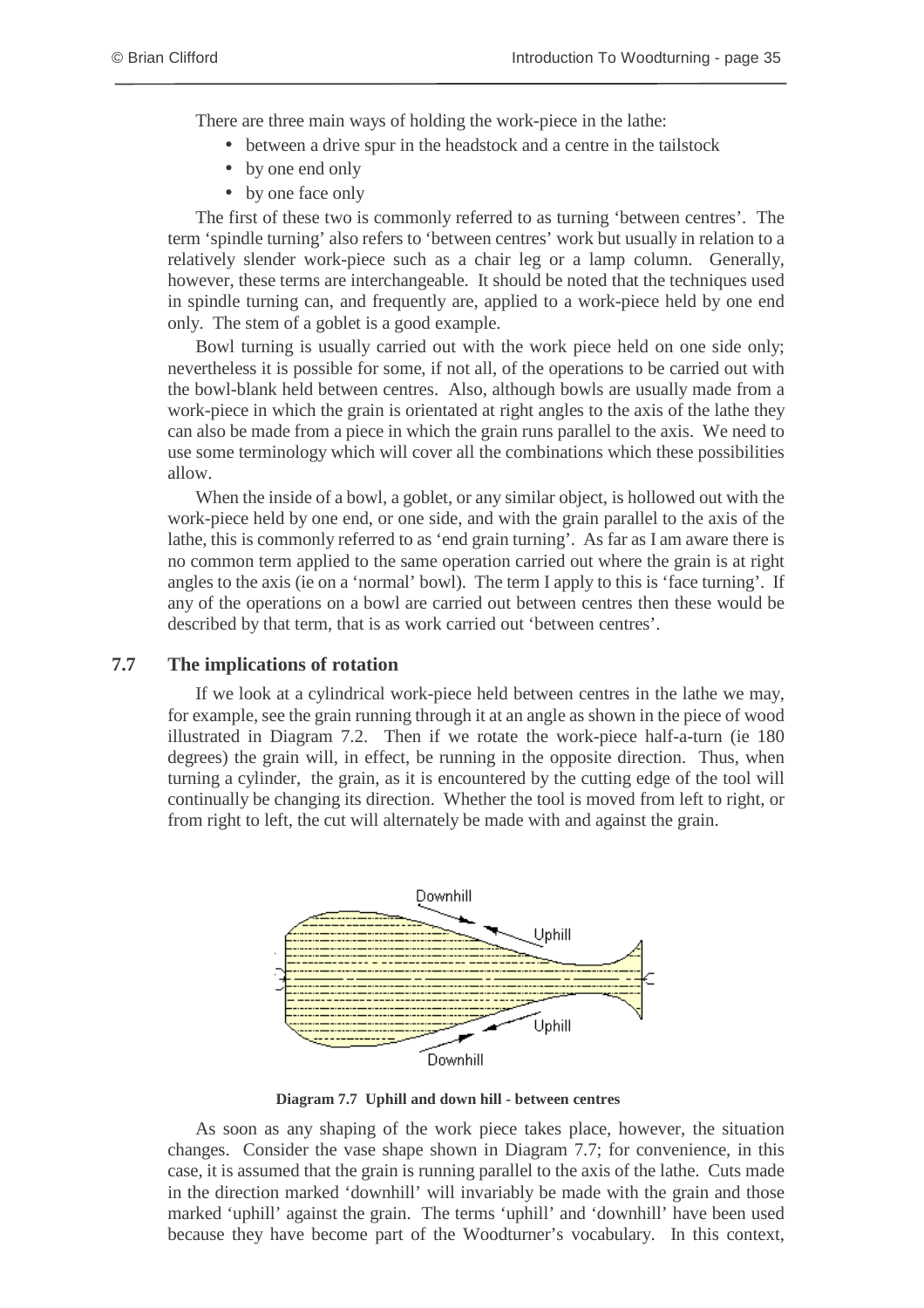however, the terms 'up' and 'down' do not necessarily refer to tool movements related to the centre of the earth but to their relation to the work-piece. Thus a cut made downhill, ie with the grain, on a spindle turning is one made towards the central axis of the turning.



**Diagram 7.8 Cutting on the side of a bowl blank**

When a face turning, such as a bowl, is considered the situation changes. This is illustrated in Diagram 7.8, where the grain is assumed to run at a right angle to the axis of the lathe. The arrows show that when a cut is made on the side of a disk the grain direction is continually changing, eg (1) end grain, (2) against the grain, (3) along the grain, (4) with the grain.

When the bowl shape is being formed the question of uphill or down re-emerges as shown in Diagram 7.9. Whether a cut is made uphill (against the grain)or downhill (with the grain) depends on the direction of the slope of the surface on which it is made (in relation to the axis of the lathe) and whether it is made on an inside or outside curve.



**Diagram 7.9 Uphill and downhill - shaping a bowl**

Similar consideration apply to an end grain turning, such as a goblet. A cut made towards the axis on the inside of the cup will be uphill, ie against the grain. A cut made on the outside of the cup, also towards the axis will be downhill, ie with the grain.

At some point, when a bowl with a well rounded shape is being turned, the effects shown in Diagram7.9 may be outweighed by those shown in Diagram 7.8, and when the gouge is encountering end grain it may begin to pick up the fibres of the wood.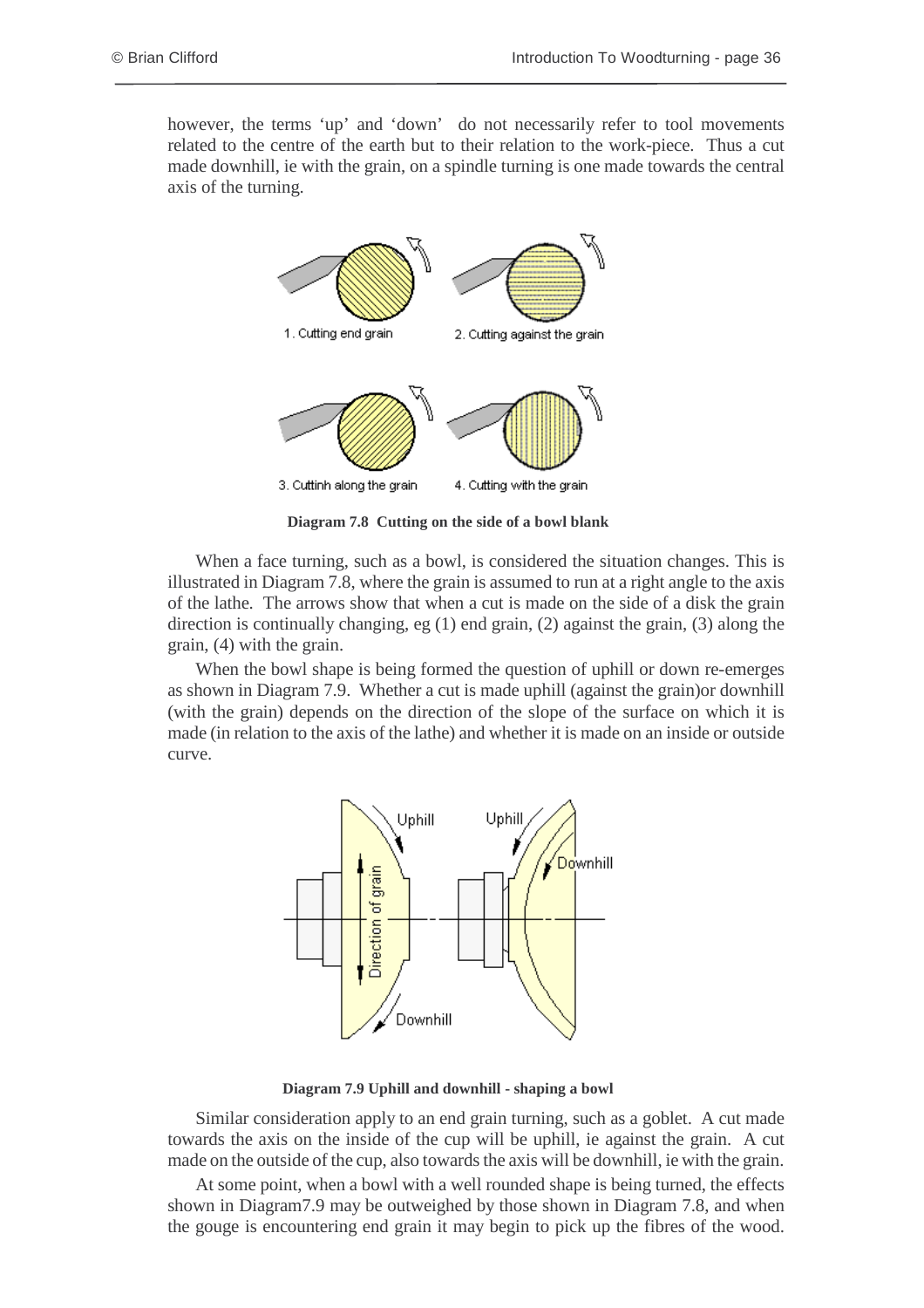Even for experienced bowl turners this can create a problem. We will look at some methods which can be used to minimise the tearing of end grain on bowls when bowl turning is considered in detail in a later chapter.

#### **7.8 The slicing cut**

In Diagram 7.10 shows a work-piece held between centres with the grain running parallel to the axis of the lathe. Two square nosed chisels, A and B, are shown positioned with their bevels in the rubbing position. It is convenient, but not important, to assume the chisels to be square nosed, but B could, in fact, be skewed. What is important is that it is assumed that the edge of chisel A is held parallel to the axis whereas that of B is held at an angle. Unless chisel A is narrow, like a parting tool, it will be very difficult, if not dangerous, to hold in that position. The reason for this is that not only will the cutting edge be in contact with the wood along its full length, it will also be parallel to the fibres of the wood; ie it will be cutting across the grain. Since both ends of the edge will be below the surface of the wood the fibres will have to be torn away at these extremities. Even if the cut can be maintained the surface left will tend to be very rough.



**Diagram 7.10 The slicing cut**

The case of chisel B is very different. Because it is held obliquely to a curved surface only small portion of its edge is in contact with the wood; as a consequence it will take a relatively narrow shaving. It should also be noted that the fibres at the edges of the shaving are severed by the tool.

There is yet another factor to be considered. The direction in which the shaving is travelling is shown by the arrow in Diagram 7.10 B. It can be seen that the edge of the tool is at an oblique angle to the direction in which the shaving is travelling. This means that the wood fibres are moving along the cutting edge so producing a slicing cut. The fibres are very fine and if they and the edge of a sharp tool were greatly magnified (on a similar scale), the tool would be seen to have a jagged edge like that of a saw. The saw-like action severs the fibres still more cleanly.

In the instances I have been looking at in the above paragraphs the chisel has been positioned so that it has been cutting along the grain (ie parallel to the grain). It should be noted, however, that the slicing effect is enhanced when the cutting direction is downhill, ie when the cut is being made with the grain. When a slicing cut is combined with cutting with the grain the possibility of lifting the fibres out of the surface below the cutting edge is considerably reduced and very clean cuts are possible even on awkward material.

It should also be noted that cuts in which the edge of the tool is oblique to the direction in which the wood is moving, ie slicing cuts, can also be made with gouges in which ever circumstances they made be used, eg when cutting a cove or forming a bowl.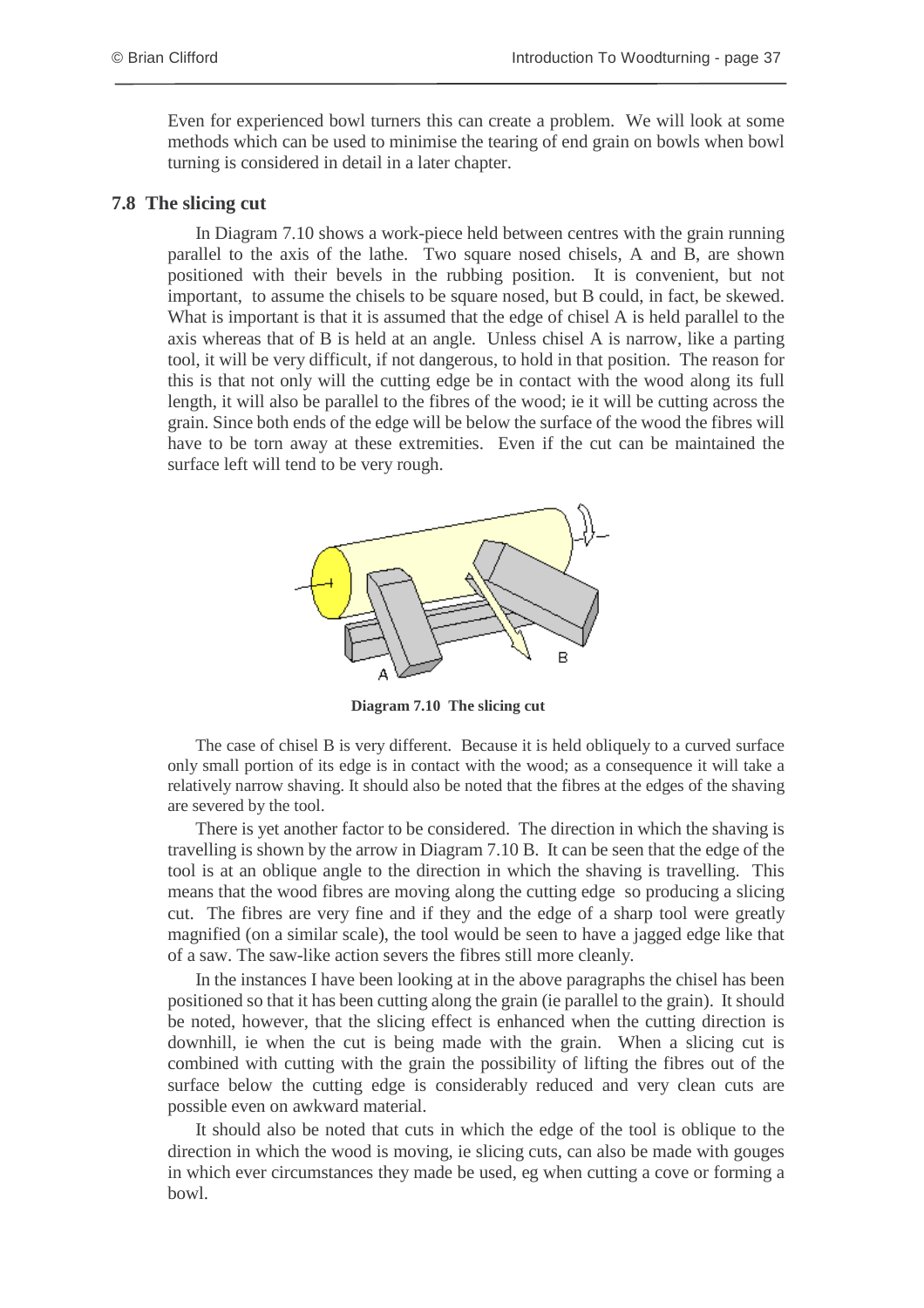# **PART THREE**

**Spindle Turning**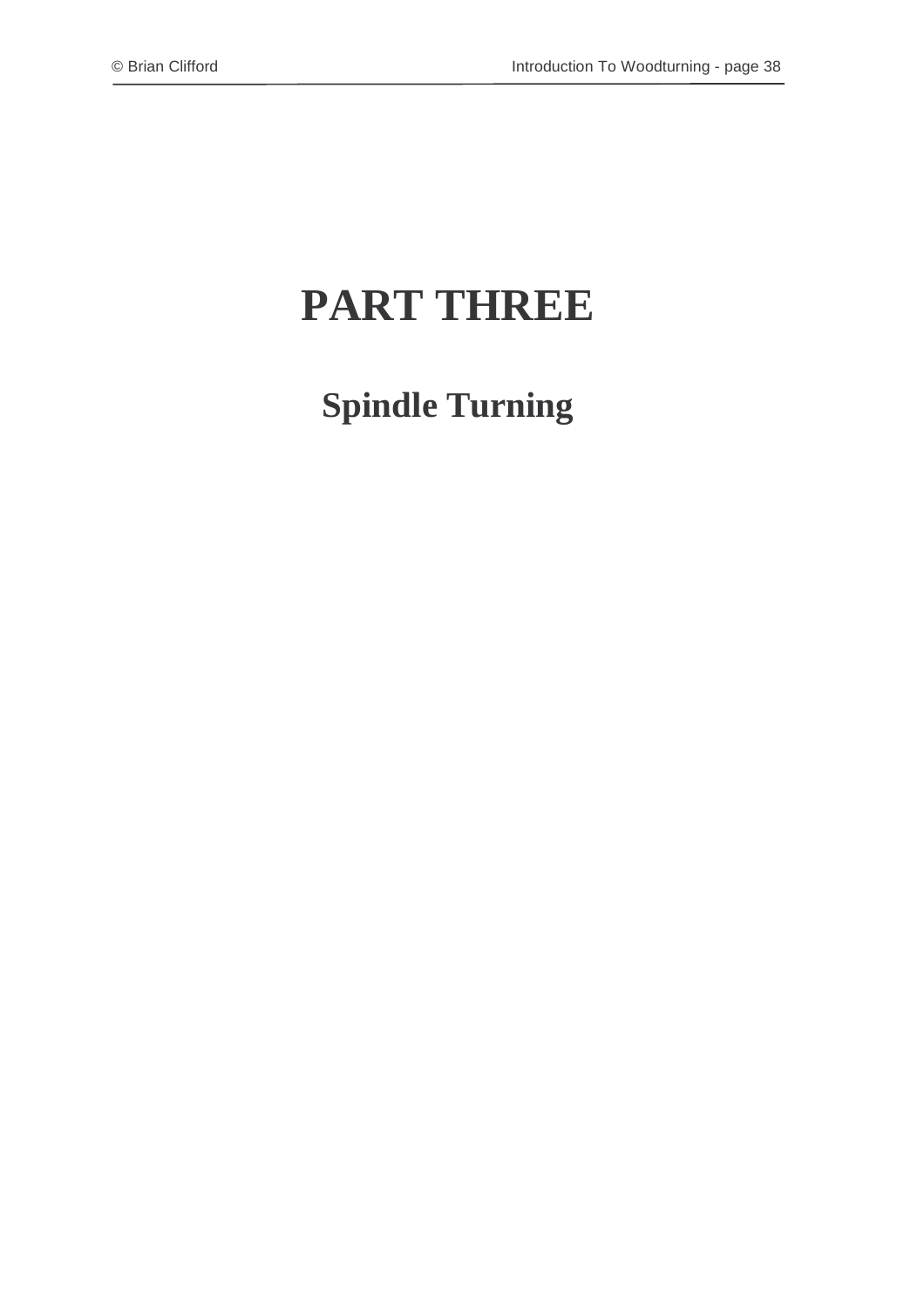# **Chapter 8: Introduction to spindle turning**

### **8.1 The basic cuts**

When I am teaching students on my courses I always teach spindle turning before end grain or bowl turning. The reason for this is that it provides a pattern of learning in which the student proceeds in a short series of simple, easy to understand, steps. These steps pretty well programme themselves and provide a structured introduction to the discipline of woodturning. When they come to bowl turning students can then be shown how to adapt the principles they have learned to the new form.

There are only a small number of basic cuts used in spindle turning. Once the turner has learnt to perform these correctly he can, in principle, turn anything between centres. Assuming that we are starting with a square blank these cuts are as follows:

- Roughing down to a cylinder
- The smoothing/or planing cut
- 'V' cuts
- Forming a Bead
- Forming a cove
- Blending beads and coves
- Squaring the end
- Rounding the end
- Cutting pummels

Let us look at these cuts in sequence so that the reader knows where he is going.

### **8.2 Roughing down**

The first job to be done when undertaking a piece of spindle turning is to 'rough' down the square blank to a cylinder. This is done with a large gouge normally used only for this particular operation. Not surprisingly it is called a 'roughing out gouge' (or roughing gouge). The operation gets it name from the fact that the gouge leaves a rough surface; it can also be a fairly crude and brutal operation. For a professional, for example, it is a job which needs to be done as quickly as possible so that the interesting work can start.

### **8.3 The planing cut**

The planing cut is analogous to the use of the smoothing plane in general woodwork. It is done with a chisel immediately after roughing down. the skew chisel is used to produce a good surface which should require little sanding.

### **8.4 The 'V' cut**

As the reader will anticipate the 'V' cut is used to make a 'v' shaped depression in the work piece (see Diagram 8.1). Such a cut may be made for its own sake, as part of the decoration of the work piece; but often it is made as the first step in the cutting of a bead or similar operation.



**Diagram 8.1 'V' cuts**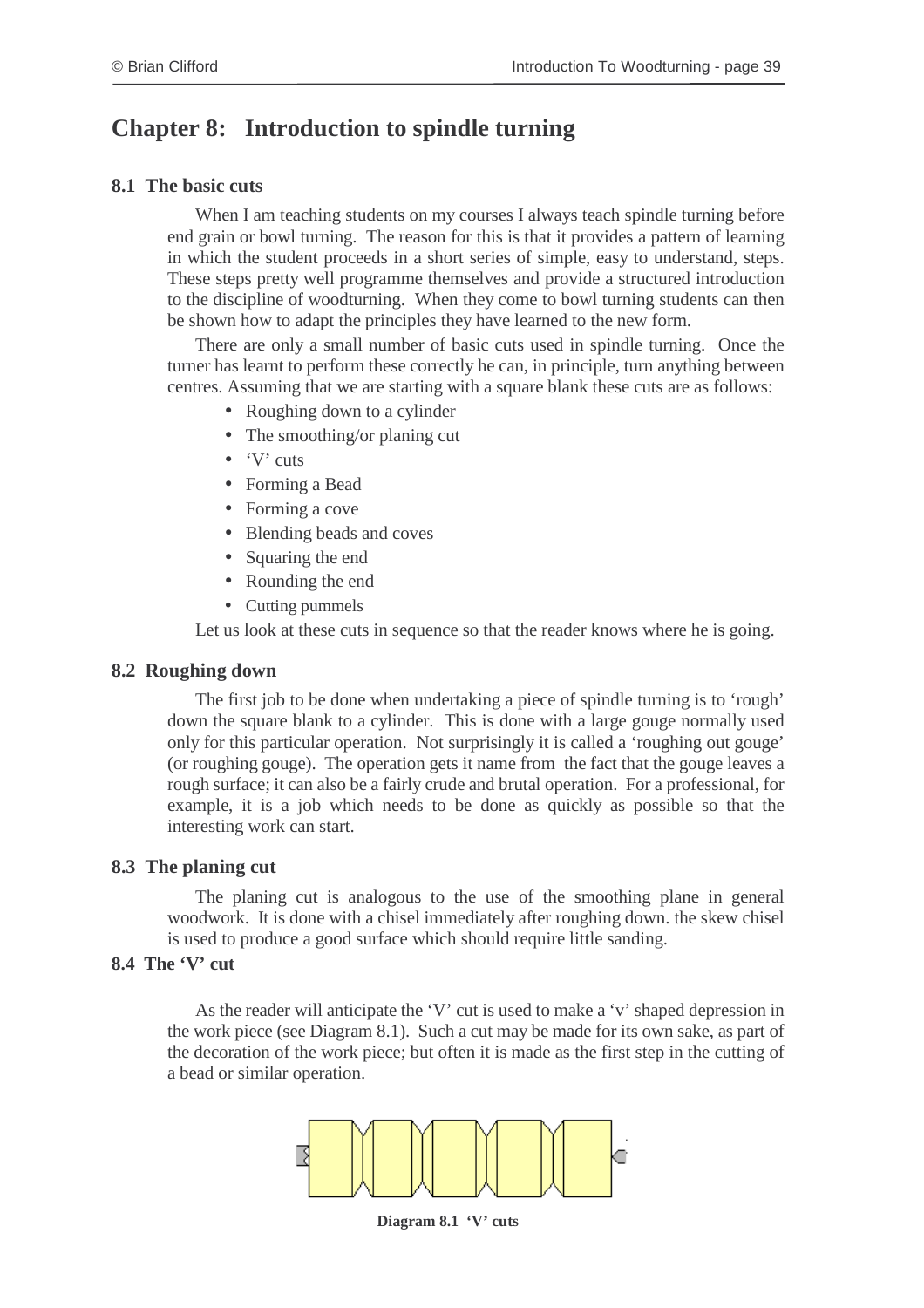#### **8.5 The bead**

A beading cut is used to form a bead - this a piece of decoration running round a piece of turning which is roughly semicircular in cross-section (see Diagram 8.2). It is upstanding like a hill.



**Diagram 8.2 Beads**

### **8.6 The cove**

A cove is the opposite of a bead. It is also roughly semicircular in cross-section but forms an indentation like a valley (see Diagram 8.3).



**Diagram 8.3 Coves**

#### **8.7 Blending beads and coves**

As suggested above the profile of a true bead or cove approximates to an arc of a circle, very often, but not always, approaching the full semicircle. They are often applied as a form of decoration. In other cases, however, the form of the the item being made will call for more gentle bumps or hollows. Often these will flow together. One example is the handle of a turning tool (see Diagram 8.4). Blending bumps and hollows together calls for an extension of the skills used for cutting beads and coves.



**Diagram 8.4 Blending a bead and a cove to form a handle shape**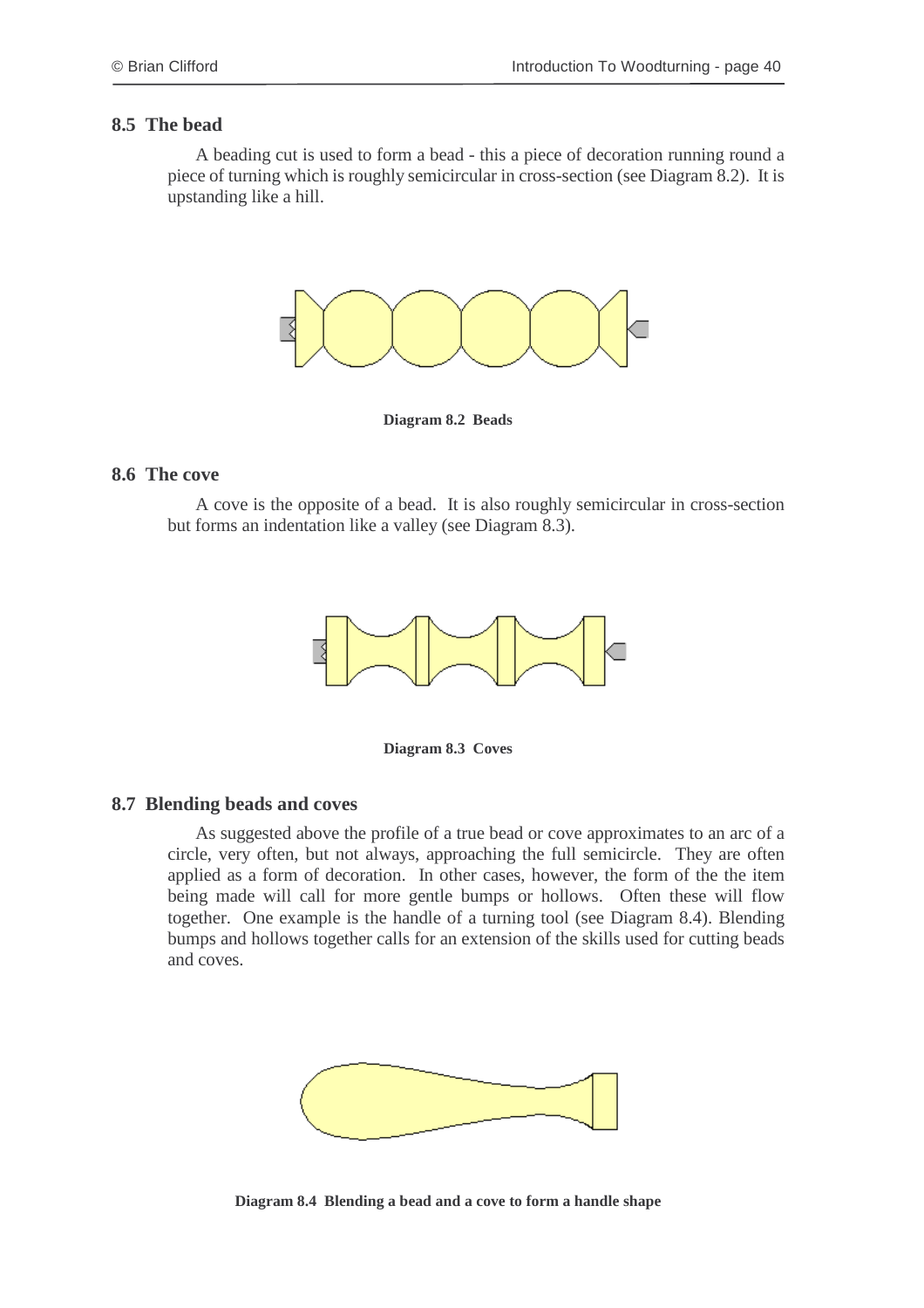### **8.8 Squaring the end**

Sometimes it is necessary to cut the end of the work piece square with a perfectly clean cut, that is, one without any torn fibres. This cut is similar to that for a 'V' cut but many turners find it rather more difficult.

### **8.9 Rounding the end**

There are occasions when it is necessary to make the end of the work piece completely round. This is not dissimilar to cutting a large bead but it is useful to consider it as a separate exercise because there are come additional points which can be made.

### **8.10 The pummel**

At times, when making items such as table or stool legs, it is necessary to leave sections of the work piece unturned and in the original square condition. This, therefore, requires making a transition from the square section to the round. The section which is left square is called a pummel (see Diagram 8.5)



**Diagram 8.5 The pummel.**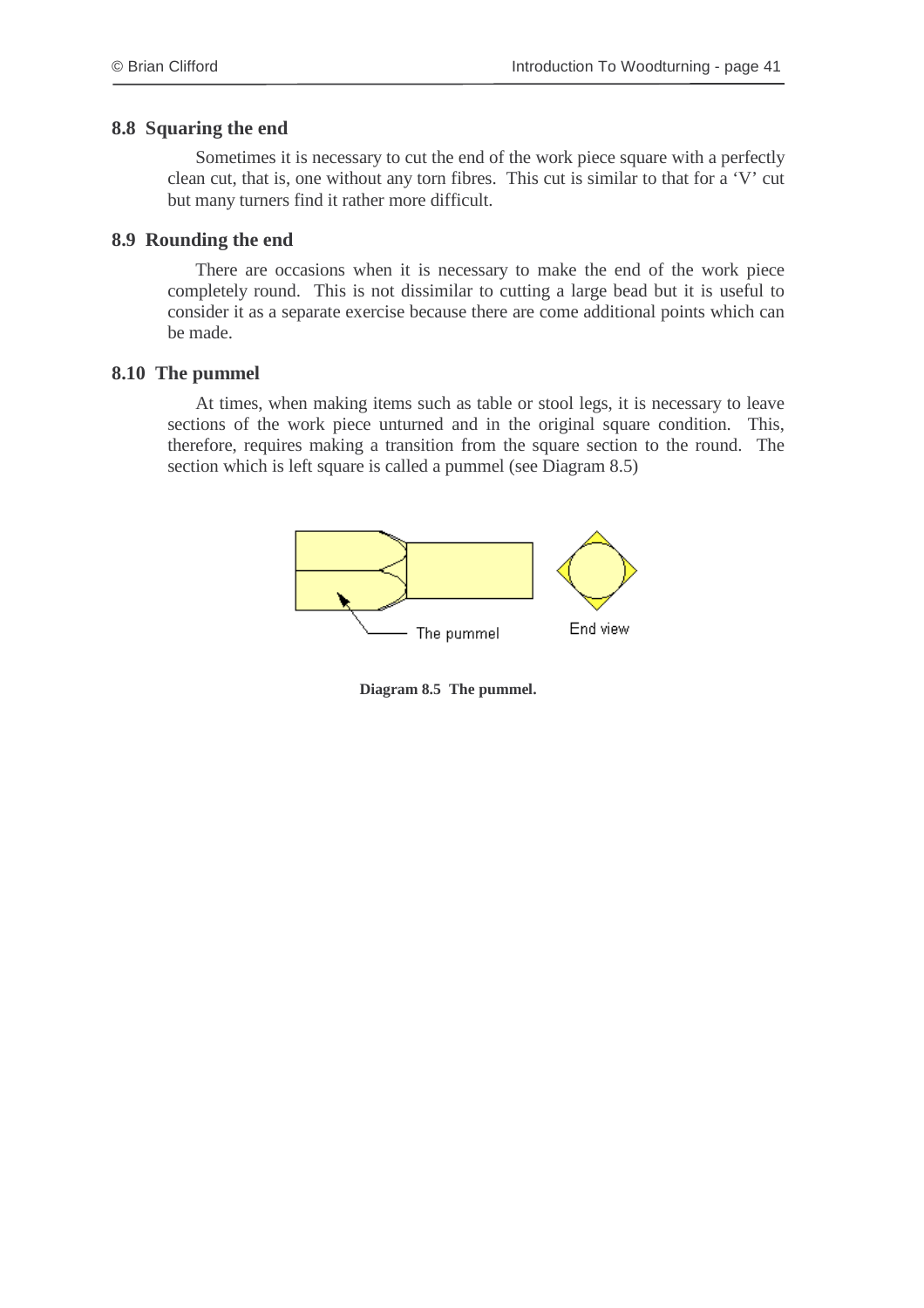# **Chapter 9: Spindle turning - setting up for practice**

### **9.1 The blank**

The most convenient timber to practise on is some kind of softwood. This has the advantage that it is cheap and readily available. The wood does not have to be of good quality. Old pallet wood, for example, will do nicely, and offcuts of floor joists can often be picked up on building sites. It is, however, best to avoid knots as much as possible because they are hard and create wild grain; as a consequence they are relatively difficult to turn.

Whatever wood is used, It should be cut to provide a blank about 2 in square by 12 ins long. Some turners, I believe, like to cut the corners off of a square to be used for spindle turning with a power saw or by planing. Normally, this is not necessary. Someone, I think it was Peter Child, said: "there is a machine designed to take the corners off, it's called a lathe".

### **9.2 Mounting the blank**

Fit the practice piece between centres on the lathe. A two-prong or four-prong drive centre can be used at the headstock end. It does not greatly matter which, although I favour the two-prong. Alternatively, the suggestions I made in Chapter 5 (section 13) when referring to safety can be followed. If either four prong, or a ring centre, is used to drive the work care should be taken to ensure that the end is cut square so that the points or the ring will be in full contact with the wood. If a cone point, or a ring centre, is used then it will be necessary to use a revolving centre in the tailstock.

If a spur drive is used then a fixed centre can be used in the tailstock but, if so, a blob of light oil must be dropped on the work-piece where the point will penetrate. This relieves the friction and prevents burning of the wood. Care must be taken to tighten it up from time to time as the work progresses as it may become a little loose in the early stages. If this is not taken care of the work-piece could fly off the lathe and cause injury; in any case it needs to be held firmly if turning is to proceed satisfactorily.

### **9.3 The rest**

Before the rest is fitted for the first time the top edge should be examined carefully to make sure it is smooth and free from paint, grooves or notches which might impede a tool which is slid along it. If it is not free from these defects it should be filed smooth. It should be remembered that a chisel or beading tool will probably have a relatively square corner which can catch quite easily. To allow chisels to slide more easily it is a good idea to round off any sharp corners with a stone.



**Diagram 9.1 The position of the rest for initial exercise**

Once the work-piece has been mounted the tool rest must be set in position. It should be placed where it will be about 1/4 in clear of the revolving corners of the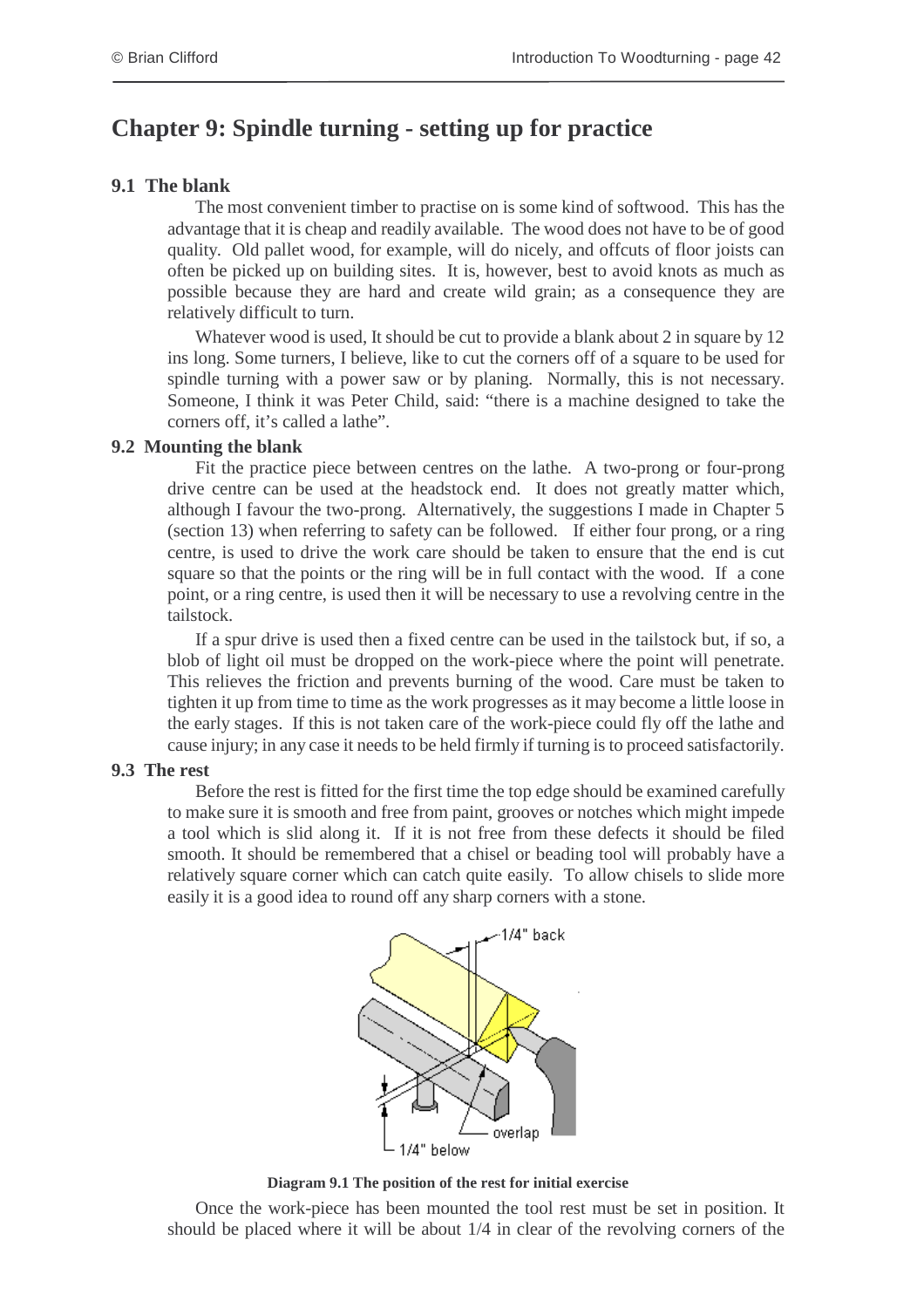work-piece and a little below its centre. It is not possible to be very specific about the latter distance. I am often asked how high the rest should be; my answer is "where it is comfortable". The reason for this is that it depends on the height of the turner in relation to the height of the lathe. However, about 1/4 in should be about right to start with (see Diagram 9.1)

The point is that the rest should be in such a position that a cut can easily be taken whilst maintaining the recommended stance (see Chapter 6). This should not create any heartaches as the position is not that critical. After a couple of passes of the tool the beginner should begin to get the feel of where the rest should be.

In carrying out the exercises described below consideration should be given to the length of the rest. Ideally it should be about 8 ins long. Anything less than 6 ins will mean that it will have to be moved frequently. Anything more than 10 ins and it may become unwieldy and, if it is not strongly made, it may flex at the ends. But the beginner will probably have to use whatever rest is supplied with the lathe.

#### **9.4 Turning speeds**

It is also necessary to consider the selection of speeds. When I am demonstrating I am often asked what speed I am using. That is a reasonable question but it is one to which I do not necessarily know the answer. When I was using my Coronet Major all the time I would not think about speed as such but I would consider the size of the work-piece and then decide which of the five pulleys was appropriate. Occasionally, perhaps because the work-piece was a little out of balance, or for some other reason, I would decide that the speed was wrong and then move up or down a pulley. Now that I am using a lathe with an electronic variable speed Isimply turn the control knob until I judge that the lathe is turning at a suitable speed. Then, again, I may decide that some adjustment is required.

So where does this leave the beginner. It should be noted that the "correct" speed is determined by a number of features of the work-piece, such as the diameter, the width or length, the weight, the hardness and density, and the fibre structure. To add to this there is the variability of turners' techniques and the choice of tools and bevel angles. Even if there was such a thing as a "correct" speed, the actual choice is likely to be a compromise when there may be only three speeds available.

Please note, though, that even if it is not possible to choose the "correct" speed it is quite possible to choose the wrong speed. This is more likely to be too fast than too slow. I think it possible that many novices consider that high speeds (or the fastest practical speeds) are desirable. It is in fact much better (it is certainly safer) for the novice to err on the low side when choosing a speed. If that seems too slow he can then move up to the next speed.

The tendency to choose too high a speed not helped by the fact that some lathes on the market (or which may be purchased second hand) have a totally inappropriate range of speeds. (See the comments about lathes in Chapter 2.)

As he gets to know his machine, and his material, the turner begins to know almost instinctively how fast it should be rotating for a particular job. Often the sound alone will provide sufficient information. Consequently the experienced turner seldom thinks in terms of rpm or of cutting speeds. However, particularly in the case of the exercises described below, I will indicate the speed that should be used, where I think this is appropriate.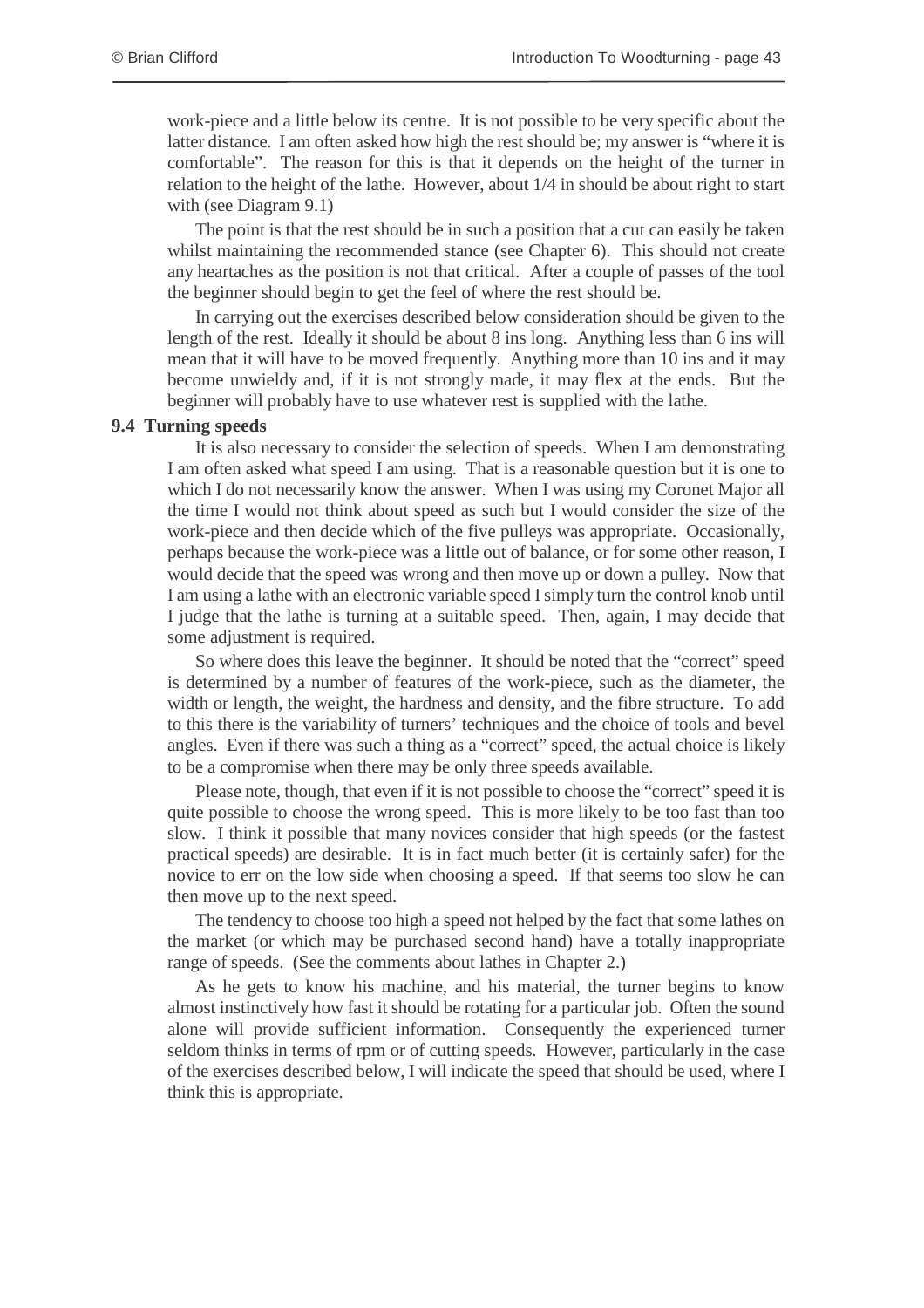# **Chapter 10: Spindle turning - roughing down**

### **10.1 Setting up**

As explained earlier (see Section 8.2) the first job to be done when undertaking a piece of spindle turning is to 'rough down' the square blank to a cylinder. For the first exercise a piece of two by two is fitted in the lathe as described in the previous chapter, the tool rest is positioned, and the lathe set to a suitable speed. For this exercise I would suggest that 2000 rpm is about right.

### **10.2 Preliminary exercise**

As preliminary exercise it is a good idea to try out the tool position, and the way it is to be manipulated, with the lathe switched off. To begin with the work-piece is revolved by hand so that one of the corners is pointing roughly at the turners chest. A roughing gouge is then positioned, with the flute uppermost, so that it is supported by the rest and by the corner of the work-piece. The cutting edge of the gouge should protrude about 1in beyond that corner (see Diagram 10.1).



**Diagram 10.1 Initial position of roughing gouge**

With the tool in this position the turner should check that he will be able to take up a comfortable stance (see Section 6.2). If the position is not comfortable the rest should be adjusted accordingly and the need for any other changes considered.

Next, the gouge should be slid back towards the turner, whilst maintaining contact with the rest and the work-piece, until the heel of the bevel comes in to contact with the corner, when the movement is stopped. (See Diagram 10.2) This action should be done several times to get the feel of the required movement.



**Diagram 10.2 Second position of roughing gouge**

### **10.3 Making the cut**

Now the lathe can be switched on. A point on the work-piece is chosen about 6 inches from the left hand end, the recommended stance is taken up, the grip checked, and the action described above is carried out slowly and calmly. The gouge should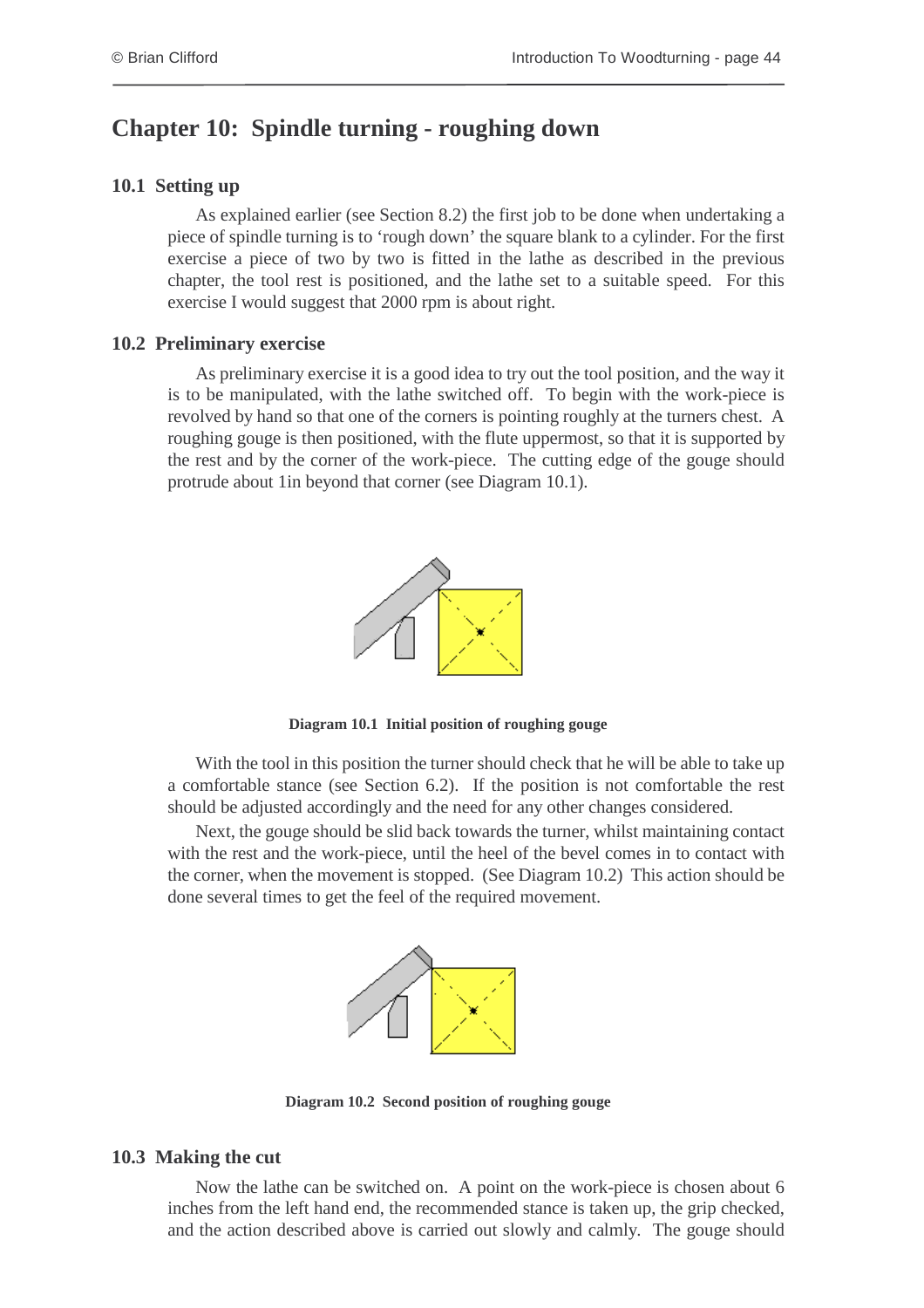make contact with the rest first and then the handle is raised until the blade just touches the corners of the work-piece as they come round.

Then the gouge is drawn back until the heel of the bevel is just touching the corners. But now, instead of stopping, the gouge is withdrawn a little more until the cutting edge just comes into contact with the work-piece and begins to take tiny shavings off of the corners. The gouge is now at the position where the bevel can be said to be just rubbing (see Diagram 10.3).



**Diagram 10.3 Position of roughing gouge at start of cut**

It should be noted that if this is done slowly and carefully there is absolutely no danger of anything untoward, dangerous, or worrying, taking place. So the turner should stay relaxed, but alert and in control; the way a confident car driver would be in light traffic.

We are now in the position where the gouge has taken a few small shavings off the corners of the work-piece. If that position is held the gouge will stop cutting and the turner will be able to see a slight depression in the blur made by the revolving corners. If the gouge is slid to the left, and the attitude of the tool is maintained, then the edge will again begin to take shavings. When the end of the work-piece is reached care should be taken to ensure that the cutting edge does not dip into the driving spur.

It should be noted that as the gouge is slid along the rest the initial cutting attitude must be maintained. If it is not then either the tool will stop cutting or the size of the shaving will increase. The main way to keep the tool in the right attitude is by moving the trunk of the body rather than by separate movements of the arms or hands; but, whilst doing this, it may also be necessary to control the size of the shaving by slightly raising or lowering the handle of the gouge.



**Diagram 10.4 Cuts must be taken away from the shoulder**

#### **10.4 Repeating the cut**

When the first cut is completed the tool is returned to the initial position and the cut is repeated again and again until this part of the work-piece is reduced to a cylinder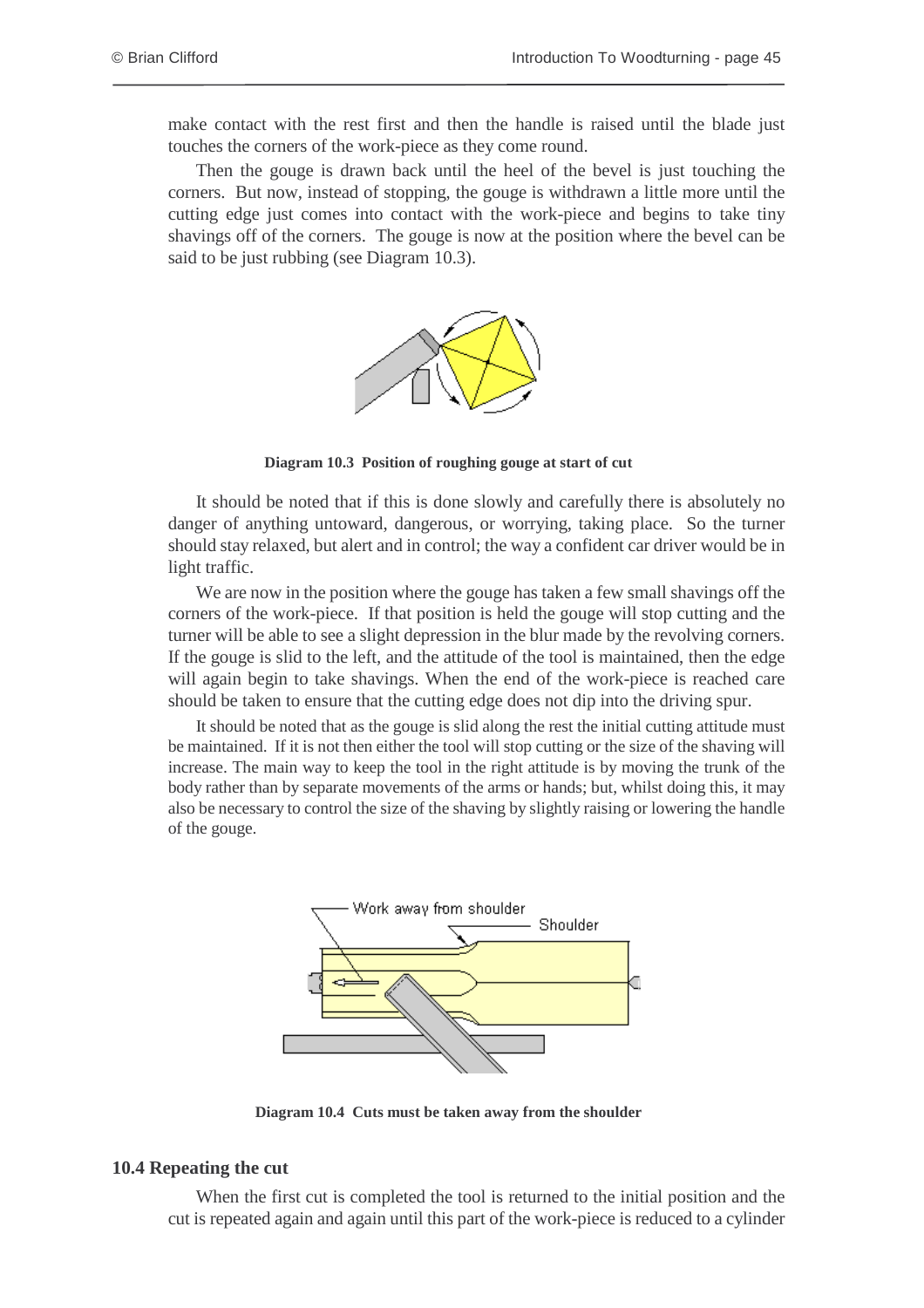which has no flats left on it. As the cuts are repeated it will be found that, at the initial point, a sloping shoulder will be created. Although it is possible to make roughing cuts to the left or to the right it is not practical to go up a shoulder. Because of this it will be found necessary to start a little further to the left of the initial point each time and to work away from the shoulder.

As this section of the work-piece approaches the cylindrical form the gouge can be turned through an angle of approximately  $45^\circ$  (as seen from overhead) so that it is pointing in the direction it is moving (see Diagram 10.4). This change in approach enables the bevel to rub more effectively thus providing more control of the tool. It also provides a slicing cut which produces a smoother finish.

#### **10.5 The sequence of operations**

As soon as all the flats (that is, the sides of the original square) have been removed on this section the lathe is stopped. The rest is moved to a new position (if necessary) and the untouched part of the work-piece is roughed down in the same manner as before. This may be done in a number of steps, depending on the length of the work-piece (see Diagram 10.5).



**Diagram 10.5 Sequence of operations**

When the roughing down has been completed, and there are no flats left on the work-piece, the profile should be reasonably straight and parallel so that a cylinder is formed. This is best achieved whilst the roughing down is taking place by trying to prevent the creation of bumps or hollows. It is particularly necessary to try to avoid hollows when the roughing down is in its final stages. Whenever a hollow is formed the rest of the surface will eventually have to be taken down to its lowest level.

As soon as a reasonably true cylinder has been formed, with no flats, the turner is ready to move onto the next exercise. The surface left by the roughing gouge in the foregoing operations will probably be quite rough. It now needs to be made nice and smooth with the planing operation (see next chapter).

#### **10.6 The direction of the cut**

I have suggested that the roughing cut should be made by moving the tool to the left. this is because I think that the beginner will find it easier to control when working in that direction. Nevertheless, it is not much more difficult to make the cut from left to right, and this does have the advantage that the shavings are then shot away from the turner.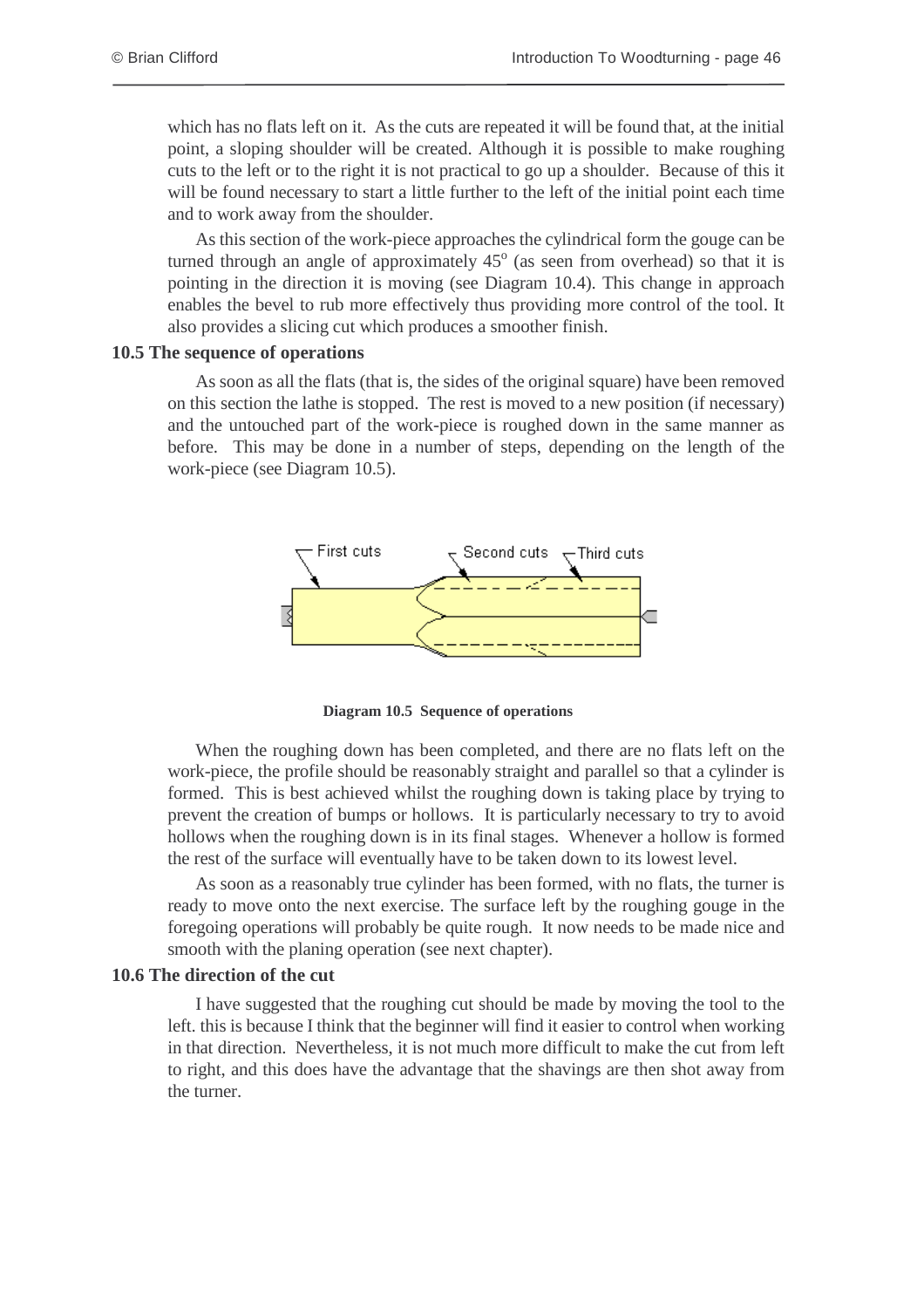# **Chapter 11: Spindle turning - the planing cut**

### **11.1 Introduction**

Many novice turners seem to think that the packaging on a new skew chisel should carry a Government Health Warning. Perhaps, because they have adopted the wrong approach, or because they have used an unsuitable tool, or because someone else has told them worrying stories, there are those who pick up the skew chisel in trepidation of something unpleasant occurring. This is very unfortunate and totally unnecessary. There is nothing to be afraid of. If the instructions given below are followed closely then nothing untoward should occur.

### **11.2 The chisel**

It is customary to use a skew chisel to make the planing cut but a square end chisel can also be used. The skew angle does make it easier to hold the chisel in the correct cutting position. When first attempting the planing cut the novice will need a wide chisel; it is recommended very strongly that a  $1\frac{1}{4}$  in. chisel should be used. This width makes it much easier for the turner to keep the tool cutting in the safe part of the edge. This will be discussed further below.

In addition the chisel must be sharpened correctly. This is very important. Many of the problems which people experience with the skew chisel are probably due to a badly ground tool. As a consequence I must repeat some of the points I made when discussing sharpening in Chapter 4. It is essential that the bevel of a chisel is ground either concave or, at worst, flat. I believe it will also help if the bevel angle is made fairly large; I would, in fact, recommend a bevel angle approaching 45° to start with.

Another point worth making, although it does not affect safety, is that the chisel should slide smoothly along the tool rest. It will slide more readily if the corners of the blade, which come into contact with the rest, are rounded off slightly. If it has not already been done by the manufacturer, the arris should be rounded over with a stone.

### **11.3 The attitude of the chisel**

As a preliminary to the planing operation it is necessary to consider the attitude in which the chisel is used. This is illustrated in Diagram 11.1: the chisel is inclined at an angle so that the cutting edge is at about  $45^{\circ}$  to the axis of the lathe when seen from the view point of the turner (we can call this the angle of attack). This is the position for a right handed person who is making the cut by moving the tool from right to left, that is, towards the headstock. Note that the long point of a skew should be at the top.



#### **Diagram 11.1 The attitude of the chisel** Note: a square end chisel is shown in these diagrams. Whether a square end or a skew chisel is used does not matter. It is the position in which the edge is held which is important.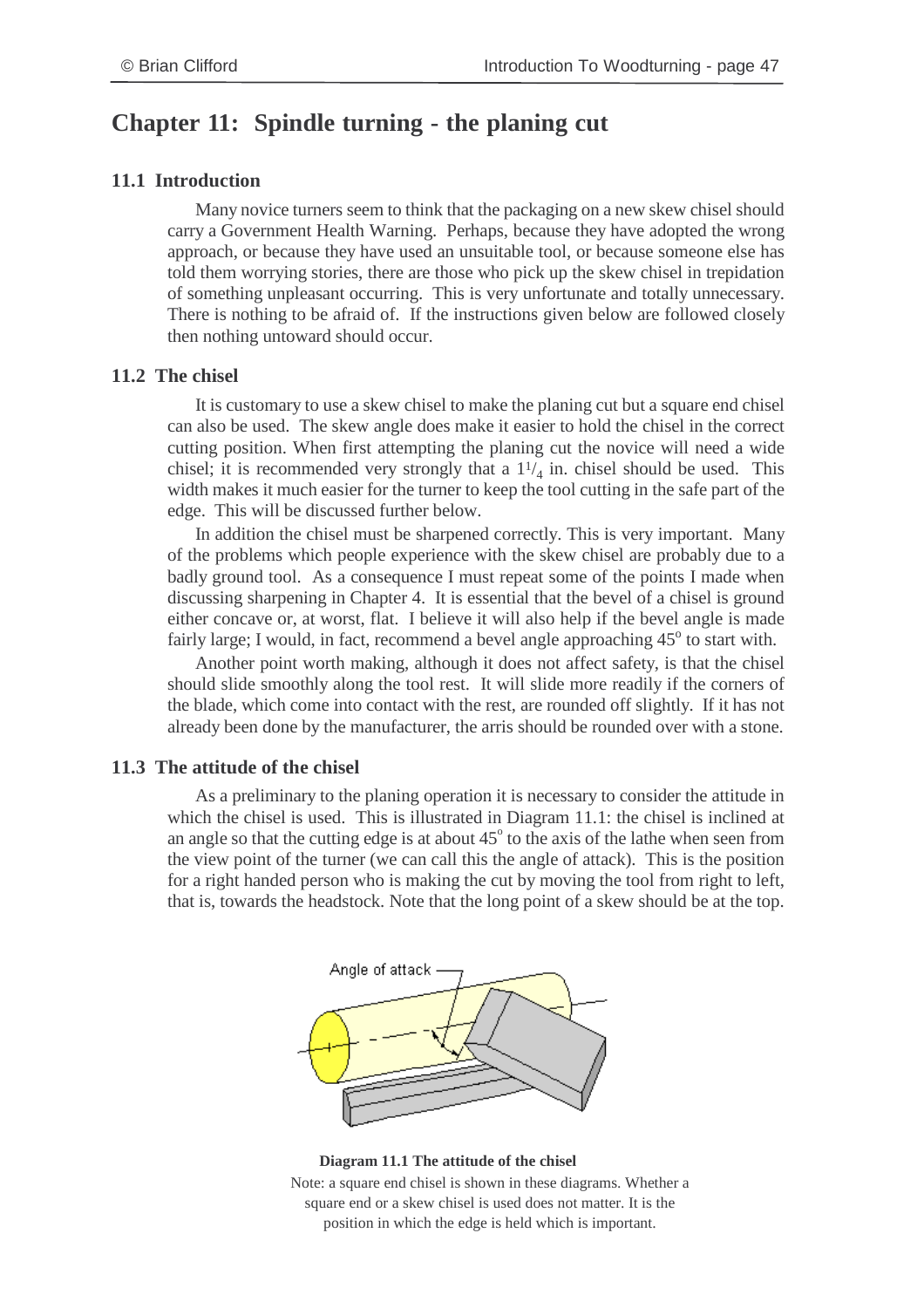### **11.4 The cutting point**

Ideally, the position on the edge, at which cutting takes place, should be about one third of the width of the edge above the short (or lower) point. For convenience, we can call the position at which cutting takes place the 'cutting point' (see Diagram 11.2). In practice it will be difficult to maintain this position precisely but every effort should be made to prevent the contact point rising above the middle point of the edge.



**Diagram 11.1 The cutting point**

What has to be emphasised is that the upper corner of the cutting edge must never be allowed to come into contact with the work-piece; if it is allowed to do so the tool will dig in and, at best, will ruin the job. Fortunately, by following the procedures described below this is easy to avoid and there will be no danger.

Although the lower point should not be allowed to come into contact with the work this does not create the same hazard. If it happens the cut will continue but a rough surface may be produced.

### **11.5 Preliminary exercises**

With the lathe switched off procedures similar to those which I described as a preliminary exercise for the roughing down operation should be carried out. The correct stance should be taken up and the height of the tool rest adjusted so that a comfortable position can be maintained. The chisel is laid across the tool rest and the work-piece and then slid rearwards, along its own axis, until the heel of bevel is in contact with the wood. It can then be withdrawn a little further until the bevel itself is in contact with the work-piece.

At this point, with the lathe still switched off, some practice can be had in manipulating the attitude of the chisel. By making appropriate movements of the handle the turner should be to be able to do two things:

- adjust the angle of attack; and
- adjust the position of the cutting point on the edge of the tool.

The necessary movements should be repeated a number of times. As they are made the bevel should be held flat on the work-piece. When the lathe is running this will be when the bevel is rubbing (see Chapter 6, Section 6). Also, of course, the edge of the tool must maintain contact with the rest.

To control the tool whilst a cut is in progress the turner must be able to combine these movements. This necessitates quite subtle adjustments of the tool which on paper may seem very difficult. After a little practice, however, they are performed without conscious thought on the part of the turner. It is a little like learning to ride a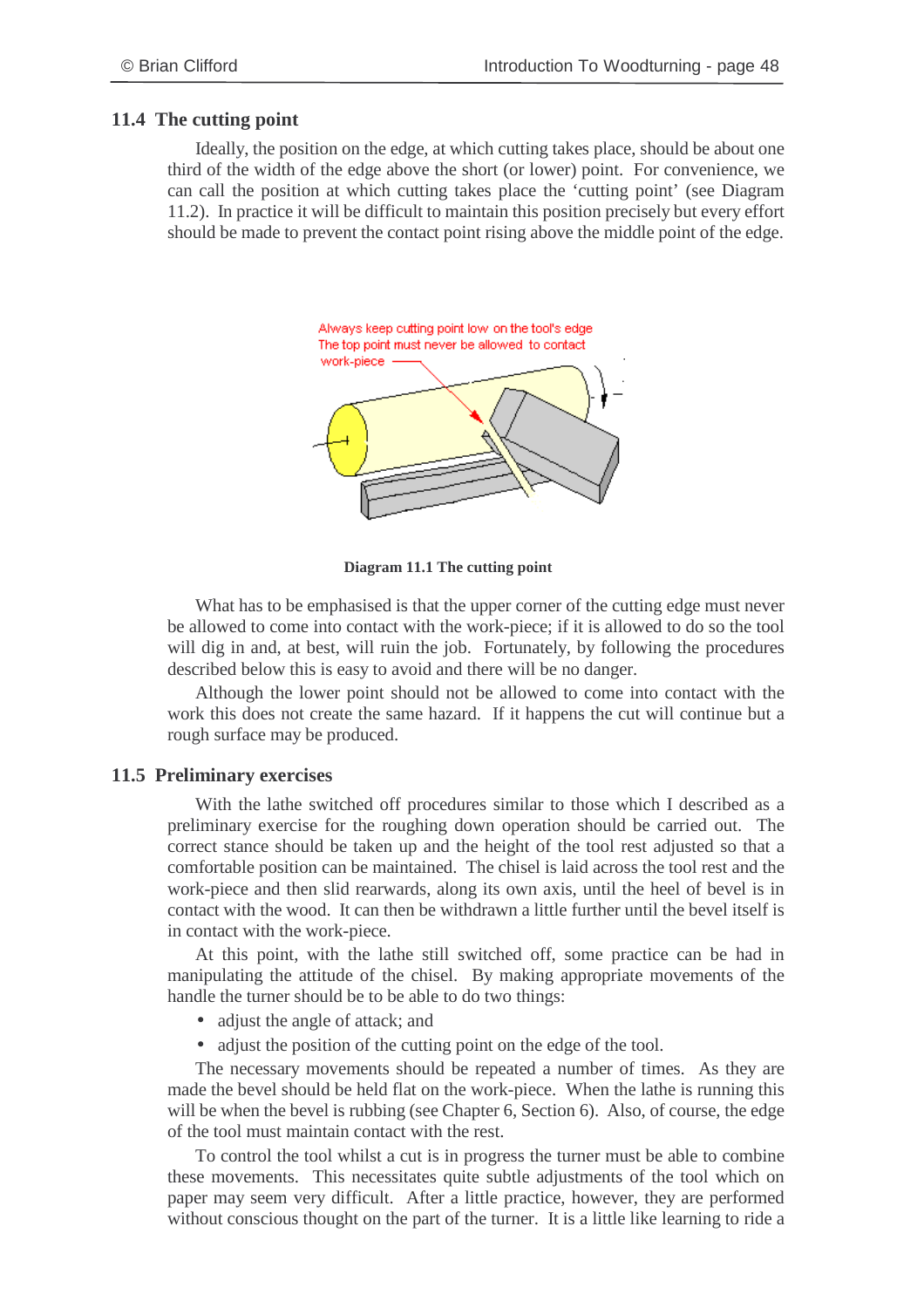bicycle: one moment the learner is wobbling all over the road and then, suddenly he has control of balance and direction.

The movements described are actually easier to make when the cut is in progress than they are with the work-piece stationary. The small amount of vibration created by the cutting action makes it easier to slide the tool into the required positions. In addition, the turner can use the resistance of the wood against the cutting edge to help to provide the control required. With the some practice the planing cut can readily be made with just one hand, holding the skew by the handle.

### **11.6 Trying out the cut**

It is now time to try out the planing cut for real (ie, with the work-piece in motion) starting from the situation where roughing down has just been completed. For the time being the speed is left unchanged , ie about 2000 rpm. It may be necessary to reduce the speed later but the reasons for this will be explained in due course. The following instructions are for a right handed person.

Before the lathe is switched on think about how much of the work-piece should be planed in the first stage. It not advisable to attempt to plane the whole length in one go. In any case the tool rest may well be too short too permit that. It best to do about 6 ins at a time, starting that distance in from the left-hand end. Having chosen this position take up the recommended stance and make sure that the feet are placed in a suitable position.

The procedure to be followed in making the first cut is as follows:

- the first contact the tool makes is with the tool rest the tip of the tool should be raised above the work-piece;
- the tip is lowered until the blade just touches the revolving corners of the wood;
- the tool is withdrawn so that the heel of the bevel makes contact with the corners;
- from this position the chisel is slowly manipulated so that the bevel is rubbing and the edge begins to cut; and then:
- the chisel is slid sideways to the left along the rest, taking a light cut to the end of the work-piece;
- This movement is produced by the body rather than the hands (see sections 6.2) and 11.7).

Care should be taken when the end is reached that the tool does not dip into the drive spur. Throughout this procedure the contact between the tool and the tool rest must be maintained.

This procedure is repeated until the work-piece has been reduced to the required diameter over the first section. When this has been achieved the adjacent section is tackled, and so on, until the right hand end of the work-piece is approached. When working to the left the last section should be started an inch or more to the left of the right hand end. This leaves a small section at the right hand end which must be tackled in a different way.

Now, for a very important point! The planing cut should not be attempted starting with the chisel off the end of the work-piece. This means that the cut must now be made in the opposite direction, that is, moving from left to right. The cut can now be made either right handed or left handed. Either way the tool must point to the right in the same attitude as before. Performed right handed this is a little awkward: the body must be twisted round so that it is between the handle of the tool and the lathe.

When the cut is performed left handed everything must be a mirror image of the attitude described above. The right hand holds the tool on the rest and the left hand holds the handle. This may seem a terrifying idea but in practice most novices do not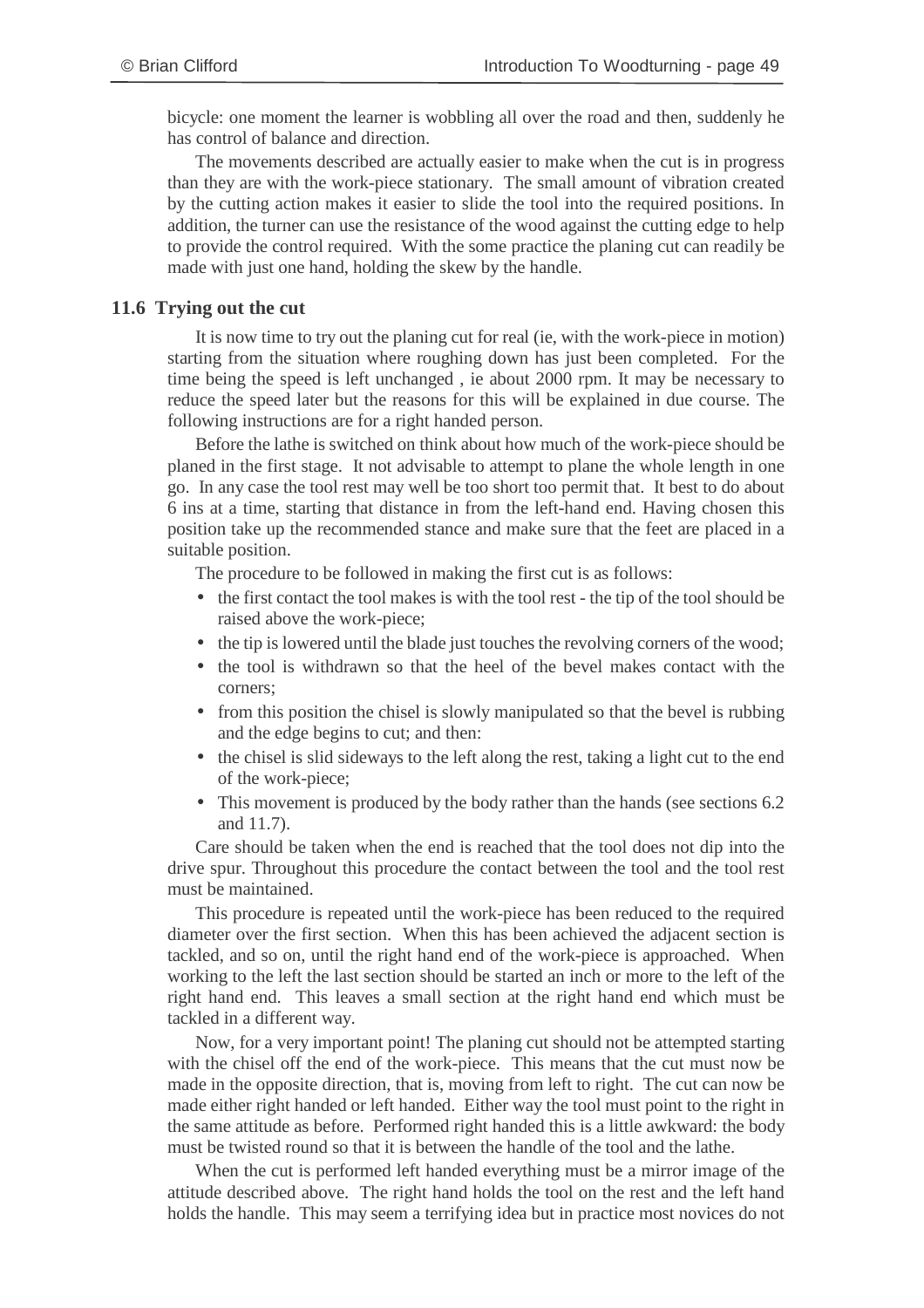find it too difficult. The key to success is to take it slowly and carefully. The chisel is applied to the wood so that the heel of the bevel is rubbing, slowly manipulated until the edge begins to take a fine shaving, and the cut is made to the end of the work-piece.

### **11.7 Possible problems**

I have taken pains to stress in the foregoing the importance of keeping the bevel rubbing. Allowing the bevel to come off the work is the primary cause of all problems in turning. Whenever something seems to be going wrong the turner should check whether or not the bevel is rubbing.

The turner may find that although he can start the planing cut correctly, and maintain it for a short distance, he has difficulty in keeping the bevel rubbing. A common reason for this is that the upper body is being allowed to twist as the hands are being moved to the left. When this happens there is a tendency for the left hand to be pulled away.

The correct way to perform the cut is to keep the hands as still as possible with the elbows tucked into the sides of the body. The attitude of the tool is controlled by the hands but it is moved sideways by moving the whole of the trunk. The trunk is moved by transferring the weight of the body from the right leg to the left and allowing the pelvis to shift from above the right foot to above the left foot. As this happens the trunk, arms and hands are moved sideways en bloc, without changing their relative positions.

Another problem can be caused by the tool lifting slightly off of the rest. Sometimes this is revealed by a slight chattering of the tool and/or a slightly irregular cut. It possibly happens because the turner is concentrating so hard on keeping the bevel rubbing that he is not paying sufficient attention to other things. So, the bevel should be kept rubbing and the tool kept in contact with the rest.

### **11.8 Spiral ribbing**

There is one problem which can occur with the planing cut even by experienced turners who, it seems, are doing everything right. The most common manifestation of this is that a series of spiral ribs are formed on the work-piece. This can be difficult to eliminate. I have come across a number of suggestions for alleviating this problem but have neither seen nor heard an explanation of what causes it.

I have my own theory about this. On many timbers there is a difference in the hardness of the early (or spring) wood, which is laid down when the sap is rising strongly, and the late (or autumn wood) when growth is slow. In ring porous timbers, such as ash and oak there is also a difference in the cellular structure of early and late wood. It is these differences which give rise to the appearance of the annual rings. In most cases the darker wood in the annual ring is harder, or cuts less readily, than the lighter areas.

When a work-piece is held between centres with the grain running axially then the annual rings will tend to run from one end to the other. When the wood is being cut a thicker shaving is taken out of the less dense wood and the work-piece goes slightly out of round. The denser, darker, wood is usually much narrower than the rest and tend to stand up as a series of ridges around the work-piece. When this effect is pronounced the ridges cause the tool to bounce slightly which in turn leads to variations in the depth of cut to form a spiral pattern.

To overcome this the natural tendency of the turner is to speed the lathe up. Certainly this was my reaction when I first encountered the problem. In fact increasing the speed of the lathe exacerbates the problem. What happens is that the increased kinetic energy in the work-piece is transferred to the tool making it bounce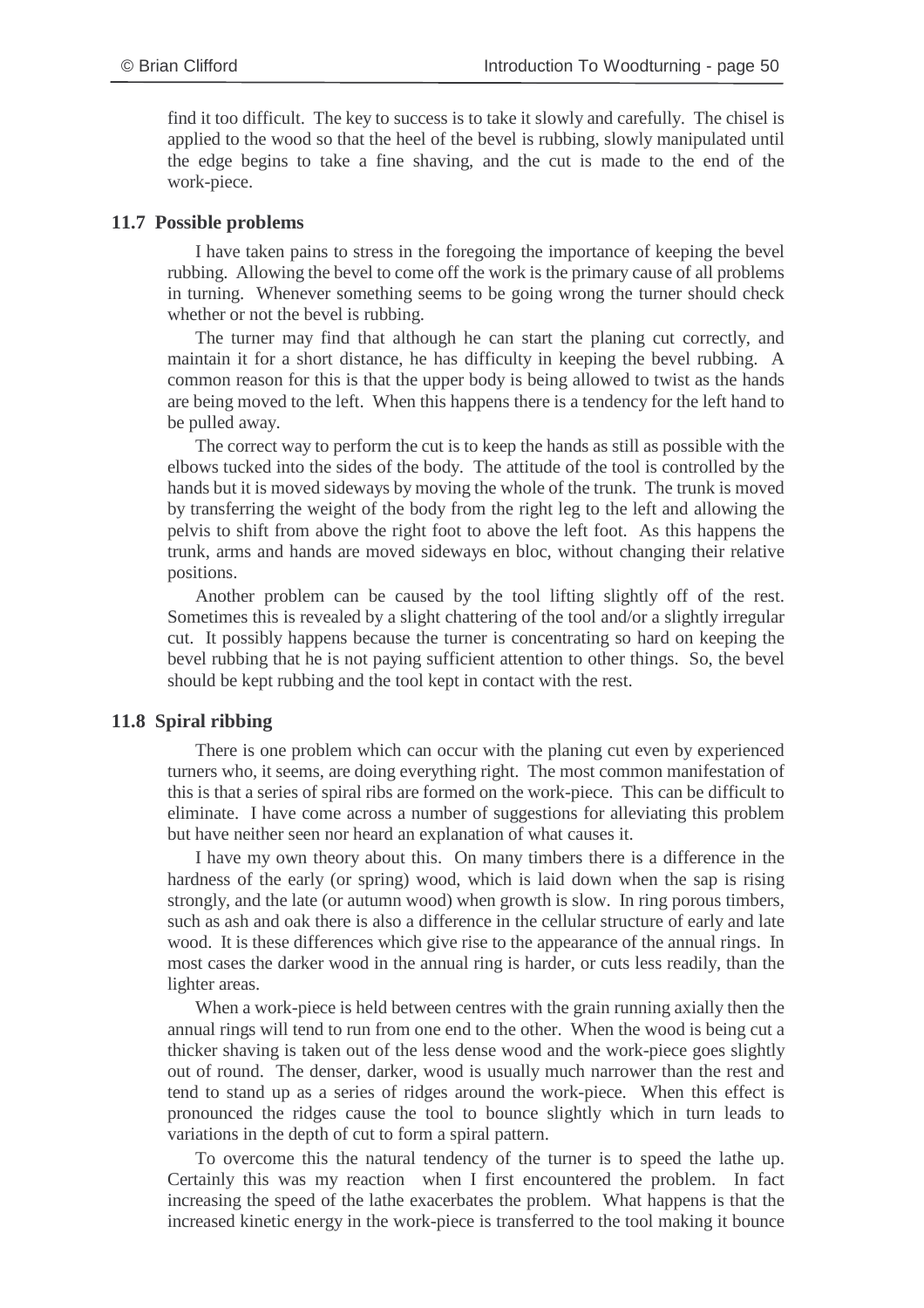even more. To put this another way: because the ridges on the work-piece are moving faster they give the tool a harder kick. As a consequence one way of dealing with this problem is to slow the lathe down.

After reducing the speed of the lathe it may be necessary to remove the bumps and hollows previously created. In this case the roughing gouge should be passed over the work again to return it to the round state. Then the planing cut can be tried again.

In some timbers, where the difference in density between the early and late wood is very pronounced, the tendency to make spiral ribs may still be evident after the speed is reduced. In this case the turner should try the following suggestions: set the rest as close to the work-piece as possible; hold the chisel more firmly than usual and, whilst making sure the bevel continues to maintain contact (ie to rub), allow it to just brush the surface.

If, after trying all these things there is still some ribbing, I have no further suggestions to make as far as the the chisel is concerned. When the exercises being described here are being followed a perfect surface is not necessary. If, when the turner has progressed and is attempting to make a specific object, it proves impossible to plane a satisfactory surface it may ultimately be necessary to resort to some very light scraping and sanding.

Some turners may find it difficult to accept that the answer to the problem of ribbing is to slow the lathe down. But remember this: no-one has to take my word for it. People can try it out for themselves and draw their own conclusions.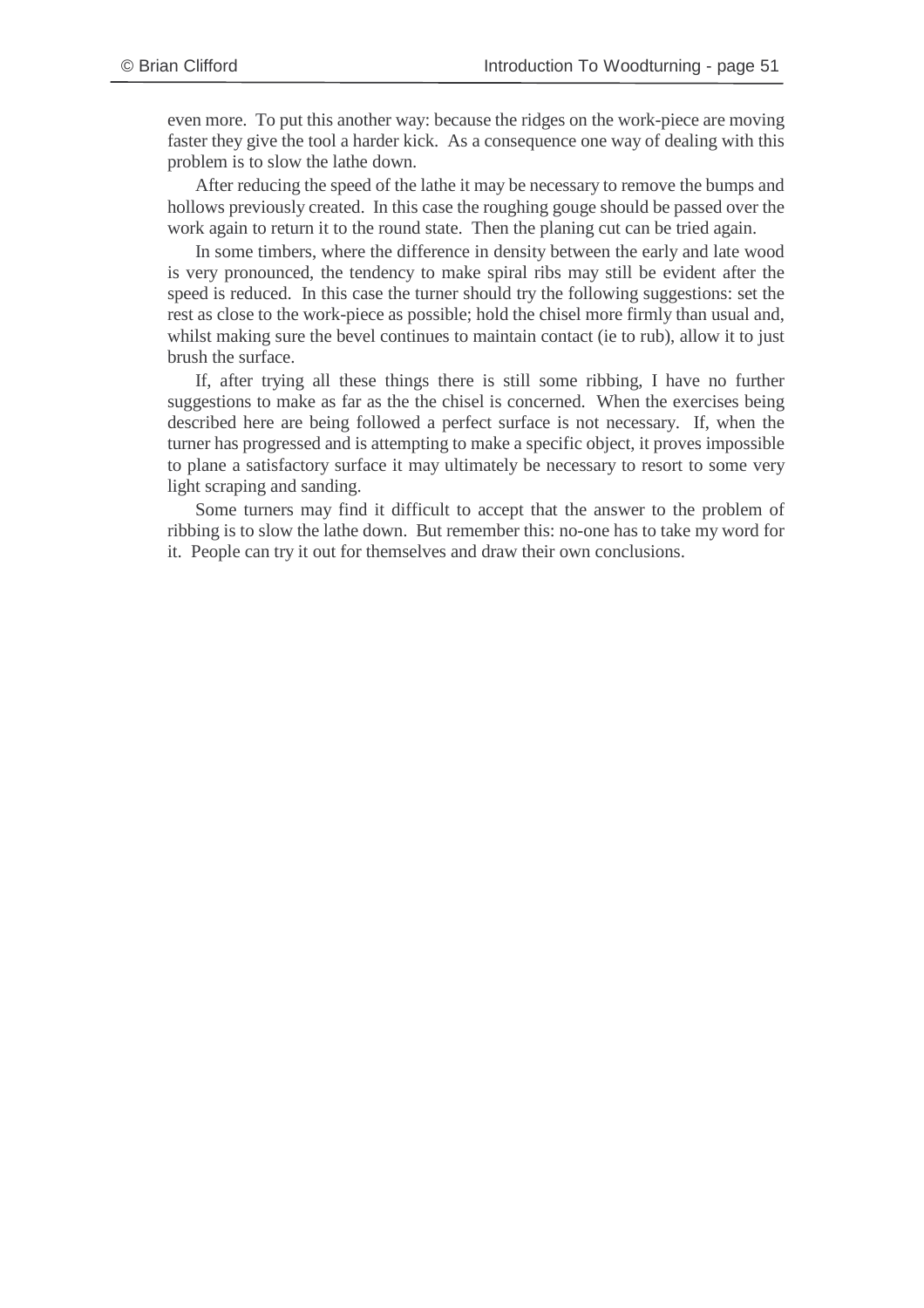## **Chapter 12: The 'V' cut**

#### **12.1 Introduction**

Having roughed down and planed the practice piece the next step is to tackle the 'V' cut. This cut is made with the corner of a chisel. Because it is made with the corner, it can be made with a chisel of almost any width. This includes the  $\frac{3}{8}$  inch square beading and parting tool which can be used as a chisel for this operation. Many turners may find a narrower tool, such as this, somewhat easier to use. Nevertheless, when I am teaching I start with the  $1^{1/4}$  inch skew. I do this primarily to help to overcome any lingering fears the student may have concerning this tool.

A chisel has two corners, which are often called points (as they will be here). If the chisel is ground square, like the beading and parting tool, it does not matter which of the points is used for the 'V' cut; but if it is a skew then the points are formed at different angles (see Diagram 12.1). In that case the long point should be used.



**Diagram 12.1 Naming the points of the skew chisel**

There are two main methods of making the 'V' cut. I call these the 'push' method and the 'swing' method. In practice these can be used in combination to form a hybrid of the two methods. I consider the swing method to be the 'proper' way of making this cut because with practise it is more natural and effective. The novice should be encouraged to persevere with it because it helps to hone skills which are required for other operations, such as forming beads, which will be described in the next chapter.



**Diagram 12.2 Marking the position of the 'V'**

#### **12.2 The swing Cut**

To begin this cut a very small notch is made, at the position where the 'V' is required, using the long point of the skew chisel. To prepare to do this the chisel is held with the long edge on the rest, the blade vertical, and the point well up on the work piece but just clear of the wood. The handle is lifted so that the point swings into the wood to make a small mark and then lowered to withdraw the point (see Diagram12.2).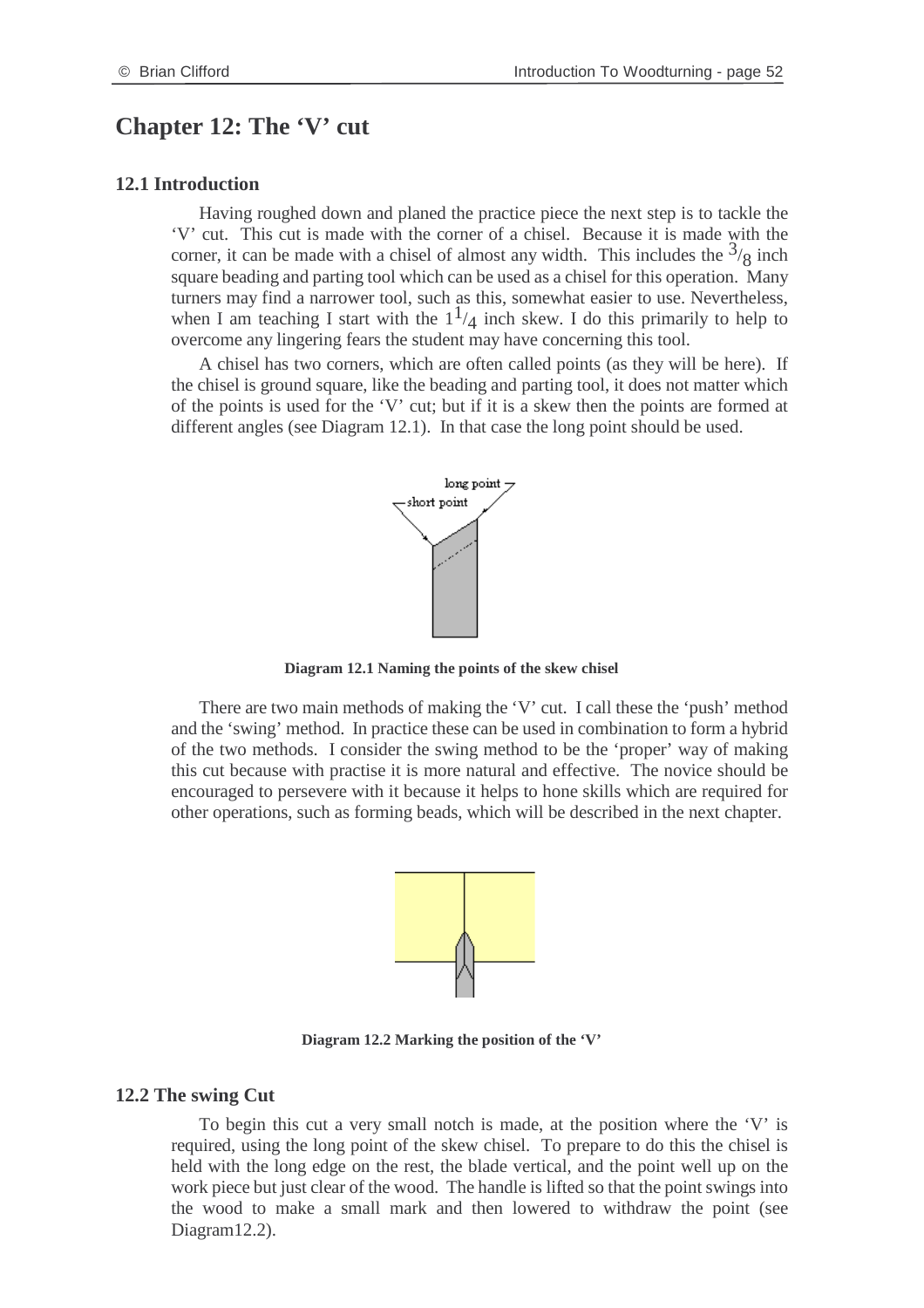Subsequent cuts are made with the chisel leaning to either side. The top edge is leaned to the left for a cut on the left side and to the right for the right side (see Diagram 12.3) Whilst the cuts are being made the slope of the cutting edge indicates the direction in which the cut should be made.



**Diagram 12.3 Leaning the chisel when making a cut**

At the beginning of the cut the bevel should be held at a tangent to the surface of the work piece (see Diagram 12.4).



**Diagram 12.4 Position of the tool when starting a cut**

Assuming a cut is being made on the left side of the 'V' the handle is swung up and to the left in a straight line so that the point cuts a straight line down the side of the 'V'. In doing this the rest, of course, is used as the pivot point. This being so, it is a matter of straightforward geometry to observe that the handle must sweep through a plane which is inclined at the same angle as the side of the 'V'.

This is shown pictorially in Diagram 12.5. As the cutting point is moved from A to B the tip of the handle must move from C to D. All four points, A, B, C, and D, and the shaded area in between, lie on a single plain. Note that point D is well above point C.

The reader may think that I have laboured this point and it may seem obvious on paper, but I have found that beginners have difficulty in translating theory into practice. What often happens is that, when observed from behind by the instructor, the tip of the handle can be seen to move in a kind of reversed 'J' movement instead of a straight line. The result is that the form of the 'V' leaves something to be desired. The beginner should try to avoid this.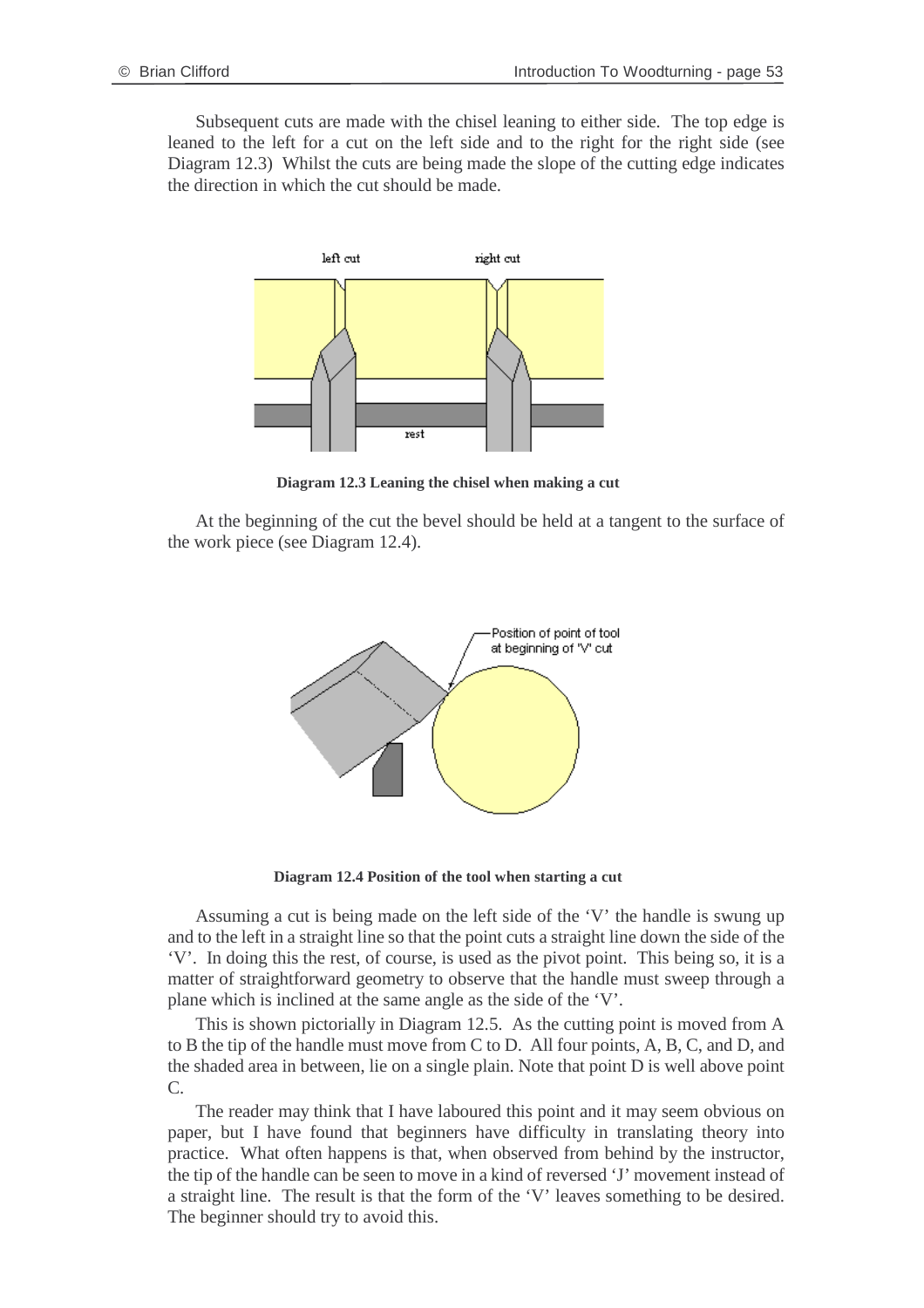

**Diagram 12.5 The movement of the tool**

Successive cuts start just to the side of the previous cut. Very small amounts of wood are removed with each time (see Diagram 12.6). It is customary, but not absolutely necessary, to make successive cuts on alternate sides of the 'V'. This not only enables the turner to cut away the waste cleanly but also helps to keep the 'V' in the required position. The turner should try to make each cut in a continuous sweep from the entry point to the bottom of the 'V' taking only a thin shaving. If an attempt is made to remove too much wood the point may catch. Good lighting and good eyesight are required for this. Turners wearing glasses with bifocal (or varifocal) lenses should ensure that they focus properly at the required distance.



Successive cuts start just to the side of the previous cut

#### **Diagram 12.6 forming the 'V'**

#### **12.3 Points to note**

As the 'V' gets deeper a number of points must be observed. The first is that there must be some clearance between the cutting edge of the chisel (above the cutting point) and the wall of the 'V'. This is illustrated in Diagram 12.7 which shows a view from the back of the lathe looking towards the turner. If this clearance is not maintained the edge may catch on the part of the work piece marked Point A in the diagram. The result may be an ugly spiral gash in the wood.

When Diagram 12.7 is given careful consideration it will be noted that only the lower edge of the bevel can be made to rub on the side of the 'V' (see Diagram 12.8). But this is enough to allow the turner to maintain control of the tool.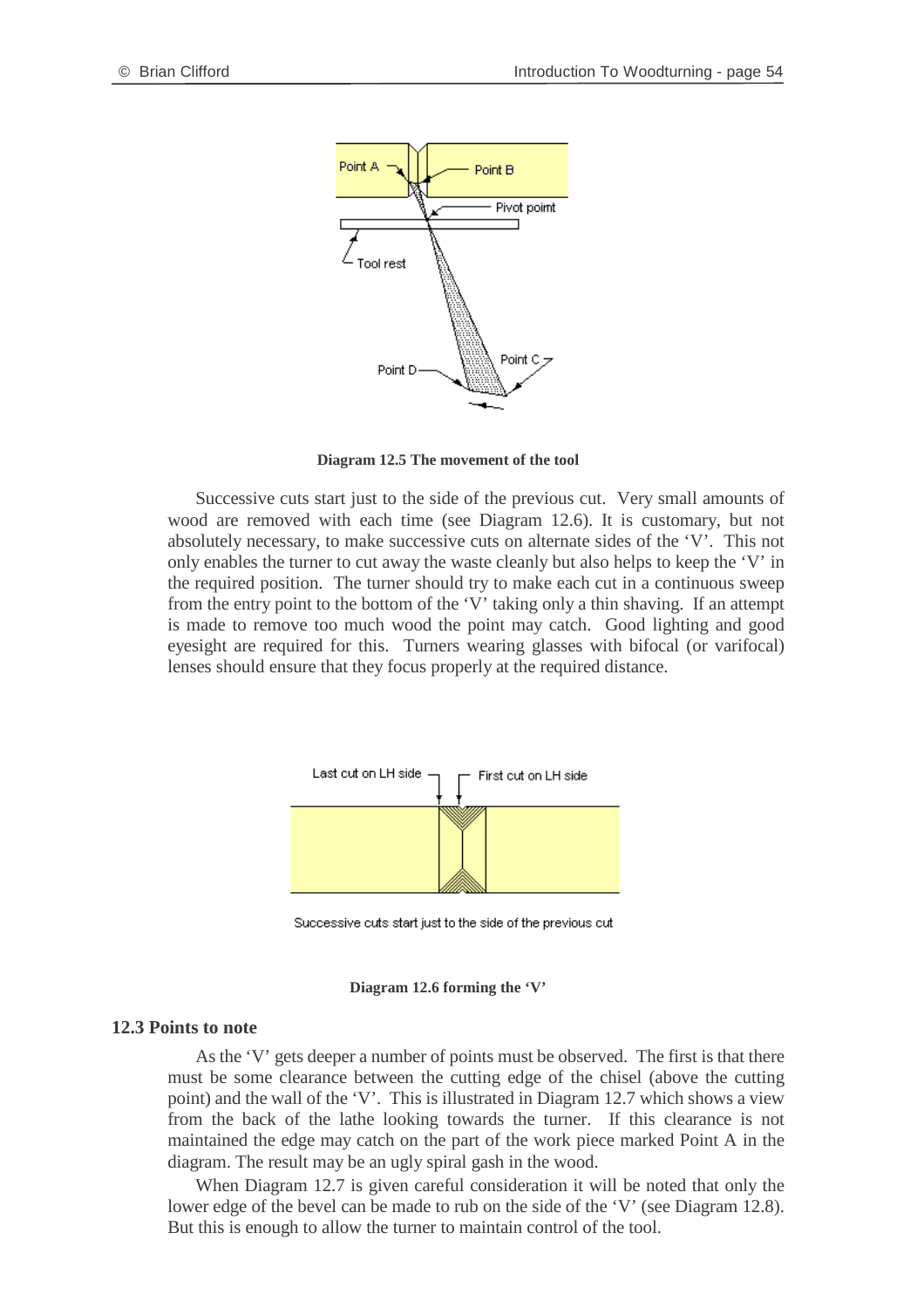

**Diagram 12.7 The clearance angle**



**Diagram 12.8 The bevel**

It should be noted that in order to keep the corner of the bevel rubbing on the side of the 'V' the tool must be pointed at an angle to the work-piece. Diagram 12.9 Shows the position for the left-hand side of the 'V'.



#### **Diagram 12.9 The angle at which the tool is held for the swing cut**

This angle is the opposite to that which many beginners expect. For a cut on the left-hand side of the 'V' the handle should be held to the right of the cutting point so that the edge of the bevel is more or less at a right angle to the axis of the work-piece. This can be seen by careful consideration of Diagram 12.9.

#### **12.4 Summary of points to watch when making the swing cut**

- Start the cut with the bevel rubbing (see Diagram 12.4).
- When making a cut ensure that the tool is held at the correct angle to the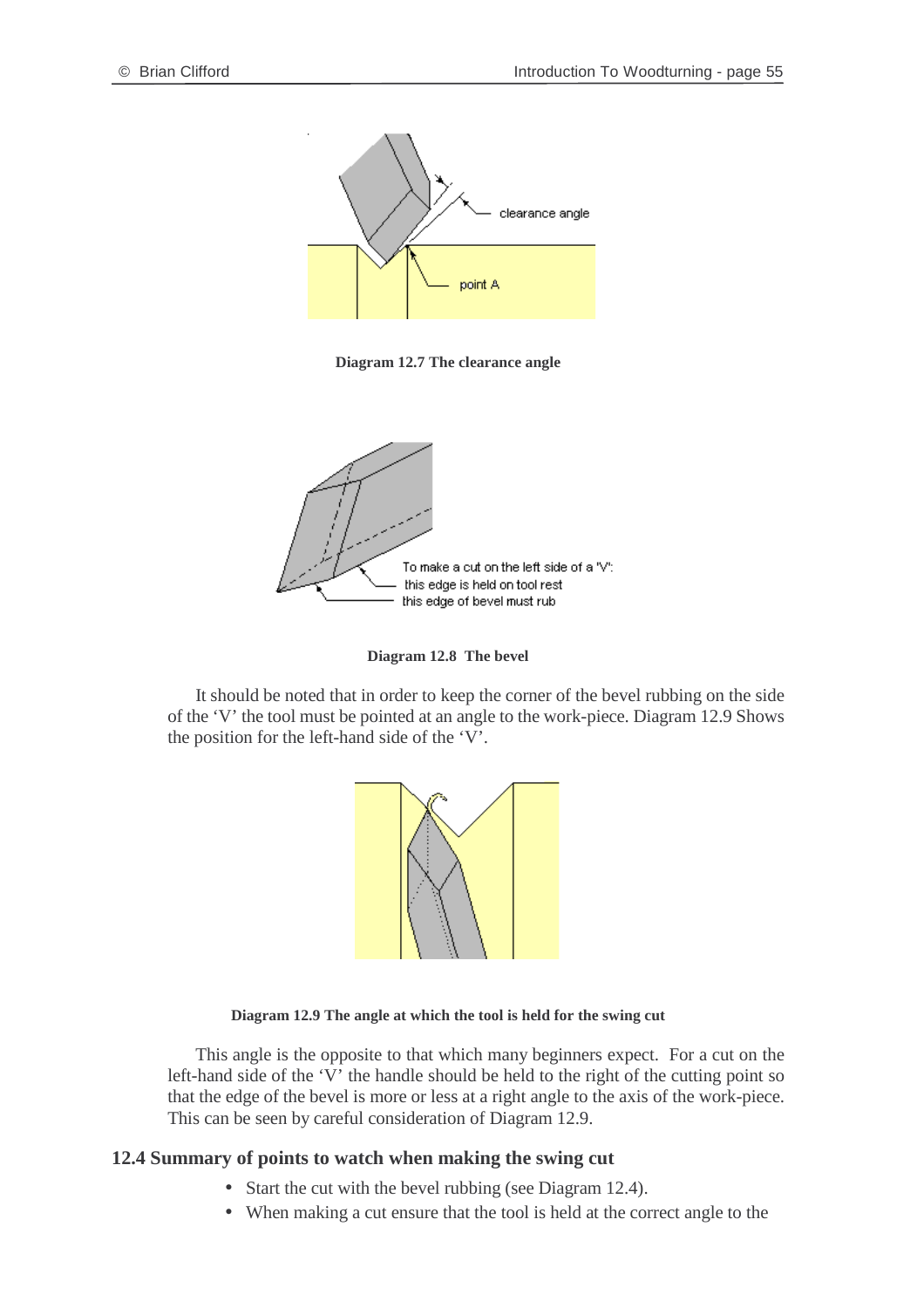axis of the work-piece (when seen from above, as in Diagram 12.9).

- Keep the bevel rubbing on the wall of the 'V' (see Diagrams 12.8 and 12.9).
- Maintain the clearance angle (see Diagram 12.7).
- Move the tip of the handle in a straight line (see Diagram 12.5)

### **12.5 The push method**

Before this cut is commenced the tool rest is positioned so that the top edge is level with the axis of the work-piece. The first cut is a small notch which is made with the long point of the skew, as was done for the swing cut. Then the tool is held in a horizontal position and, when observed from above, at an angle to the axis of the work-piece, as shown in Diagram12.10.



**Diagram 12.10 The angle at which the tool is held for the push cut**

This angle determines the slope of the side of the 'V'. To make the second cut the tool is simply pushed into the work-piece slightly to one side of the notch and penetrating a little deeper. The third cut is a repeat of the second cut but is made on the other side of the notch. These cuts can then be repeated with each successive cut on opposite sides.

#### **12.6 A comparison of the swing and push cuts**

The reader may have noted that although the swing and the push cut produce very similar results the techniques applied are very different.

If diagram 12.9 and 12.10 are compared it will be seen that, to cut the same side of the 'V', the tool is held at opposite angles. Also, whereas for the push cut the tool is held in the horizontal plane, for the swing cut the tip of the handle is held down so that the cut can be started with the bevel at a tangent to the surface of the work-piece.

When teaching beginners I find that many tend to slip into the push cut because they do not start the cut high enough on the work piece, that is, with the bevel rubbing. However, as long as the cut is made successfully, without the tool catching and ruining the work, that is not really a problem. But I do draw their attention to what is happening.

It will have been noticed that the push cut is very much easier to describe than the swing cut. In practice, however, it will not necessarily be found easier to perform. The beginner should try both methods to see which is best for him, although, as I said earlier I try to encourage students to use the swing cut.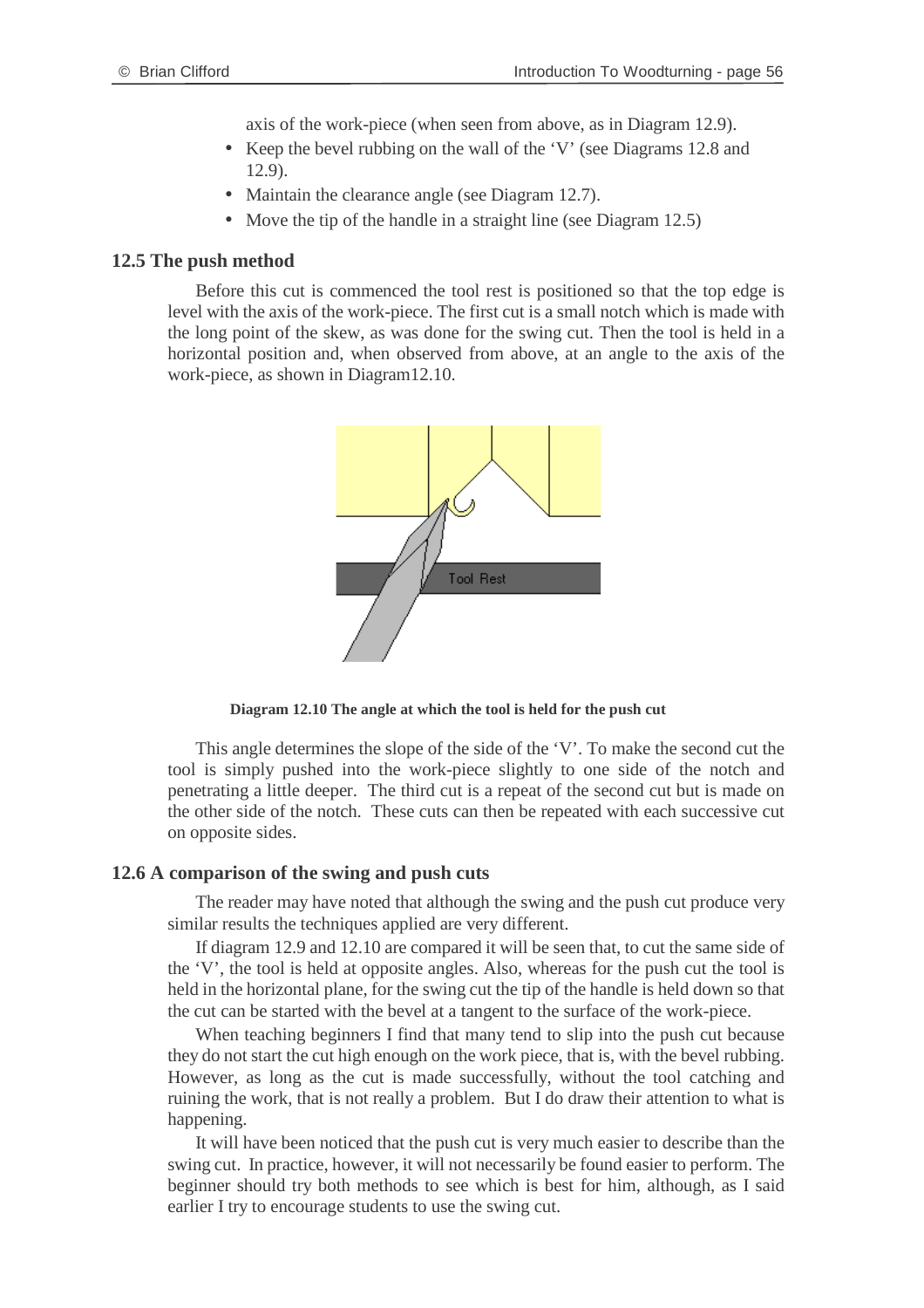#### **12.7 Problems and accidents**

It should be noted at this point that many novices find learning to cut both 'V's and beads difficult and, as a consequence, have many 'accidents' along the way. In this context, by an 'accident' I do not mean something which is physically threatening, or dangerous, to the turner, but something which damages the work. What can happen in trying to perform a 'V' cut or roll a bead, is that the tool catches, it then spirals out of the cut and along the work-piece forming a horrible ragged gash in the wood.

Such an accident is part and parcel of the process of learning to turn. The beginner should accept this philosophically and just keep trying. With practice these problems should occur less and less frequently.

It is often difficult to understand precisely what mistake has been made in causing this to happen. Most often it is probable that the heel of the bevel has been allowed to lift from the rubbing position. As a consequence the cutting point has penetrated too far and buried itself in the wood. As the wood continues to revolve, and the tool is supported by the rest, something has to give. That something is the wood. The edge of the tool then acts as an efficient screw-cutting device, leaving the ragged spiral referred to above.

Why do beginners have problems of this kind? One reason is that the turner has to try to watch a number of things, such as keeping the bevel rubbing, maintaining the clearance angle, and controlling the speed and the direction of the cut, all at the same time. This is difficult at first and practice is required to get it all together.

If an accident does happen and a spiral is cut into the work the turner should immediately start again on an undamaged part of the work piece. If an attempt is made to continue working on the damaged portion the point will probably catch again, in one of the accidental grooves, making still more of a mess.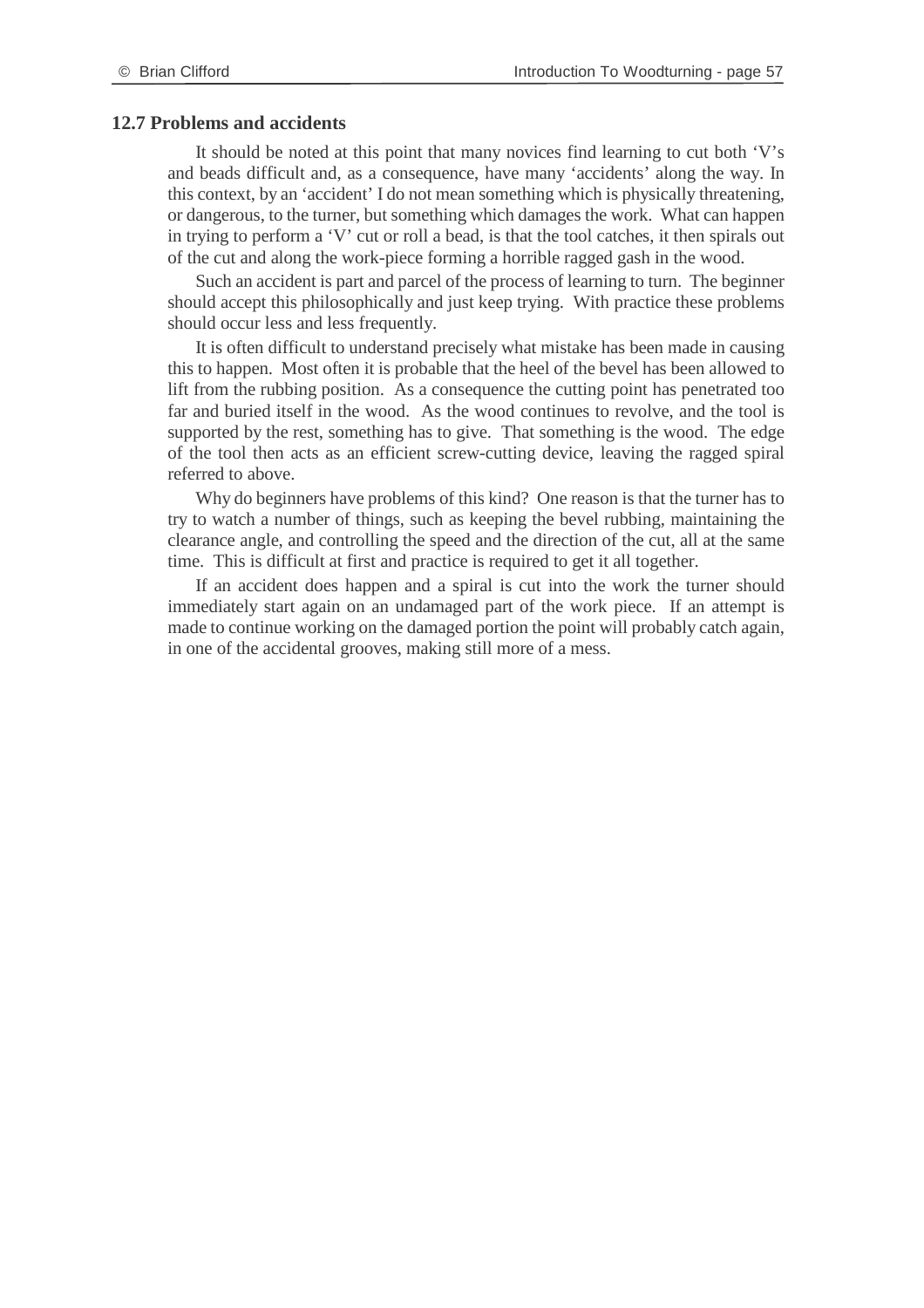# **Chapter 13: Cutting a bead**

### **13.1 Which tool?**

A bead can be cut with several different tools, namely: a skew chisel, a square end chisel, a beading and parting tool, and a spindle gouge, each in a number of different sizes. The problem in cutting a bead is that it is easy to get a catch; when this happens the tool is thrown back whilst cutting an ugly spiral groove in the work-piece. In this respect a spindle gouge is easier to control and less prone to produce a catch. But it does have one disadvantage, this is that the width and thickness of the tool make it more difficult to get to the bottom of the cut without fouling the adjacent surface.

A skew chisel of virtually any size can be used to cut a bead. Either the long point or the short point (see Diagram 12.1 in previous Chapter) can be used. When I was learning to turn I used the long point because that was what the book I was following told me to do. The use of the short point provides a slicing cut which produces a cleaner surface; but, as the tool is rolled over in making the bead, the long point can obscure the view of the cutting point. In time I would recommend the novice to experiment with this tool trying both points.

Initially, however, I suggest that a beginner should use a  $\frac{3}{8}$  inch square beading and parting tool. In effect this is a narrow, but relatively thick, square ended chisel. If this is not available a narrow square ended chisel can be used. I feel that a smaller tool is less daunting. But whichever tool is used the technique is much the same.

(For notes on the use of a spindle gouge see paragraph 13.9 below)

### **13.2 The nature of the cut**

It is important to note that a bead can be cut either by using a corner of the chisel or by using a position on the cutting edge between the two corners, ie as when performing the planing cut. When performed by an experienced turner the use of the cutting edge produces a very clean result. (This method is shown by Richard Raffan in his video.) However, in my experience beginners are more likely to get a catch when performing the cut with the edge. As a consequence I always encourage beginners to learn the cut with the use of one of the corners. The procedure for this is described below.

### **13.3 The procedure**

A piece of softwood, similar to that used in previous exercises, ie two by two by twelve inches long, is fixed in the lathe and the speed set to around 2000 rpm. The square is then roughed down and planed smooth.



**Diagram 13.1 Making a series of cuts to form a bead**

Then, using the beading and parting tool, two 'V' cuts are made about 1 inch apart. These set the width of the bead and provide room for the subsequent cuts. First one side of the bead is cut and then the other. The side of a bead is made in stages starting on the top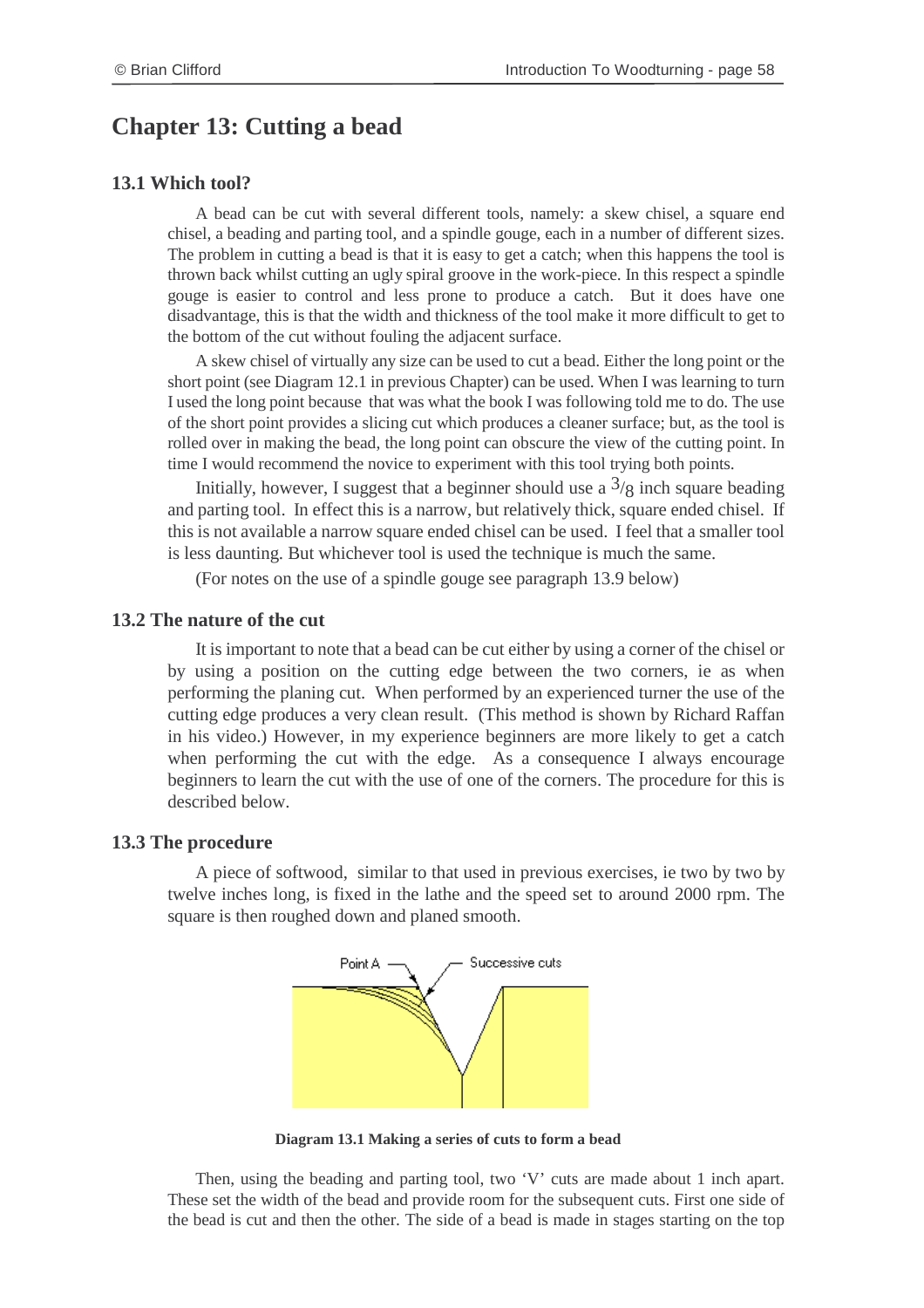surface near the edge of the 'V' (ie point A in Diagram 13.1). We can start with the right hand side.

### **13.4 The bevel must rub**

It is very important to note the bevel must rub throughout the cut. However, in this exercise, what I am calling the bevel is actually only the right hand edge. This is illustrated in Diagram 13.2. (This only applies when cutting with the right hand corner of the chisel on the right hand side of a bead. When cutting on the left hand side of a bead the opposite is the case.)



**Diagram 13.2 The rubbing bevel**

### **13.5 The first cut**

The first cut is the easiest one. The starting position can be checked with the lathe switched off. The tool is placed on the rest with the cutting edge horizontal. It is then rotated, very slightly clockwise (just a few degrees), around its axis and positioned with the right hand corner of the cutting edge just to the left of point A and the bevel in the rubbing position (see Diagram 13.3).



**Diagram 13.3 The position of the tool for the first cut**

Having switched the lathe on the first one or two cuts cut can be made just by rotating the tool around its axis. Diagram 13.4 shows that when the tool is rotated the cutting point will describe an arc. This feature can be used to cut a small radius on the corner.



**Diagram 13.4 The arc described by the cutting point**

### **13.6 Forming the bead**

After a few cuts it will be found necessary to raise the handle and slide the tool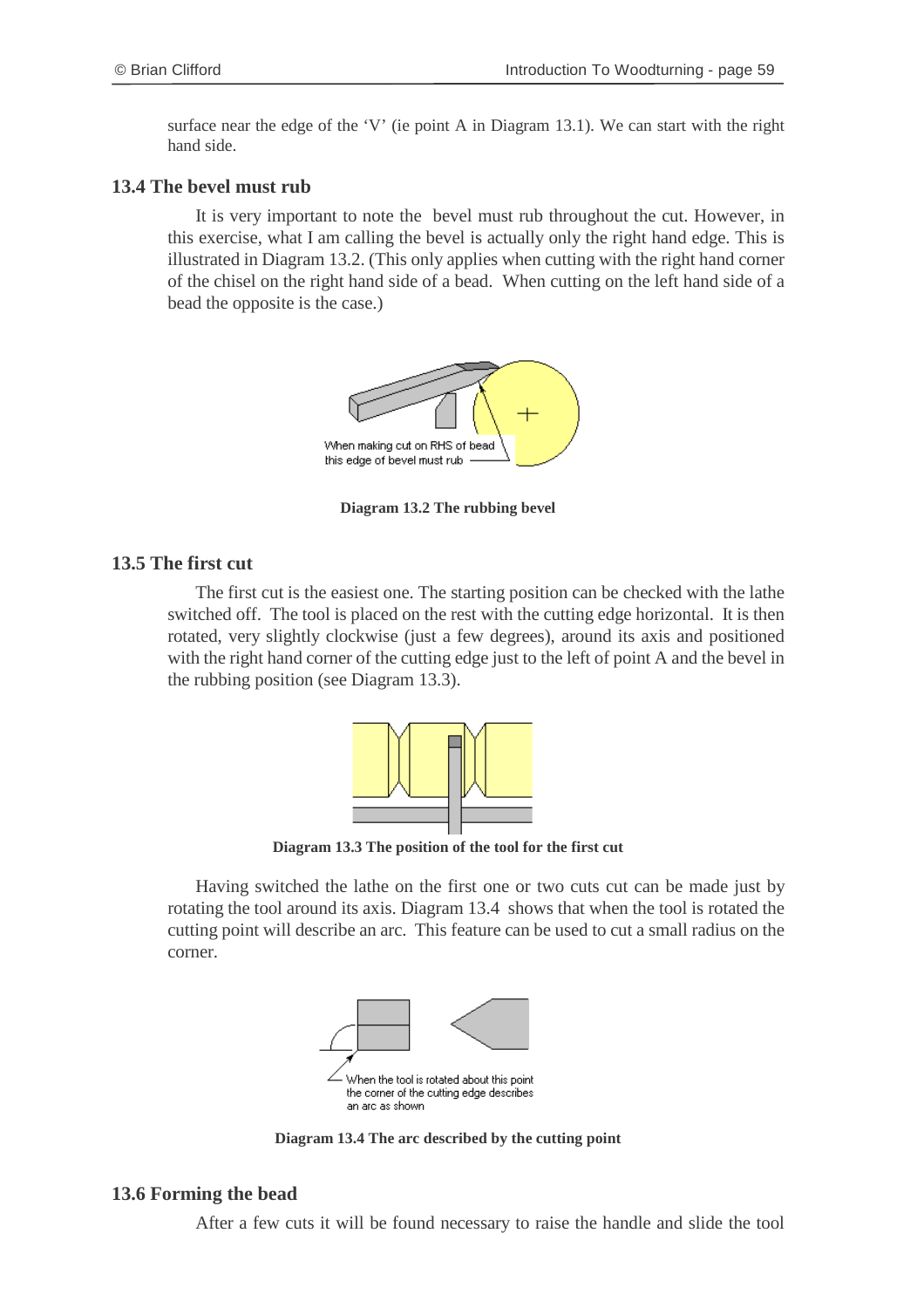along the rest, whilst rotating the tool. The bevel is maintained in the rubbing position by pushing the tool very slightly forward. These later cuts are all performed in a similar manner as follows.

At the start of each cut the right hand corner of the cutting edge is placed just to the left of the position at which the previous cut was started with the bevel in the rubbing position but not quite cutting. Once in this position the tool is rotated around its axis so that it will begin to cut. As soon as the it begins to cut the tool is slid to the right and the handle raised, whilst the rotation is continued. The objective now is to maintain the cut until it runs out into the side of the 'V' (see Diagram13.5).



**Diagram 13.5 Position of tool at beginning and end of cut**

#### **13.7 The tool must slide along the rest**

Diagram 13.5 shows the position of the tool at the beginning and end of a cut on a fully shaped bead, starting in position A and finishing at position B. When it reaches position B the tool should be in the same position as it would have been at the end of a cut on the left hand side of the 'V' (when using the swing cut). This shows why the tool must be slid along the rest; it cannot get from A to B without doing so. Beginners are apt to try to perform the cut by swivelling the tool at one point on the rest. When doing this it is impossible to form a well shaped bead.

#### **13.8 The problems to be faced**

The difficulty for beginners in cutting a bead is that a number of separate actions have to be co-ordinated in the correct combination. The tool has to be rotated about its axis, the handle raised and pushed slightly forward (to keep the bevel rubbing) and the tool slid along the rest. With practice these actions become automatic but to begin with it can all seem rather difficult and it may take a little time to achieve success. The following analysis may help the beginner to appreciate what is required.

Diagram 13.6 Illustrates the progression of the cut in three stages, moving from A to D through B and C.

- The lines w, X, Y and Z represent the position of the edge of the chisel cutting at points AA, BB and so on. The cutting edge is at a tangent to the surface of the wood at these points. The attitude of the cutting edge at each of these points shows that the relative speed of rotation of the tool is constant throughout the cut.
- From A to B the horizontal movement (achieved by sliding along the rest) is considerably greater than the vertical movement (achieved by raising the handle).
- From B to C the horizontal movement and the vertical movement are very similar.
- From C to D the vertical movement is greater than the horizontal movement.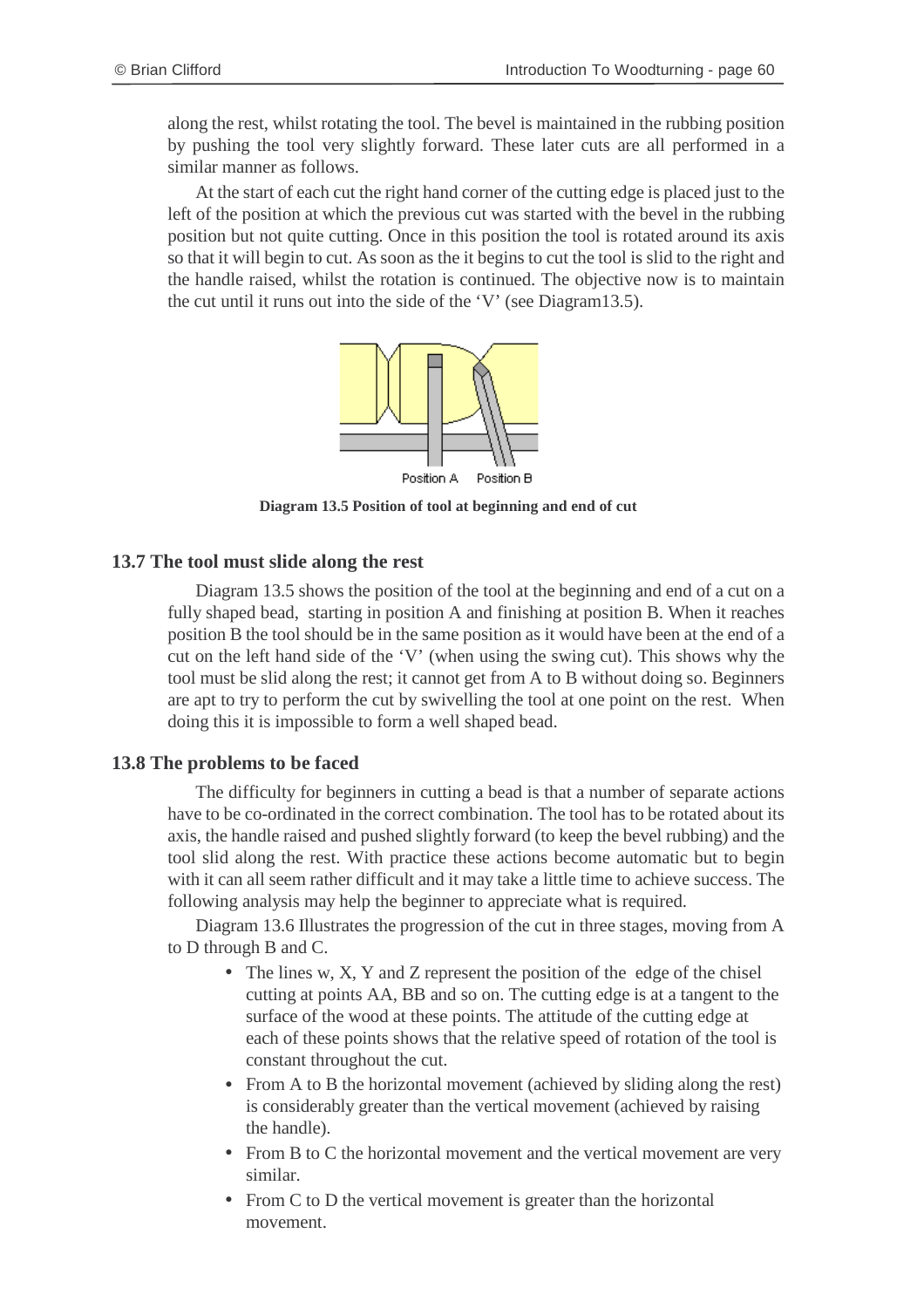In practice the rotational and sliding movements may be made at a constant rate whilst the handle is raised at an accelerating rate.



**Diagram 13.6 The stages in cutting a bead**

### **13.9 Using a spindle gouge**

A spindle gouge is used in a very similar way to a chisel. The cut is made by the tip of the cutting edge. To prevent the wings of the tool catching the far wall of the 'V' cut it will be necessary to raise the handle higher than is necessary with a chisel. It also helps if the wings of the gouge are ground well back. Providing these precautions are taken it will probably be found that the gouge is the safest tool to use particularly when a catch, resulting in torn wood, would be a disaster.



**Diagram 13.7 The wings on a spindle gouge**

### **13.10 Try, and try again**

For most people learning to cut a well shaped bead with a reasonable success rate is one of the most difficult tasks for the newcomer to woodturning. To begin with catches may occur frequently. Indeed, a number of attempts may have to be made before the first success is achieved and the bead is cut without a mishap. The reader may find it useful to re-read the comments in Section 12.7 of the previous chapter. Whatever happens keep trying, don't give up, it will come in the end. When it does it is very satisfying.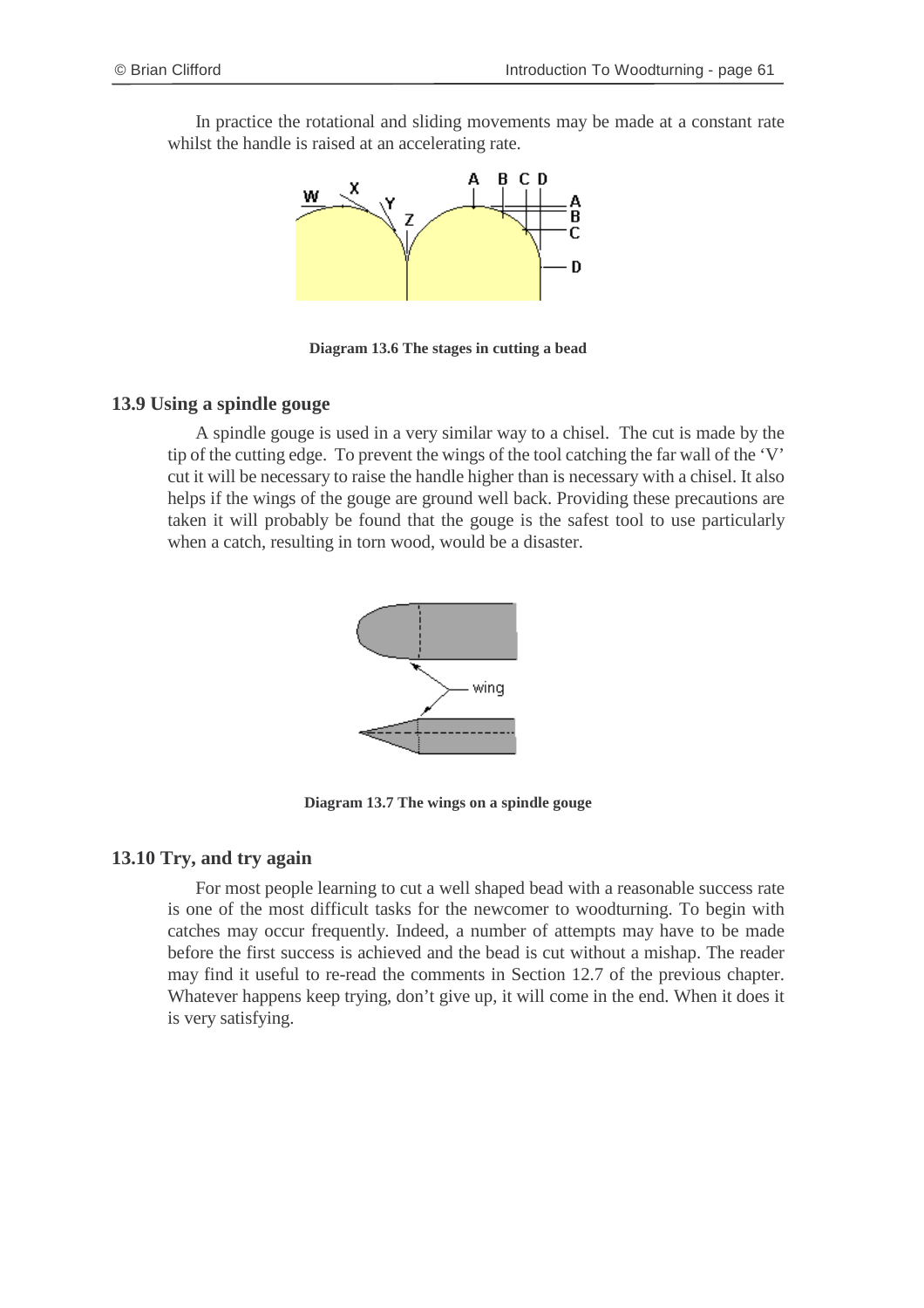# **Chapter 14: Cutting a cove**

### **14.1 Preparation**

A piece of softwood, similar to that used in previous exercises, ie two by two by twelve inches long, is fixed in the lathe and the speed set to around 2000 rpm. The square is then roughed down and planed smooth.

### **14.2 The tool**

A spindle gouge of the appropriate size is used for this cut. To give some indication of the size: the width of the gouge should be about one quarter of the width of the cove to be cut. So if the width of the cove is to be  $1\frac{1}{2}$  in. a  $3/8$  in. spindle gouge should be employed. A beginner, practising with a limited set of tools, can make the width of the cove fit his tools, rather than the reverse.

### **14.3 The shape of the cove**

When making actual objects coves may be all manner of shapes, providing they are some sort of hollow. From a practising point of view what one should be looking for is a nice smooth curve approaching an arc of a circle.

#### **14.4 Marking the size of the cove**

The great majority of the cutting of a cove is done with the spindle gouge but, as an initial step, it is a good idea to mark the outer extremities with the point of a chisel. There are two reasons for this:

- the marks define exactly where the cove is intended to be;
- they help to prevent the gouge skidding out of the cove and so damaging the adjacent surface.

These marks can be made with the point of any chisel (including the beading and parting tool) held with the cutting edge vertical (See Diagram 14.1). These cuts should not be very deep.



**Diagram 14.1 The cuts made to mark the edges of a cove**

### **14.5 The first stage in making the cut**

To start the cut on the left side: begin by laying the tool on its back just to the right of the left-hand marking cut with the bevel rubbing (as shown in Diagram 14.2 A). Twist the tool clockwise around its axis until the tip begins to cut. Slide the tool to the right whilst maintaining the cut with the bevel continuing to rub. In order to keep the bevel rubbing it may be necessary to feed the tool forward. Stop the cut at the position midway between the two marking cuts – in other words, in the middle of the cove (Diagram 14.2 B). When this point is reached repeat the cut starting on the right-hand side. Repeat these cuts on alternate sides, always stopping in the centre, until a shape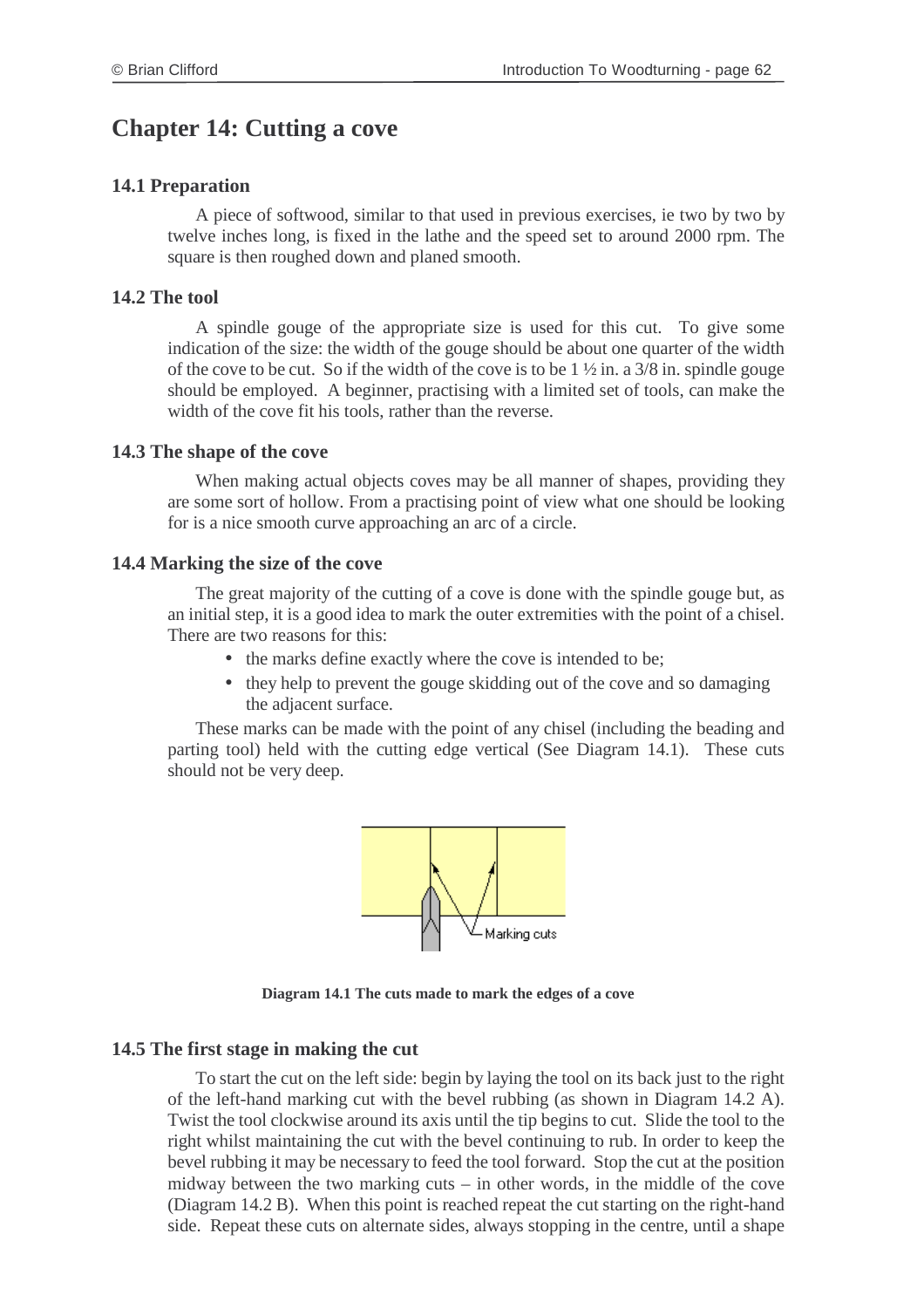similar to that shown in Diagram 14.2 is formed. Remember that on spindle work cuts made from a larger diameter to a smaller diameter go with the grain. In this case going with the grain is cutting from the outside of the cove to the centre.



**Diagram 14.2 The first stage in cutting a cove**

### **14.6 The second stage in making cutting the cove**

When the hollow of the cove has been partially formed by the method described above there comes a point at which the tool may catch and be thrown backwards along the work-piece ripping a nasty gash in the wood as it goes. This tends to happen when the sides of the cove are becoming relatively steep. Consequently once a shallow hollow has been formed a change of tactics is required. The way to prevent a catch is to ensure that at the commencement of each operation the cutting edge of the gouge is vertical as it enters the wood. If it is not vertical it acts as an efficient screw cutting device and will wind itself out of the cove. The correct attitude of the cutting edge can be achieved by watching it carefully as the tool is manipulated into position. Many beginners, however, will have problems with this. Fortunately, there is an easier way to achieving the required entry. This requires a little preparation.

#### **14.7 Preparation for stage two**

In preparation for the second stage of making the cove adjust the height of the tool rest so that when the spindle gouge is laid on its side in a horizontal position the tip of cutting edge is level with the axis of the lathe. Whilst the tool is held in the horizontal position, place a ruler across the flutes (as shown in Diagram 14.4) and turn the tool so that the ruler is in a vertical position. When the rule is vertical the cutting tip will also be vertical. This indicates the attitude in which the tool should be held at the commencement of a full cut starting from the outside of the cove.



**Diagram 14.3 Second stage - setting the rest**

#### **14.8 Beginning the second stage of cutting a cove**

To commence the cut the gouge is held in the horizontal position (as described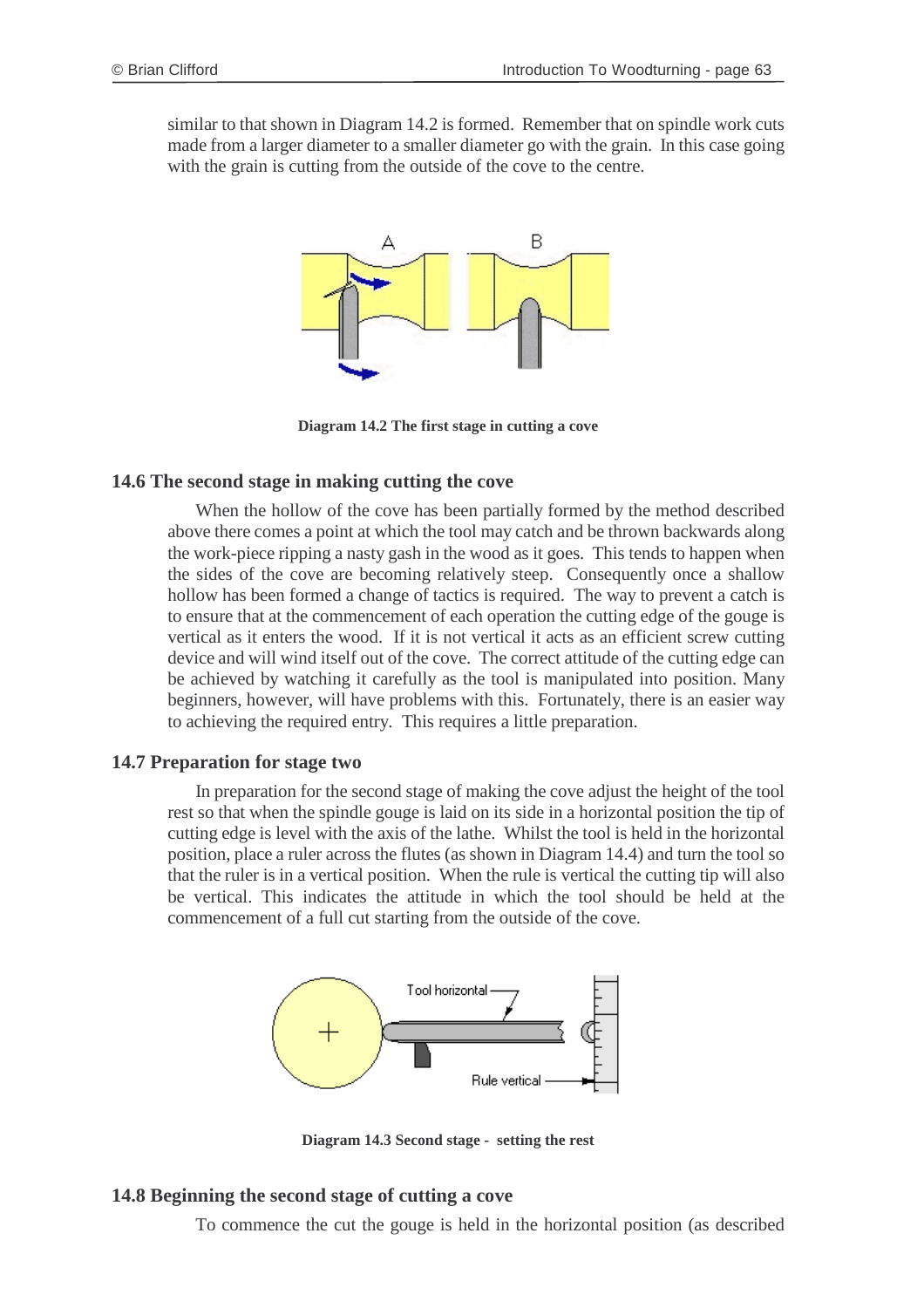above), with the bevel aligned with the side of the hollow previously formed (see Diagram 14.4 A), and the tip is then entered into the wood at the edge of the cove. Immediately after the tip enters the wood the tool should be rotated around its axis, in an anti-clockwise direction, and slid along the rest towards the centre whilst, at the same time, the handle is lowered - a twisting and scooping action. By the time the centre of the cove is reached the tool should be flat on its back and more or less at 90 degrees to the axis of the lathe (see Diagram 14.4 B). Throughout this procedure the bevel must continue to rub.



**Diagram 14.4 Second stage - cutting a cove**

### **14.9 Practising the cut with the lathe switched off**

Not every one will find this cut easy to begin with. One may for beginners to get the hang of it is to try out the various positions of the tool with the lathe stopped. In preparation for this a cove of the required shape should be made as well as possible. If necessary the shape can be trued up with a round nosed scraper. Having done this the gouge should be moved carefully through the procedure checking that the bevel is rubbing the whole time.

### **14.10 Some further considerations**

Before leaving this chapter there are some further observations to be made:

- A cut on the side of a cove does not necessarily have to be made in one continuous operation.
- When cutting a cove (or indeed any shape with a spindle gouge) the cut should be made with the leading edge of the tool.
- When cutting at the centre of the cove the fibres of the wood may not be cut cleanly.

These matters are looked at in turn below.



**Diagram 14.5 Cutting with the leading edge of the tool**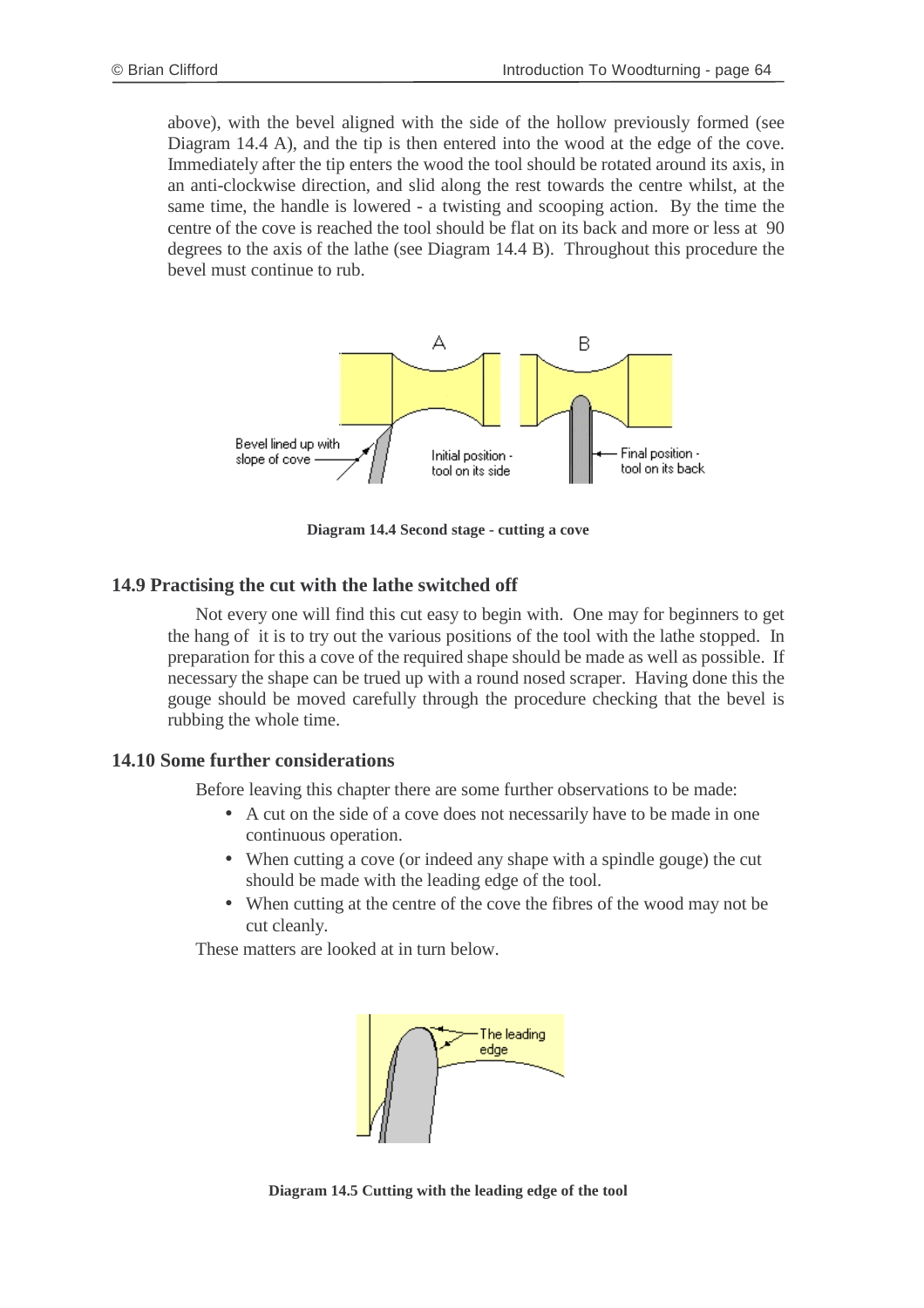### **14.11 Discontinuous cuts**

As work progresses on a cove the shape may need to be adjusted. It may, for example, be too flat on the bottom or, the opposite, too steep at the sides. In such cases material may only need to be removed from part of the cove. When starting a cut part-way into a cove the gouge should be placed in the attitude it would have been in at that point had the cut been started at the edge. That last sentence may need thinking about. The point I am hoping to make is that the gouge should be placed in such an attitude that it is pointing down the slope with the bevel rubbing.

### **14.12 Cutting with the leading edge of the tool**

When cutting a cove the cut should be made with the leading edge of the tool. This is best explained with the aid of a diagram.

In Diagram 14.5 the tool is being moved left from to right (down the slope) and is pointing slightly in the direction it is moving. The leading edge is the section indicated. Cutting within this portion of the edge has two benefits. One is that it provides a slicing cut which severs the fibres of the wood more cleanly. The second, and more important, is that it helps to prevent a 'dig-in'. In order to cut with the leading edge, in the attitude shown in the diagram, the tool must be twisted slightly. If, at this point, the tool should be twisted the other way (ie anti-clockwise) and the trailing edge allowed to enter the wood there will almost certainly be a nasty catch. I know this because I found out the hard way.

### **14.13 Cutting the wood in the centre of the cove**

When the tool finishes a cut in the middle of the cove, as shown in Diagram 14.4 B, it will be cutting directly across the grain. In some species of wood this will result in some tearing of the fibres and a little roughness. In these cases a finishing cut be made by making a short pass over the area concerned with the gouge held at a slight angle and cutting with the leading edge, as described above.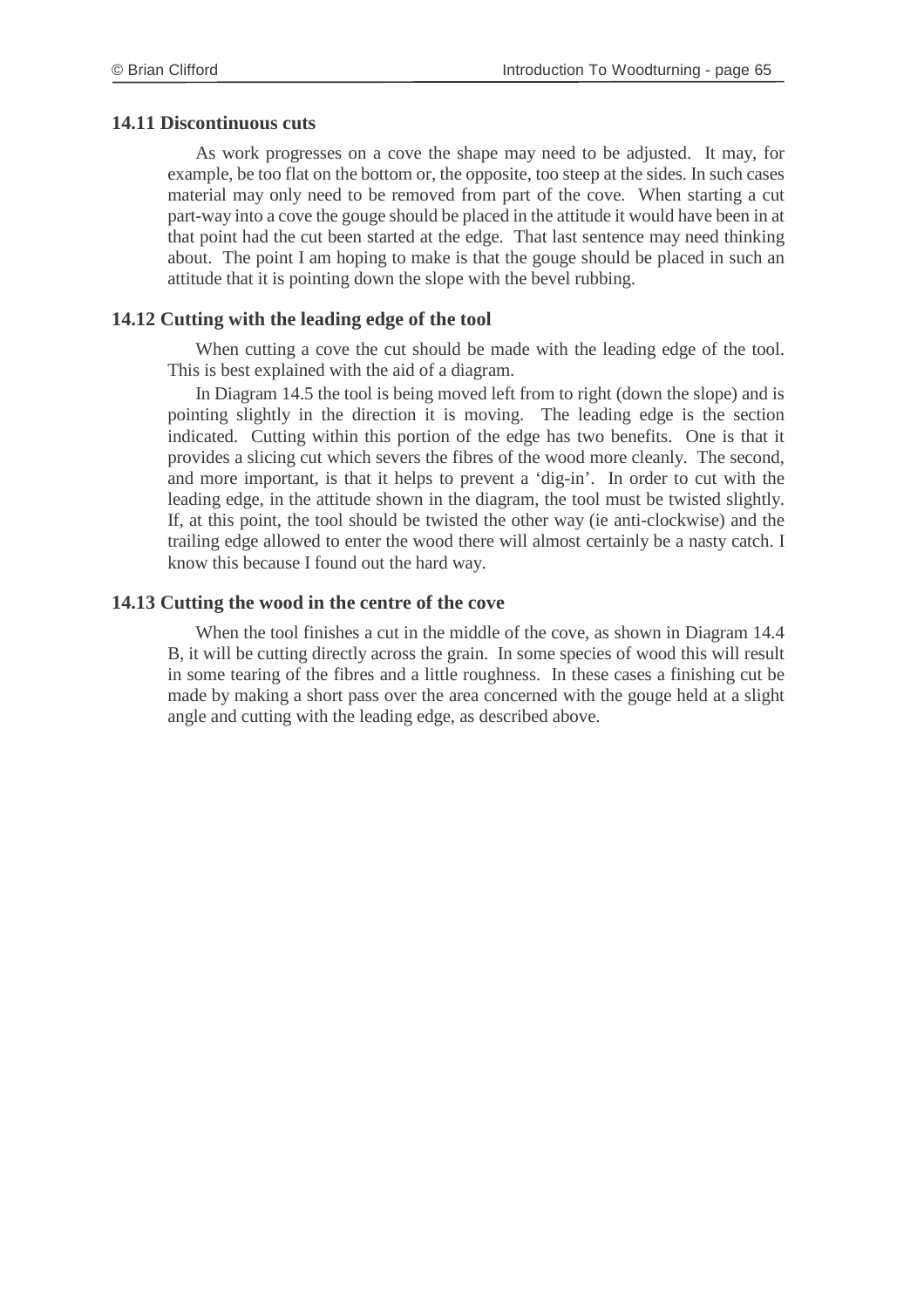# **Chapter 15: Spindle turning – the final cuts**

### **15.1 Introduction**

This chapter describes how to perform the last of the cuts to which the reader was introduced in Chapter 8. It covers the following:

- Two methods by which to form a pummel.
- How to create sections of waste wood at the extremities of the workpiece.
- How the ends of the piece can be rounded over or, alternatively, cut square (when required).
- How to part off the waste.

### **15.2 Forming a pummel**

As indicated in Chapter 8 (Section 10) it is sometimes necessary to leave a section (or sections) of a spindle turning square. The most common reason for this is to form a leg of, say, a table or a stool, which must be jointed with rails or other members of the assembly. In such cases it is usual to plane the workpiece into a square before turning. Note that it is necessary to mount the workpiece on the lathe very accurately so that the round section will be centred in the pummel. Two main ways of cutting a pummel are described below.

### **15.3 Forming a pummel – method 1**

One way of forming a pummel is to start by making a 'V' cut at the point where the transition from the square to the round is required. The first step is mark a pencil line all round the workpiece where the 'V' cut is to be made. The 'V' cut itself is made in exactly the same way as a 'V' cut in a round section (as described in Chapter 12). Making the cut in the square blank is more difficult because the corners cannot be seen clearly. As a consequence there is a danger of chipping the corners. It may help to put something white, such as a sheet of paper, on the bed of the lathe behind the workpiece; this may help to make the corners more visible. Note that the 'V' must be stopped immediately the bottom of the cut forms a continuous circle around the workpiece.

Having made the 'V' cut the corners on the section of the workpiece beyond the pummel can be removed with a gouge. In doing this care must be taken not to damage the corners of the pummel.

### **15.4 Forming a pummel – method 2**

Another method of making a pummel is to use a gouge. In this case the transition from square to round is made progressively. It is done in the same way as cutting a cove but in this case only one side is formed and instead of stopping the cut is carried through to the end of the piece.



**Diagram 15.1: Forming a pummel with a gouge**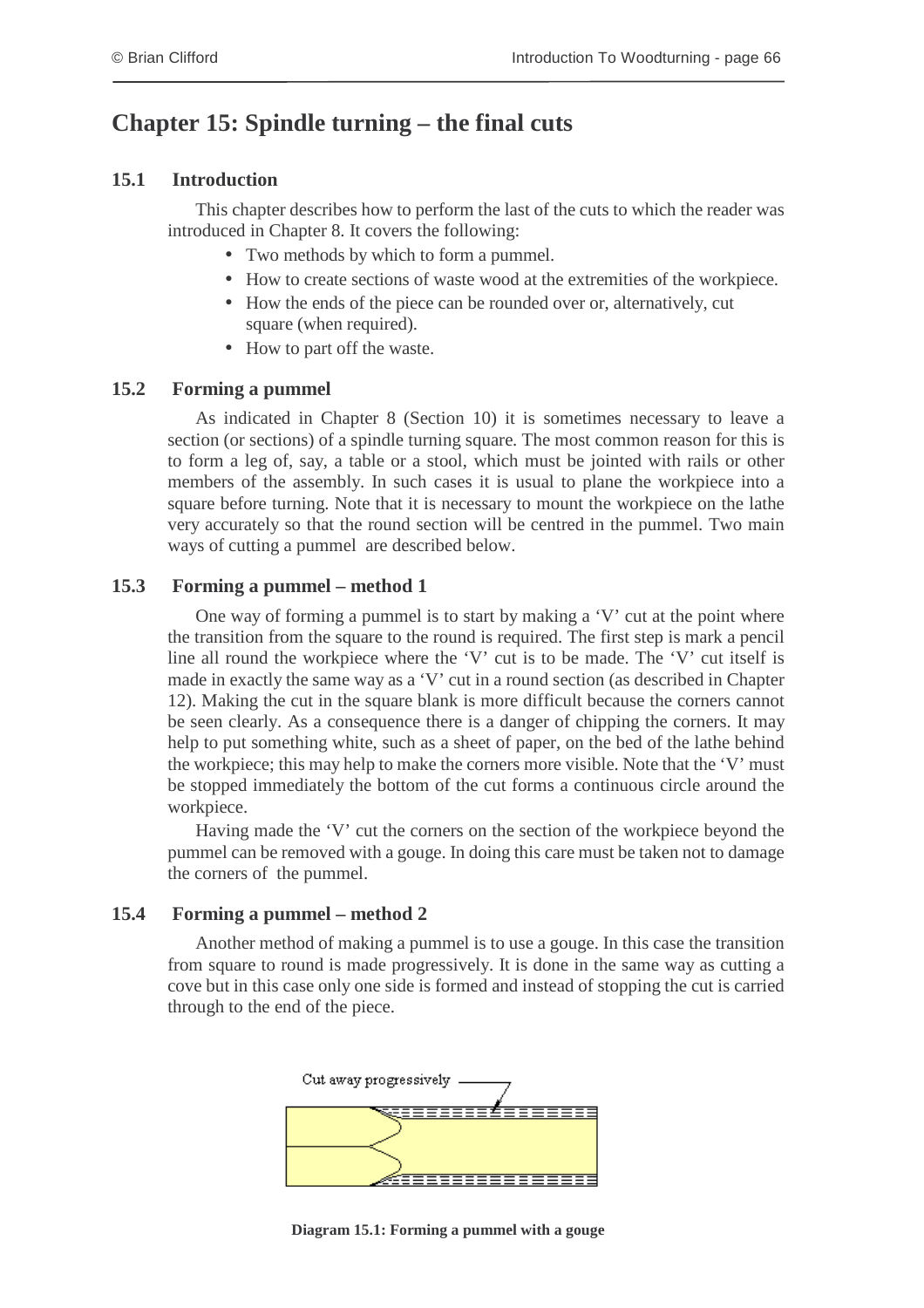The cuts are repeated until the section beyond the pummel is completely circular. The method results in a differently shaped transition from the square to the circular section as compared with the previous method.

### **15.5 Creating the waste**

Usually, when making a spindle turning, it is desirable to remove the marks made by the headstock and tailstock centres. To do this sections of waste must be formed at the extremities of the workpiece. It is customary to form this waste at an early stage of the turning so that the length of the piece can be determined accurately. In many cases forming the waste will be the first operation after the square blank has been roughed down and planed smooth. It should be noted that an allowance should be made for the waste when the blank is cut to length at the outset of the job.



**Diagram 15.2: Allowing for the waste**

A section of waste is most readily created with a parting tool. First of all a nick can be made with the corner of the tool at the required distance from the end of the workpiece. Then the tool is placed on the tool rest with the cutting edge parallel to the axis of the lathe. The edge is entered into the wood high up, so that the bevel will rub. As it cuts the handle is raised and fed forward so that the bevel is maintained in the rubbing position.



**Diagram 15.3: Maintaining the bevel in the rubbing position**

The full width of the waste does not have to be removed in one operation. In order to maintain control of the tool it is often necessary to remove the material in stages, as shown in Diagram 15.4.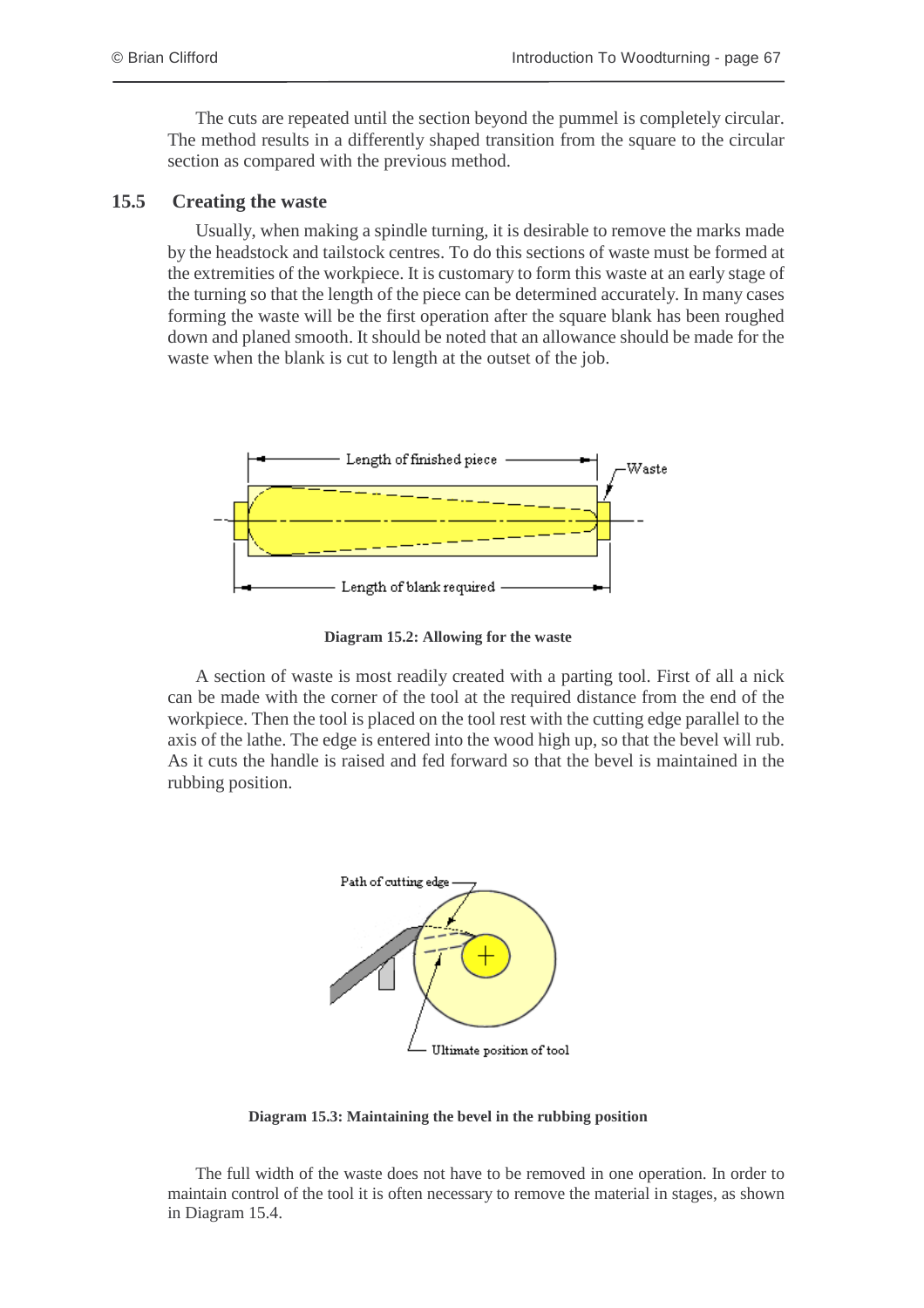

**Diagram 15.4: Removing the wood is stages**

## **15.6 Rounding the end**

Having created a section of waste it will often be necessary, at some stage of the turning, to round over the end of the piece. This is not difficult and is done in manner similar to that of cutting the side of a bead. The only difference is that to get the fully rounded form the handle of the tool has to be moved round farther when making the final cuts. This is because the bevel must end up more or less square to the axis of the piece.



**Diagram 15.5: The position of the tool at the end of the cut**



**Diagram 15.6: Squaring the end - the rubbing bevel and the clearance angle.**

## **15.7 Squaring the end – the conventional cut**

There are occasions when the end of the piece needs to left square and nicely finished. When the waste has been created, in the way described in Section 5 above, it will be seen that the end grain is very rough. This can be cleaned up with the corner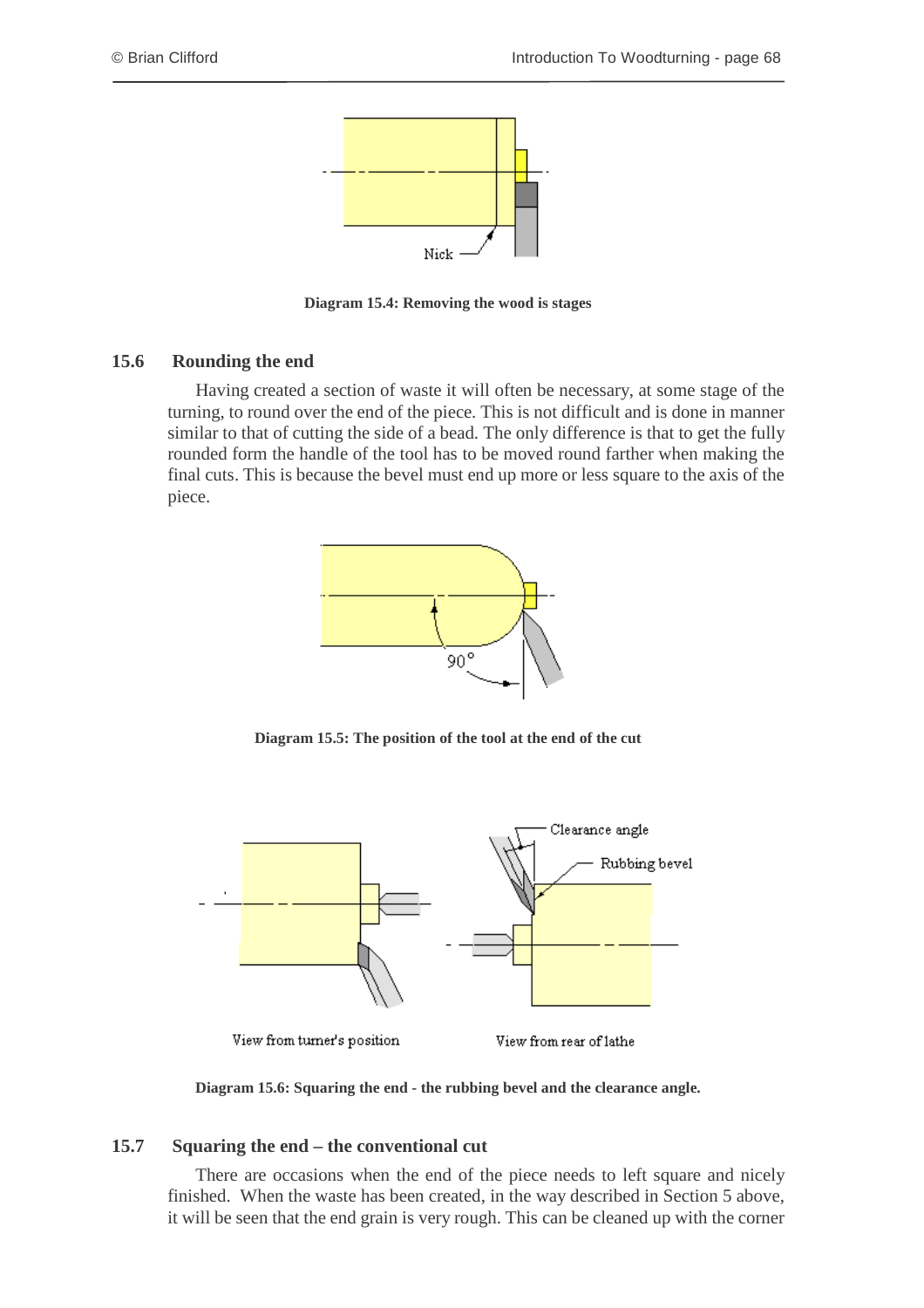of a chisel used in a similar manner to that employed in a 'V' cut. In this case, as the cut is to be made square to the axis of the piece, the handle of the tool has to be held further round so that the bevel will rub. The position of the tool is shown in Diagram 15.6. The point is entered into the wood high up so that the bevel will rub and, to keep it rubbing, the tool is fed forward as the cut proceeds. Note that it is the lower edge of the bevel which should rub and that the cutting edge above this should lean away from the face of the wood to create a clearance angle. As with the 'V' cut only very small amounts of material can be removed with each pass of the tool.

## **15.8 Squaring the end – the Raffan cut**

Viewers of Richard Raffan's video will have seen that he uses a slightly different method for squaring the end. In this case immediately after the point of the chisel has entered the wood the handle is raised so that the wood is cut, not with the corner, but with the cutting edge (see Diagram 15.7).



**Diagram 15.7: The Raffan method**

Using this method the edge of the tool cannot be allowed to lean away from the wood to form a clearance angle as described above. Because of this I think most beginners will find it more difficult than the conventional method particularly when performed with a skew with a straight edge. It may have been noticed that Raffan uses an oval skew ground with a curved edge (see Chapter 3, Diagram 3.5). The advantage of this, for this operation, is that the combination of the oval section and the curved edge brings the points away from the wood. In effect this produces small clearance angles above and below the position on the edge where the wood is being cut; this reduces the danger of a catch.

## **15.9 The parting cut**

In Section 15.2 above the way the waste is created was explained. Now it is necessary to consider how the waste is removed. It is, perhaps, somewhat paradoxical that a tool known as a parting tool is rarely used by an experienced turner for the final act of parting-off. Instead this is commonly done with a chisel. My favourite tool for this job is the chisel with a square section (also known as a beading and parting tool). Sometime, when space is very limited, I use small skew chisel. These are personal preferences, however, and any chisel, skewed or square ended, can be used.

The method, in a nutshell, is to make a 'V' cut on the (imaginary) line which forms the end of the piece. In many cases the side of the 'V' which is on the end of the piece will need to be more or less square to the axis. What it will need to do is conform to the required shape. (See Diagram 15.8.)

When the waste has to be removed at both ends of the piece I always start at the tailstock. I make the 'V' cut as deep as I dare without risking the waste breaking off prematurely. If it does break off at this stage it will mean that the waste at the headstock end will have to be sawn off and there will be a lot of hand finishing to do.